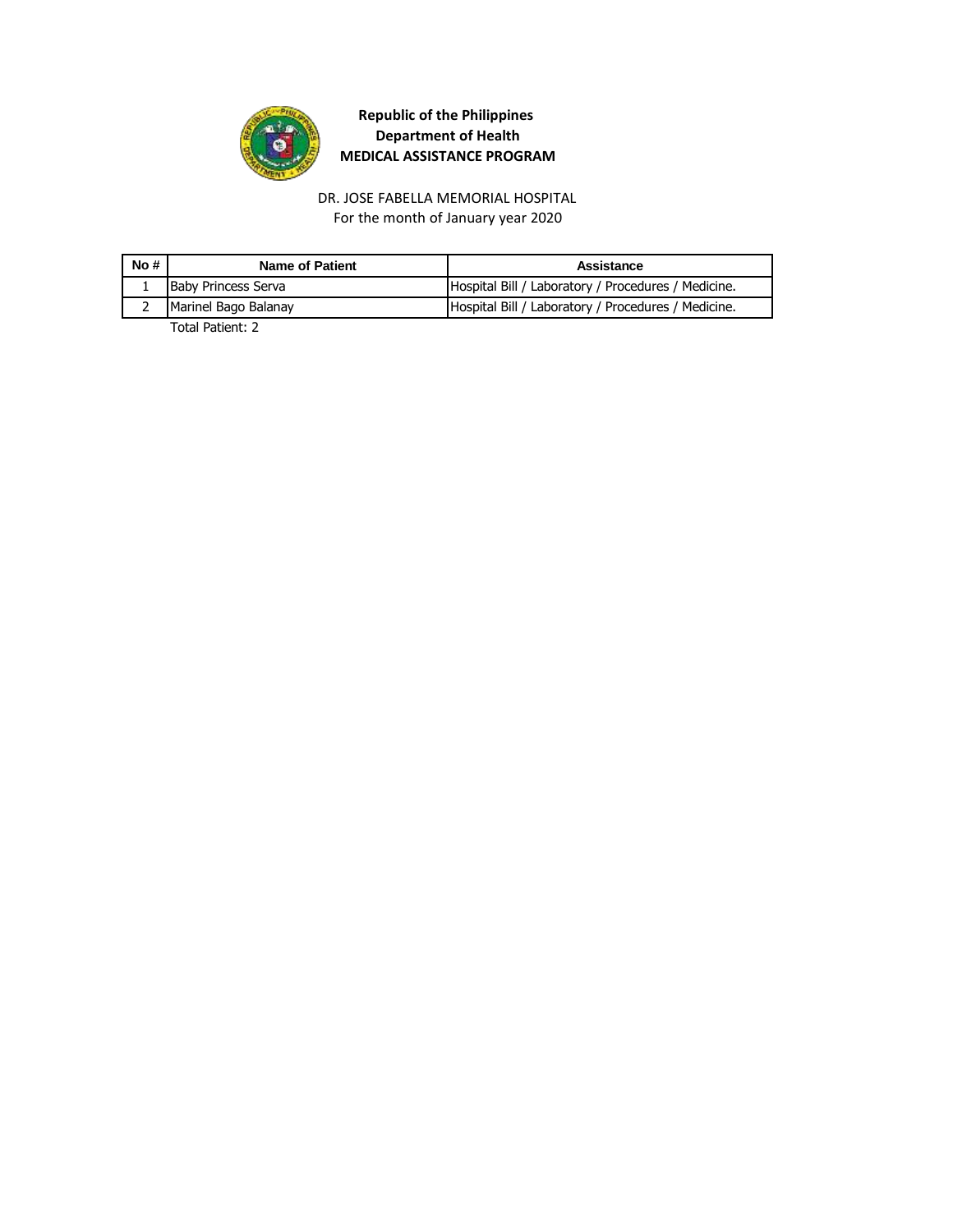

#### DR. JOSE FABELLA MEMORIAL HOSPITAL

For the month of February year 2020

| No#            | <b>Name of Patient</b>                 | Assistance                                                             |
|----------------|----------------------------------------|------------------------------------------------------------------------|
| $\mathbf{1}$   | Girl Calleja                           | Newborn Screening                                                      |
| $\overline{2}$ | Alliehjea Jade Rubonal Anacan          | <b>Hospital Bills</b>                                                  |
| 3              | <b>Boy Peraz</b>                       | New Born Screening and Hearing Test.                                   |
| 4              | Girl Diego                             | <b>Hearing Test</b>                                                    |
| 5              | Marlon Jr Bungad Sintos                | <b>Hospital Bills</b>                                                  |
| 6              | <b>Girl Capal</b>                      | <b>Hospital Bills</b>                                                  |
| 7              | Moflihaya Malang Capal                 | <b>Hospital Bills</b>                                                  |
| 8              | Aiden Cachero Reyes                    | <b>Hospital Bills</b>                                                  |
| 9              | Girl Capal                             | <b>Hospital Bills</b>                                                  |
|                |                                        | Newborn Screening                                                      |
| 10             | Boy Reyes                              | <b>Hospital Bills</b>                                                  |
| 11             | Boy Reyes                              | Newborn Screening                                                      |
| 12             | Cecille Tagaro Neme�o                  | <b>Hospital Bills</b>                                                  |
| 13             | Michelle Cronico                       | <b>Hospital Bills</b>                                                  |
| 14             | Boy Banggay                            | Newborn Screening                                                      |
| 15             | Pres Immanuel Salvador Rueles          | <b>Hospital Bills</b>                                                  |
| 16             | Kianna Mara Puyong Cardiel             | <b>Hospital Bills</b>                                                  |
| 17             | <b>Boy Nicolas</b>                     | Newborn Screening                                                      |
| 18             | Hanson Kyle Papellera Nu $\bigcirc$ ez | <b>Hospital Bills</b>                                                  |
| 19             | Nicolette Suzanne Magampon Zuoiga      | <b>Hospital Bills</b>                                                  |
| 20             | Zarene Paulette Zuoiga Cacacho         | <b>Hospital Bills</b>                                                  |
| 21             | Cherubim Matthew Zarate Abella         | <b>Hospital Bills</b>                                                  |
| 22             | Sven Daichi Marcaida Allorde           | <b>Hospital Bills</b>                                                  |
| 23             | Joash Matthew Villarmente Ciubal       | <b>Hospital Bills</b>                                                  |
| 24             | Aiden Luke Villarmente Ciubal          | <b>Hospital Bills</b>                                                  |
| 25             | Ma. Cassy Pestaoas Aliliran            | <b>Hospital Bills</b>                                                  |
| 26             | Asher Jayden Alvarez Gregorio          | <b>Hospital Bills</b>                                                  |
| 27             | Editha Tamayo                          | Diagnostic & Lab. Procedures, Dialysis, Medicines &<br>Hospital Bills. |
| 28             | Boy Oching                             | Newborn Screening                                                      |
| 29             | Kriscent Ann Armendi Borcione          | <b>Hospital Bills</b>                                                  |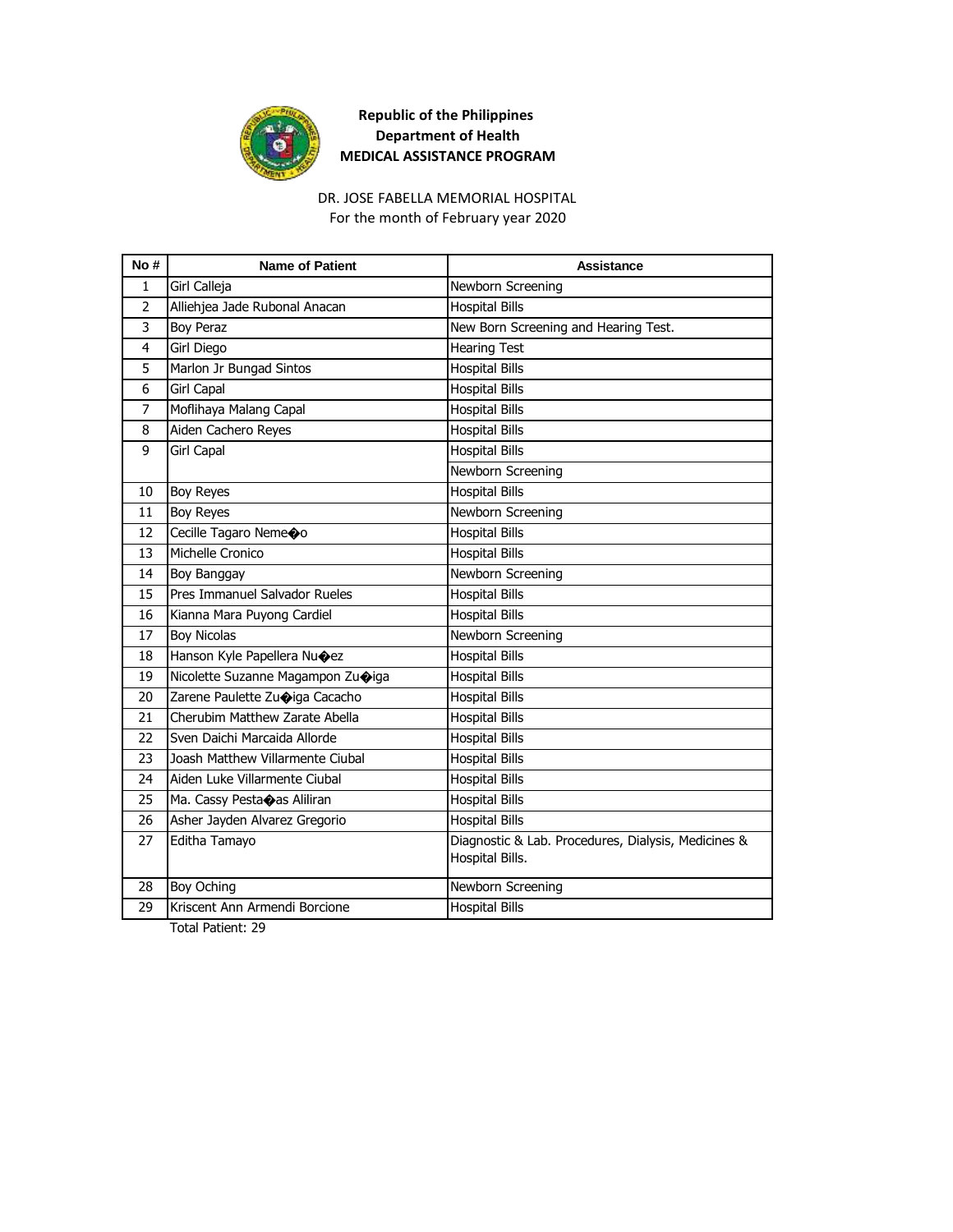

# DR. JOSE FABELLA MEMORIAL HOSPITAL

For the month of March year 2020

| No#            | <b>Name of Patient</b>          | <b>Assistance</b>     |
|----------------|---------------------------------|-----------------------|
| $\mathbf{1}$   | Marisa Tampos Caysido           | <b>Hospital Bills</b> |
| $\overline{2}$ | Girl De Ocampo                  | Newborn Screening     |
| 3              | Sophia Jhen Liego Fabillar      | <b>Hospital Bills</b> |
| 4              | Jeslyn Brielle Caranog Brase    | <b>Hospital Bills</b> |
| 5              | Girl De Ocampo                  | <b>Hospital Bills</b> |
| 6              | Boy Jacinto Cabana              | <b>Hospital Bills</b> |
| 7              | <b>Boy Perio</b>                | Newborn Screening     |
| 8              | Boy B Alog                      | <b>Hospital Bills</b> |
| 9              | Donna Jean Calisaan Alog        | <b>Hospital Bills</b> |
| 10             | Clarissa Lynne Jacinto Cabaña   | <b>Hospital Bills</b> |
| 11             | Janeth Magno Melad              | <b>Hospital Bills</b> |
| 12             | Bryson Nicholas Pendor Millet   | <b>Hospital Bills</b> |
| 13             | Hassan Dalinding Kasan          | <b>Hospital Bills</b> |
| 14             | Boy Villagracia                 | <b>Hospital Bills</b> |
| 15             | Rowena Iglesias Abagat          | <b>Hospital Bills</b> |
| 16             | <b>Boy Perio</b>                | <b>Hospital Bills</b> |
| 17             | Angelo Obiles De Jesus          | <b>Hospital Bills</b> |
| 18             | <b>Girl B Madrid Ramos</b>      | <b>Hospital Bills</b> |
|                |                                 | Newborn Screening     |
| 19             | Gabriel Abiles Tinio            | <b>Hospital Bills</b> |
| 20             | Markus Aiven Bañares Osalla     | <b>Hospital Bills</b> |
| 21             | Jennifer Madrid Ramos           | <b>Hospital Bills</b> |
| 22             | Joel Lloyd Uy De Paz            | <b>Hospital Bills</b> |
| 23             | John Drake Badique              | <b>Hospital Bills</b> |
| 24             | Myvie Austria Opinaria          | <b>Hospital Bills</b> |
| 25             | Girl Layese                     | <b>Hospital Bills</b> |
|                |                                 | Newborn Screening     |
| 26             | Anthoneth Permites Layese       | <b>Hospital Bills</b> |
| 27             | Mylene Yucaran Castor           | <b>Hospital Bills</b> |
|                |                                 | Newborn Screening     |
| 28             | Maria Trisha Paghunasan Orlanda | <b>Hospital Bills</b> |
| 29             | Jenny Alperez Solis             | <b>Hospital Bills</b> |
| 30             | <b>Boy Solis</b>                | <b>Hospital Bills</b> |
| 31             | Daniela Valenzuela Agaton       | <b>Hospital Bills</b> |
| 32             | Charles Noah Jorda Bondoy       | <b>Hospital Bills</b> |
| 33             | Girl Agaton                     | <b>Hospital Bills</b> |
|                |                                 | Newborn Screening     |
| 34             | Rhee Jean Magpantay Galay       | <b>Hospital Bills</b> |
| 35             | Jennielyn Macale Ermino         | <b>Hospital Bills</b> |
| 36             | Girl Clemente                   | Newborn Screening     |
| 37             | Girl Del Monte                  | Newborn Screening     |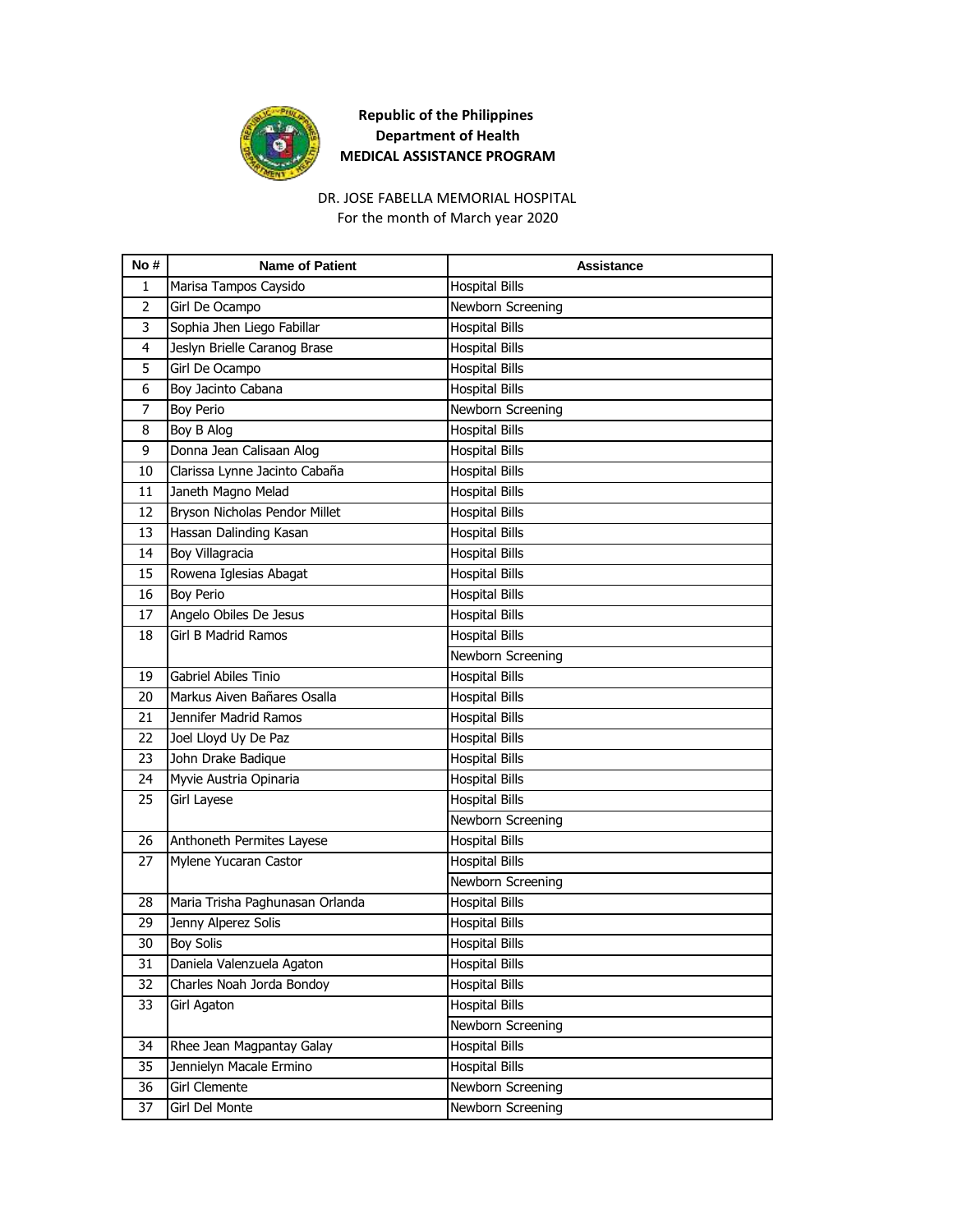| 38 | Joan Marquez Nivera              | <b>Hospital Bills</b>     |
|----|----------------------------------|---------------------------|
| 39 | Maricel Mamanta Camilet          | <b>Hospital Bills</b>     |
| 40 | <b>Boy Caragdag</b>              | <b>Hospital Bills</b>     |
| 41 | Andrea Aliosa Ragunton           | <b>Hospital Bills</b>     |
| 42 | Girl Ragunton                    | Newborn Screening         |
| 43 | Janella Reign Flores Francisco   | <b>Hospital Bills</b>     |
| 44 | Shaniel Facto Herrera            | <b>Hospital Bills</b>     |
| 45 | <b>Boy Aizon</b>                 | Newborn Screening         |
| 46 | <b>Girl Bantuas</b>              | Newborn Screening         |
| 47 | Girl Candalayan Cayabyab         | <b>Hospital Bills</b>     |
| 48 | Analyn Saludar Cataga            | <b>Hospital Bills</b>     |
| 49 | Dyanne Jamias Cabagte            | <b>Hospital Bills</b>     |
| 50 | Kesandra Isabel Medina Juguilon  | <b>Hospital Bills</b>     |
| 51 | Sara Candalayan Cayabyab         | <b>Hospital Bills</b>     |
| 52 | Girl A De Guzman                 | Newborn Screening         |
| 53 | Girl B De Guzman                 | Newborn Screening         |
| 54 | Prince John Mer Carampot Lardero | <b>Hospital Bills</b>     |
| 55 | Danna Erene Panganiban Esguerra  | <b>Hospital Bills</b>     |
| 56 | Mc Edan Panganiban Esguerra      | <b>Hospital Bills</b>     |
| 57 | Rayl Abella Bornes               | <b>Hospital Bills</b>     |
| 58 | Boy Bendijo                      | <b>Hospital Bills</b>     |
| 59 | Girl Dulay                       | Newborn Screening         |
| 60 | Princess Avegail Limbo Garilao   | <b>Hospital Bills</b>     |
| 61 | Lj Sky Dayamo Secuya             | <b>Hospital Bills</b>     |
| 62 | <b>Girl Arapoc</b>               | Newborn Screening         |
| 63 | Boy Lozano                       | Newborn Screening         |
| 64 | Prince Leo Magsino Balan         | <b>Hospital Bills</b>     |
| 65 | Buenalyn Falejo Falceso          | <b>Hospital Bills</b>     |
| 66 | <b>Boy Gonzales</b>              | Newborn Screening         |
| 67 | Boy Sandhu                       | Newborn Screening         |
| 68 | <b>Boy Cabiless</b>              | Newborn Screening         |
| 69 | Girl., Ventura                   | Newborn Screening         |
| 70 | <b>Boy Delos Santos</b>          | Newborn Screening         |
| 71 | Nathaniel James - Verano         | Laboratory Procedures     |
| 72 | Melody Morauda Santos            | <b>Hospital Bills</b>     |
| 73 | Jazz Joseph Mendoza Mallari      | Laboratory Procedures     |
| 74 | Jhon Mark Ledesma Liwat          | Laboratory Procedures     |
| 75 | Maricris Billones Binondo        | Arterial Blood Gas        |
| 76 | Ma. Rhea Porras Ibale            | Packed Of Red Blood Cells |
| 77 | Maricris Billones Binondo        | Arterial Blood Gas        |
|    |                                  |                           |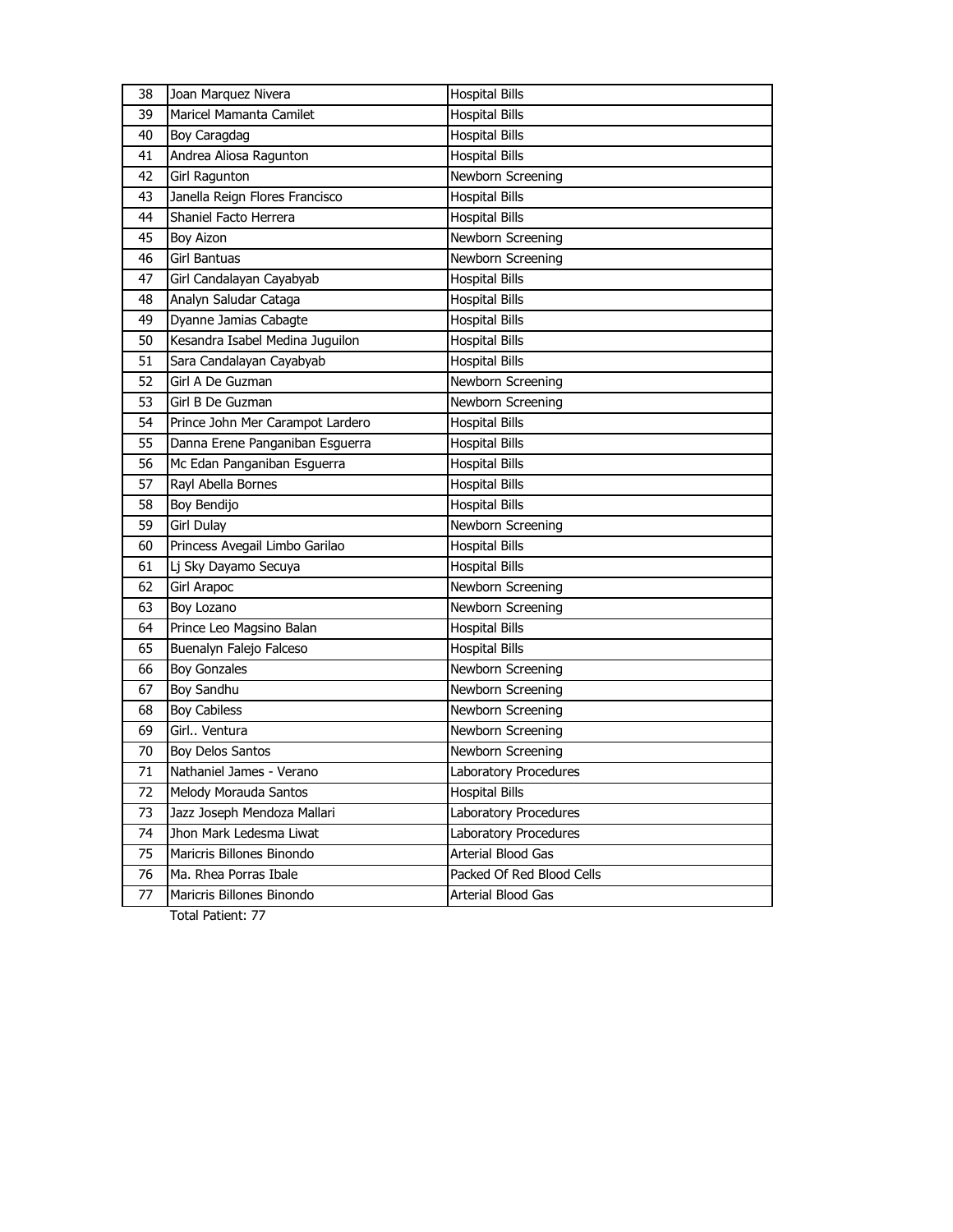

#### For the month of April year 2020 DR. JOSE FABELLA MEMORIAL HOSPITAL

| No# | <b>Name of Patient</b>                     | <b>Assistance</b>                          |
|-----|--------------------------------------------|--------------------------------------------|
| 1   | Maraiabela Alejana Lapu-lapu Delos Angeles | <b>Hospital Bills</b>                      |
| 2   | Ruby Ariola                                | Laboratory Procedures                      |
| 3   | Girl Tamayo Santiago                       | Laboratory Procedures                      |
| 4   | Girl Langi                                 | Newborn Screening                          |
| 5   | <b>Boy Orata</b>                           | Laboratory Procedures                      |
| 6   | Girl Adrias Cordeta                        | Laboratory Procedures                      |
| 7   | Maricris Billones Binondo                  | Laboratory Procedures                      |
| 8   | John Aikee David De Luna                   | Blood Assistance / Medicines / Laboratory. |
| 9   | Maricris Billones Binondo                  | Laboratory Procedures                      |
| 10  | <b>Vince Gerald Garces</b>                 | Laboratory Procedures                      |
| 11  | Monaira Adim Guiamel                       | <b>Hospital Bills</b>                      |
| 12  | Boy Algara                                 | Laboratory Procedures                      |
| 13  | Boy Tabor                                  | Newborn Screening                          |
| 14  | Janella Raezel Geromo Asaytuno             | Laboratory Procedures                      |
| 15  | Boy Jordan                                 | Newborn Screening                          |
| 16  | Girl Mendoza                               | Newborn Screening                          |
| 17  | Girl Boone                                 | Newborn Screening                          |
| 18  | Girl Sidocon Arellano                      | Newborn Screening                          |
| 19  | Joross Dacuyan Olarte                      | <b>Hospital Bills</b>                      |
| 20  | <b>Boy Ramirez</b>                         | Newborn Screening                          |
| 21  | Geneveve Lomuntad Pajares                  | <b>Hospital Bills</b>                      |
| 22  | Genevieve Fagutao Ricalde                  | <b>Hospital Bills</b>                      |
| 23  | Boy A Nazareth Olleres                     | Laboratory Procedures                      |
| 24  | Boy B Nazareth Olleres                     | Laboratory Procedures                      |
| 25  | Girl Baltazar                              | Laboratory Procedures                      |
| 26  | Shaira Mae Sariana Puyot                   | <b>Hospital Bills</b>                      |
| 27  | Marissa Gabriel Malayao                    | <b>Hospital Bills</b>                      |
| 28  | Briggite De Jusay Tenedero                 | <b>Hospital Bills</b>                      |
| 29  | Alecia Abaoo Lauren                        | <b>Hospital Bills</b>                      |
| 30  | Annalie Abano Lauren                       | <b>Hospital Bills</b>                      |
| 31  | Realyn Barlizo Burce                       | Hospital Bills                             |
| 32  | Rhainne Grace Pajares Panes                | <b>Hospital Bills</b>                      |
| 33  | Girl Detecio Encarnacion                   | Laboratory Procedures                      |
| 34  | Girl B Ruma                                | Laboratory Procedures                      |
| 35  | Grayson Matthew Gilbuena Valleser          | <b>Hospital Bills</b>                      |
| 36  | Clarence Jake Balcita Bajacan              | <b>Hospital Bills</b>                      |
| 37  | Jann Carlos Baculbas Bautista              | <b>Hospital Bills</b>                      |
| 38  | Juan Carlos Baculbas Bautista              | <b>Hospital Bills</b>                      |
| 39  | Girl Caalam                                | Medicines                                  |
| 40  | Charlene Baylosis Patrocenio               | Laboratory Procedures                      |
| 41  | Jenny Ayuban Superal                       | Laboratory Procedures                      |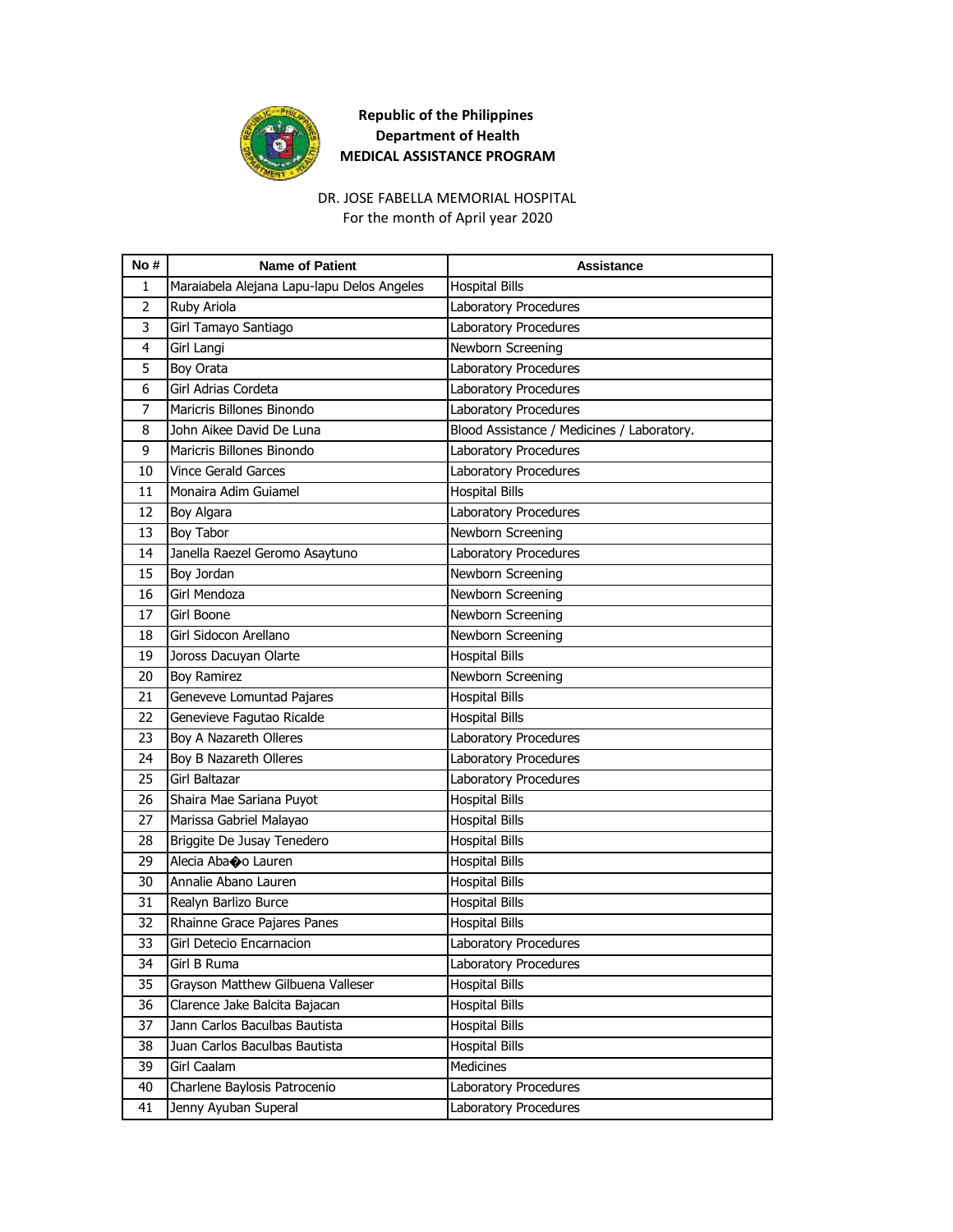| 42 | <b>Boy Aluad</b>                  | Newborn Screening      |
|----|-----------------------------------|------------------------|
| 43 | Boy Eroy                          | Laboratory Procedures  |
| 44 | Girl Tamayo Santiago              | Laboratory Procedures  |
| 45 | Girl B Sanchez                    | Laboratory Procedures  |
| 46 | Girl Caalam                       | Laboratory Procedures  |
| 47 | Violeta Punzalan                  | Laboratory Procedures  |
| 48 | Jennifer Manahan Lopez            | <b>Hospital Bills</b>  |
| 49 | Boy Lopez                         | Newborn Screening      |
| 50 | Jessica Bohayo Baldoza            | <b>PRBC Tranfusion</b> |
| 51 | Jenny Pantag Divinagracia         | <b>PRBC Tranfusion</b> |
| 52 | Ruby Dela Cuesta Retome           | Laboratory Procedures  |
| 53 | Jake Fredelen De La Cruz Magbutay | <b>Hospital Bills</b>  |
| 54 | Girl Cantal Vasquez               | Laboratory Procedures  |
| 55 | Girl A Calsada                    | Newborn Screening      |
| 56 | Williamson Laurinaria Paras       | Laboratory Procedures  |
| 57 | Girl B Calsada                    | Newborn Screening      |
| 58 | Girl Liba                         | Laboratory Procedures  |
| 59 | Roussette Tiongson Crisostomo     | <b>Hospital Bills</b>  |
| 60 | <b>Boy Meses</b>                  | Laboratory Procedures  |
| 61 | Kimberly Ripulona Sususco         | Newborn Screening      |
| 62 | Mary Jane Adalla San Juan         | <b>PRBC Tranfusion</b> |
| 63 | Cristalyn Hene Liangco            | <b>PRBC Tranfusion</b> |
| 64 | Girl Teodorico                    | Newborn Screening      |
| 65 | <b>Boy Rontos</b>                 | Laboratory Procedures  |
| 66 | Jane Emery Pan Aranar             | <b>Hospital Bills</b>  |
|    |                                   |                        |
| 67 | Jenny Pantag Divinagracia         | <b>Hospital Bills</b>  |
| 68 | Girl Teodorico                    | <b>Hospital Bills</b>  |
| 69 | Jearline Otoy Moral               | <b>Hospital Bills</b>  |
| 70 | Katrina Cadilo Aquino             | <b>Hospital Bills</b>  |
| 71 | Mary Rose Balbin Borja            | <b>Hospital Bills</b>  |
| 72 | Maricris Billones Binondo         | <b>Hospital Bills</b>  |
| 73 | Girl Binondo                      | Hospital Bills         |
| 74 | John Rayver Escosar Ortilano      | <b>Hospital Bills</b>  |
| 75 | Bernadette Macanas Escosar        | <b>Hospital Bills</b>  |
| 76 | Marion Miracle Retome             | <b>Hospital Bills</b>  |
| 77 | Boy Dominguez Reyes               | Laboratory Procedures  |
| 78 | Girl Baltazar                     | Laboratory Procedures  |
| 79 | Girl Legaspi                      | Newborn Screening      |
| 80 | Hidann Haion Terania Puey         | <b>Hospital Bills</b>  |
| 81 | Boy Bunagan                       | Laboratory Procedures  |
| 82 | Boy Aguilar Cayabyab              | Laboratory Procedures  |
| 83 | Girl Casabuena                    | Laboratory Procedures  |
| 84 | Herzel Velarde Dellosa            | <b>Hospital Bills</b>  |
| 85 | Josie Maritana Rivarez            | <b>Hospital Bills</b>  |
| 86 | Boy Algara                        | Laboratory Procedures  |
| 87 | Monaliza Aquino De Vera           | <b>Hospital Bills</b>  |
| 88 | Xian Mia Romero Dacillo           | <b>Hospital Bills</b>  |
| 89 | Krizzia Celestine Mandawe         | <b>Hospital Bills</b>  |
| 90 | Lunel Cabiles Codilla Jr          | <b>Hospital Bills</b>  |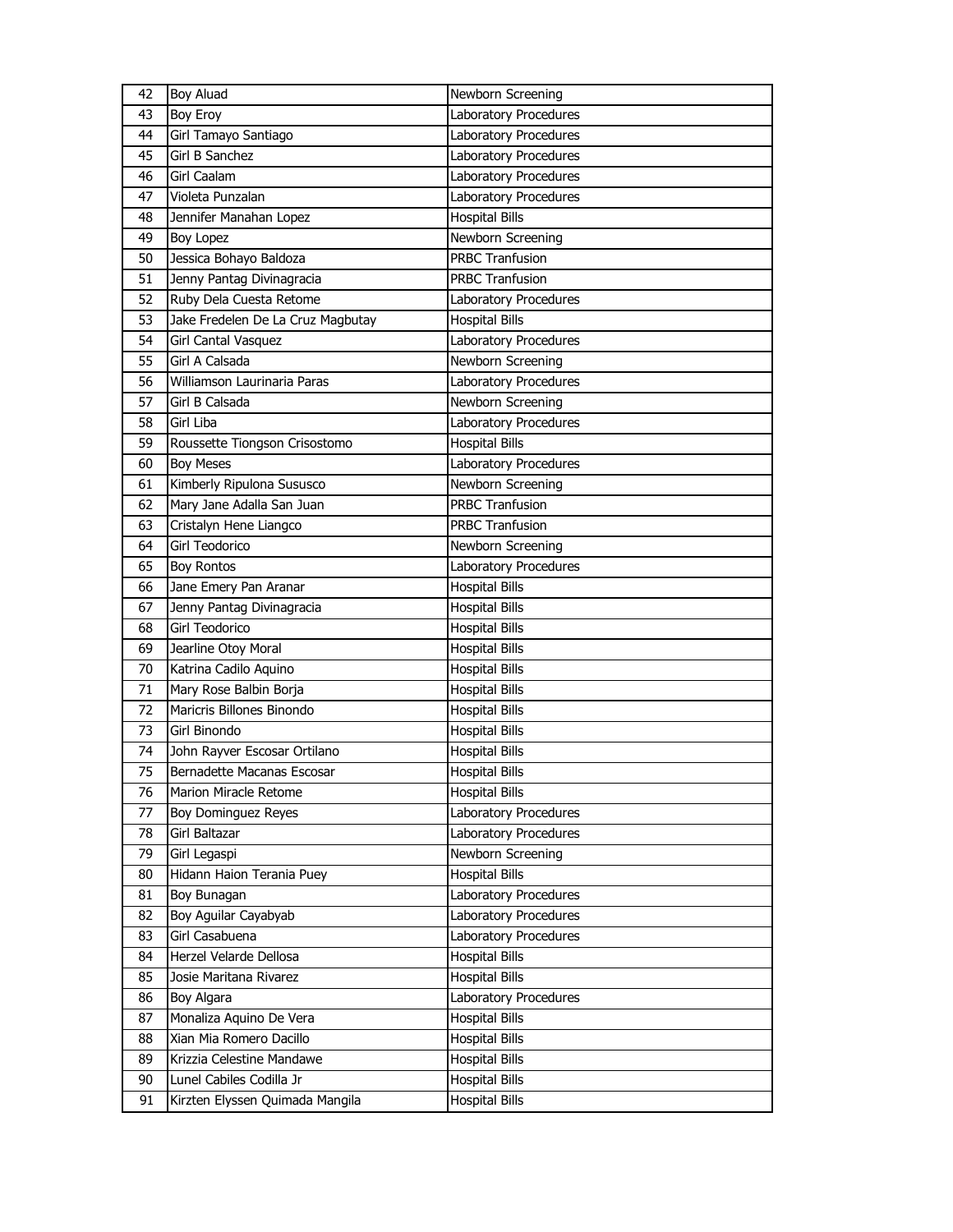| 92  | Roselle Lagantera Marco            | <b>Hospital Bills</b> |
|-----|------------------------------------|-----------------------|
| 93  | Stanley James Ford Erroa Dela Cruz | <b>Hospital Bills</b> |
| 94  | Maricel Poso Penilla               | <b>Hospital Bills</b> |
| 95  | Boy Setenta De Jesus               | Laboratory Procedures |
| 96  | <b>Boy Francisco</b>               | Newborn Screening     |
| 97  | Ron Keizer Datayan Zafe            | <b>Hospital Bills</b> |
| 98  | Kimberly Miras Torres              | <b>Hospital Bills</b> |
| 99  | Girl Garais Simon                  | Newborn Screening     |
| 100 | Boy Setenta De Jesus               | Laboratory Procedures |
| 101 | Marjorie Espino Bazar              | <b>Hospital Bills</b> |
| 102 | Raquel Gain Cubelo                 | <b>Hospital Bills</b> |
| 103 | Carmelyn Pisngot Go                | <b>Hospital Bills</b> |
| 104 | Boy Go                             | <b>Hospital Bills</b> |
| 105 | Nicole Borgonia                    | <b>Hospital Bills</b> |
| 106 | Cherrylyn Reyes Jimenez            | <b>Hospital Bills</b> |
| 107 | Ma. Isabel Salvador Roson          | <b>Hospital Bills</b> |
| 108 | Girl B Povadora                    | <b>Hospital Bills</b> |
| 109 | Jackilyn Sigayo Villena            | Laboratory Procedures |
| 110 | Airen Alis Batirzal                | <b>Hospital Bills</b> |
| 111 | Ana Retobis Pontino                | <b>Hospital Bills</b> |
| 112 | Milen Corpin Tan                   | <b>Hospital Bills</b> |
| 113 | Angelica Flores Grefiel            | <b>Hospital Bills</b> |
| 114 | Girl Egael                         | Laboratory Procedures |
| 115 | Cherry Acebar Baldoza              | Laboratory Procedures |
| 116 | Romabeth Furing Buenaventura       | Laboratory Procedures |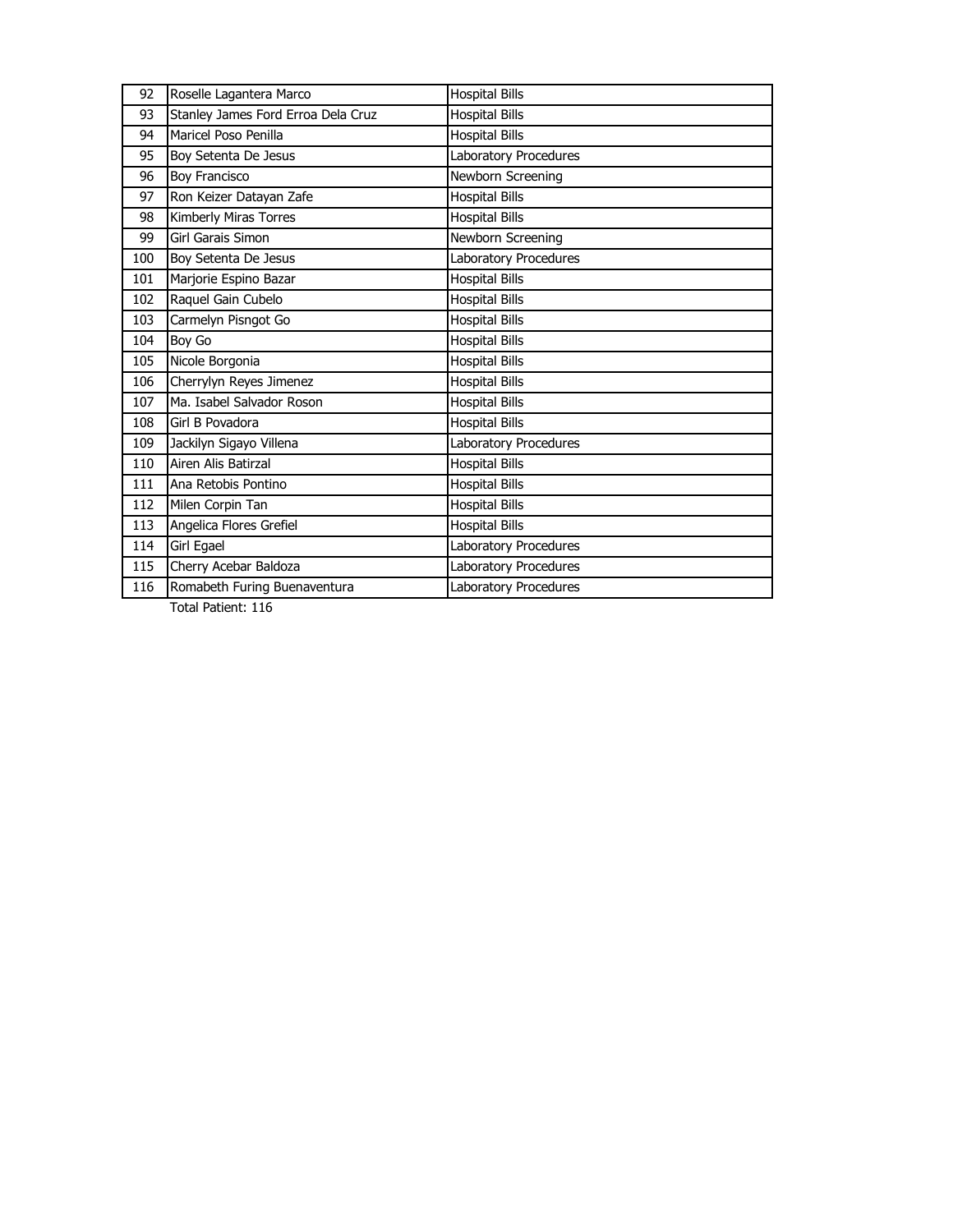

#### For the month of May year 2020 DR. JOSE FABELLA MEMORIAL HOSPITAL

| No#            | <b>Name of Patient</b>          | <b>Assistance</b>     |
|----------------|---------------------------------|-----------------------|
| 1              | Marjorie Bersamin Anselmo       | <b>Hospital Bills</b> |
| $\overline{2}$ | Jovelyn Agan Bulay-og           | <b>Hospital Bills</b> |
| 3              |                                 | <b>Hospital Bills</b> |
|                | Boy A Madrid Ramos              | Newborn Screening     |
| 4              | Martha Hugo Marinay             | Laboratory Procedures |
| 5              | <b>Boy Curod</b>                | Newborn Screening     |
| 6              | Bernadeth Paco Ebol             | Hospital bills.       |
| 7              | <b>Boy Cruz</b>                 | <b>Torch Assay</b>    |
| 8              | Racesheel Mahusay Francisco     | <b>Hospital Bills</b> |
| 9              | <b>Boy Maure</b>                | Laboratory Procedures |
| 10             | Boy A Povadora                  | <b>Hospital Bills</b> |
| 11             | Lucas Nathan Aguado Tawasil     | Laboratory Procedures |
| 12             | Bryson Nicholas Pendor Millet   | <b>Hospital Bills</b> |
| 13             | Marian Dela Cruz Magsaysay      | Laboratory Procedures |
| 14             | Jumaica Escuadra Cronico        | Laboratory Procedures |
| 15             | Boy Valentin                    | Laboratory Procedures |
| 16             | Boy Aleviado Comeros            | Laboratory Procedures |
| 17             | Boy Capistrano                  | Laboratory Procedures |
| 18             | Joanna Sumilhig Bula            | Laboratory Procedures |
| 19             | Girl Llenas                     | Laboratory Procedures |
| 20             | Boy Oquias                      | Laboratory Procedures |
| 21             | Keana Pia Ido Espina            | Laboratory Procedures |
| 22             | Judylyn Malabarbas Delina       | Laboratory Procedures |
| 23             | Juliet Bantilo Sajoyan          | Laboratory Procedures |
| 24             | <b>Boy Marco</b>                | Laboratory Procedures |
| 25             | Boy Aniano                      | Laboratory Procedures |
| 26             | Boy Velasco                     | Laboratory Procedures |
| 27             | Boy Bada                        | Laboratory Procedures |
| 28             | <b>Boy Asakil</b>               | Laboratory Procedures |
| 29             | Keana Pia Ido Espina            | Laboratory Procedures |
| 30             | Kesandra Isabel Medina Juguilon | <b>Hospital Bills</b> |
| 31             | Asher Robles Amador             | <b>Hospital Bills</b> |
| 32             | Maliah Verniz Andales Timbal    | <b>Hospital Bills</b> |
| 33             | Girl Entrina                    | Laboratory Procedures |
| 34             | Russel Mapa Dela Cruz           | <b>Hospital Bills</b> |
| 35             | Jenalyn Loping Guintao          | <b>Hospital Bills</b> |
| 36             | Girl Egael                      | Laboratory Procedures |
| 37             | Boy Amatril                     | Laboratory Procedures |
| 38             | <b>Boy Santos</b>               | Laboratory Procedures |
| 39             | Girl Llenas                     | Laboratory Procedures |
| 40             | <b>Boy Santos</b>               | Laboratory Procedures |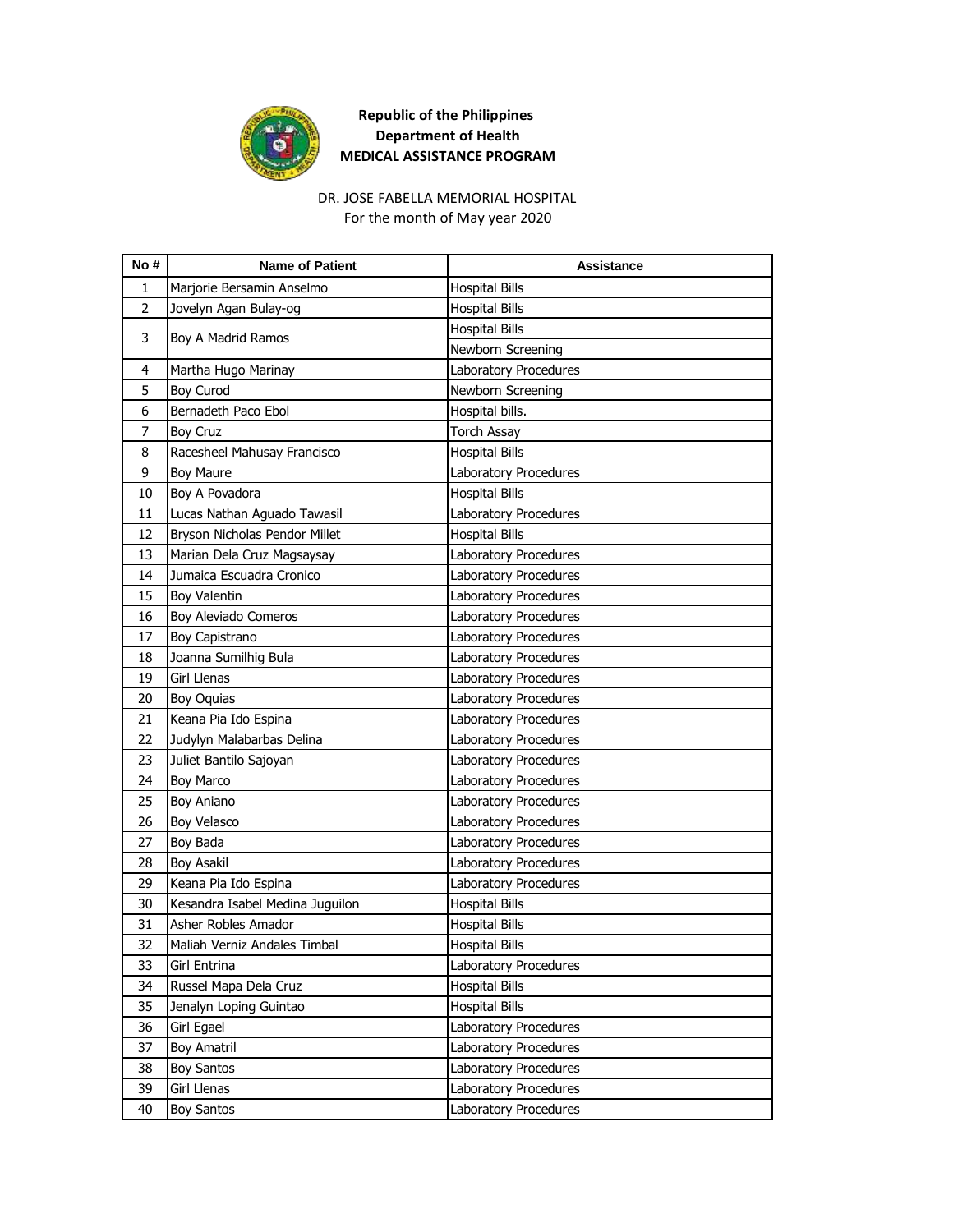| 41 | <b>Boy Miranda</b>              | Laboratory Procedures        |
|----|---------------------------------|------------------------------|
| 42 | Girl Egael                      | Laboratory Procedures        |
| 43 | Girl Gireva                     | Laboratory Procedures        |
| 44 | Girl Manlig                     | Laboratory Procedures        |
| 45 | Girl Mabini                     | Laboratory Procedures        |
| 46 | Girl Evangelista                | Laboratory Procedures        |
| 47 | Brixlee Tyrone Fernandez Caduco | Laboratory Procedures        |
| 48 | Ma. Rubi Aguirre Ariola         | Laboratory Procedures        |
| 49 | Jenina Vince Cruz Mercado       | <b>Hospital Bills</b>        |
| 50 | Kristine Nollan Baco            | Laboratory Procedures        |
| 51 | Girl Lopez Castro               | Laboratory Procedures        |
| 52 | <b>Girl Sante</b>               | <b>Laboratory Procedures</b> |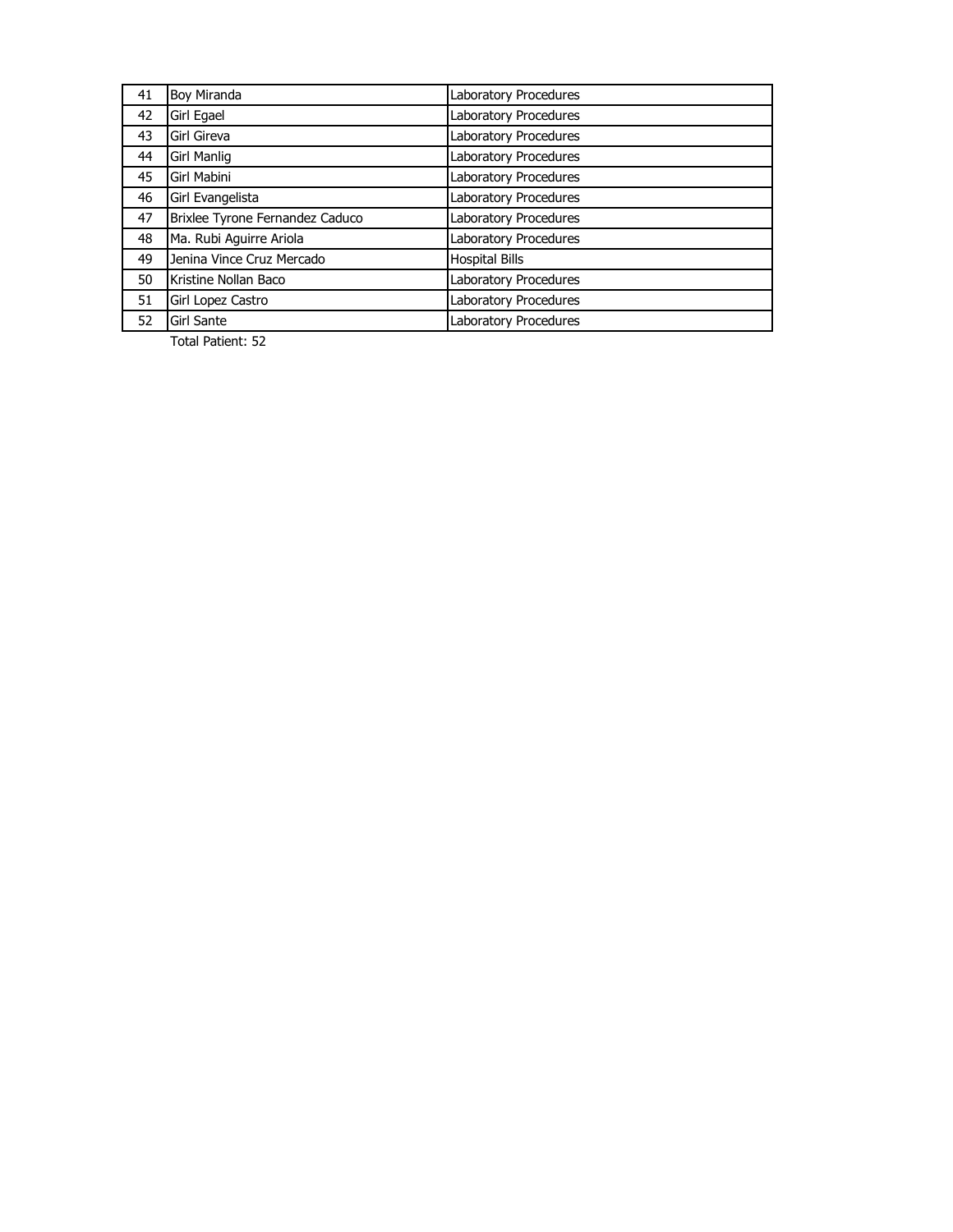

#### DR. JOSE FABELLA MEMORIAL HOSPITAL For the month of June year 2020

| No#            | <b>Name of Patient</b>                   | <b>Assistance</b>                  |
|----------------|------------------------------------------|------------------------------------|
| 1              | Boy Ancheta                              | Laboratory Procedures              |
| $\overline{2}$ | Boy Daria                                | Laboratory Procedures              |
| 3              | Girl Bago Faune                          | Laboratory Procedures              |
| 4              | <b>Girl Otadoy</b>                       | <b>Laboratory Procedures</b>       |
| 5              | Girl Azul                                | Laboratory Procedures              |
| 6              | Precious Aya De Torres Nalaza            | Laboratory Procedures              |
| $\overline{7}$ | Lorna Ochoa Bayani                       | <b>Medicines</b>                   |
| 8              | Fe Amante Azur                           | Laboratory Procedures              |
| 9              | Kyline Joice Calubid Aboga               | <b>Laboratory Procedures</b>       |
| 10             | Arkie Aljon Runas Lovendino              | Laboratory Procedures              |
| 11             | Boy Florendo                             | Laboratory Procedures              |
| 12             | <b>Boy Mendez</b>                        | Laboratory Procedures              |
| 13             | Ana Margarita Isla Cabugawan             | Laboratory Procedures              |
| 14             | Alyssa Aubrey Costales Exiomo            | Laboratory Procedures              |
| 15             | Stiffan Alentijo                         | Laboratory Procedures/Ultrasound.  |
| 16             | Girl Camata                              | Laboratory Procedures              |
| 17             | Andrei Cruz Temporaza                    | Laboratory Procedures              |
| 18             | Polly Mae Alamag Consulta                | Laboratory Procedures              |
| 19             | <b>Girl Argales</b>                      | Laboratory Procedures              |
| 20             | Polly Mae Alamag Consulta                | <b>Medicines</b>                   |
| 21             | Mattheus Emmanouil Bocalbos Tagaro       | Laboratory Procedures.             |
| 22             | Prince Rojhure James Abay-abay Dacutanan | Laboratory Procedures              |
| 23             | Jacquilene Celestino Tuplano             | Laboratory Procedures              |
| 24             | Boy Ancheta                              | Laboratory Procedures              |
| 25             | Akiero Mendoza Roxas                     | Laboratory Procedures.             |
| 26             | Zephaniah Addison Oshima Reduta          | Newborn Screening                  |
| 27             | Girl Baldemos                            | Newborn Screening                  |
| 28             | Stiffany Matampac Alentijo               | Laboratory Procedures              |
| 29             | Rossel Gabayeron Naive                   | Thyroid Scan/Laboratory Procedures |
| 30             | <b>Boy Alcaraz</b>                       | Newborn Screening                  |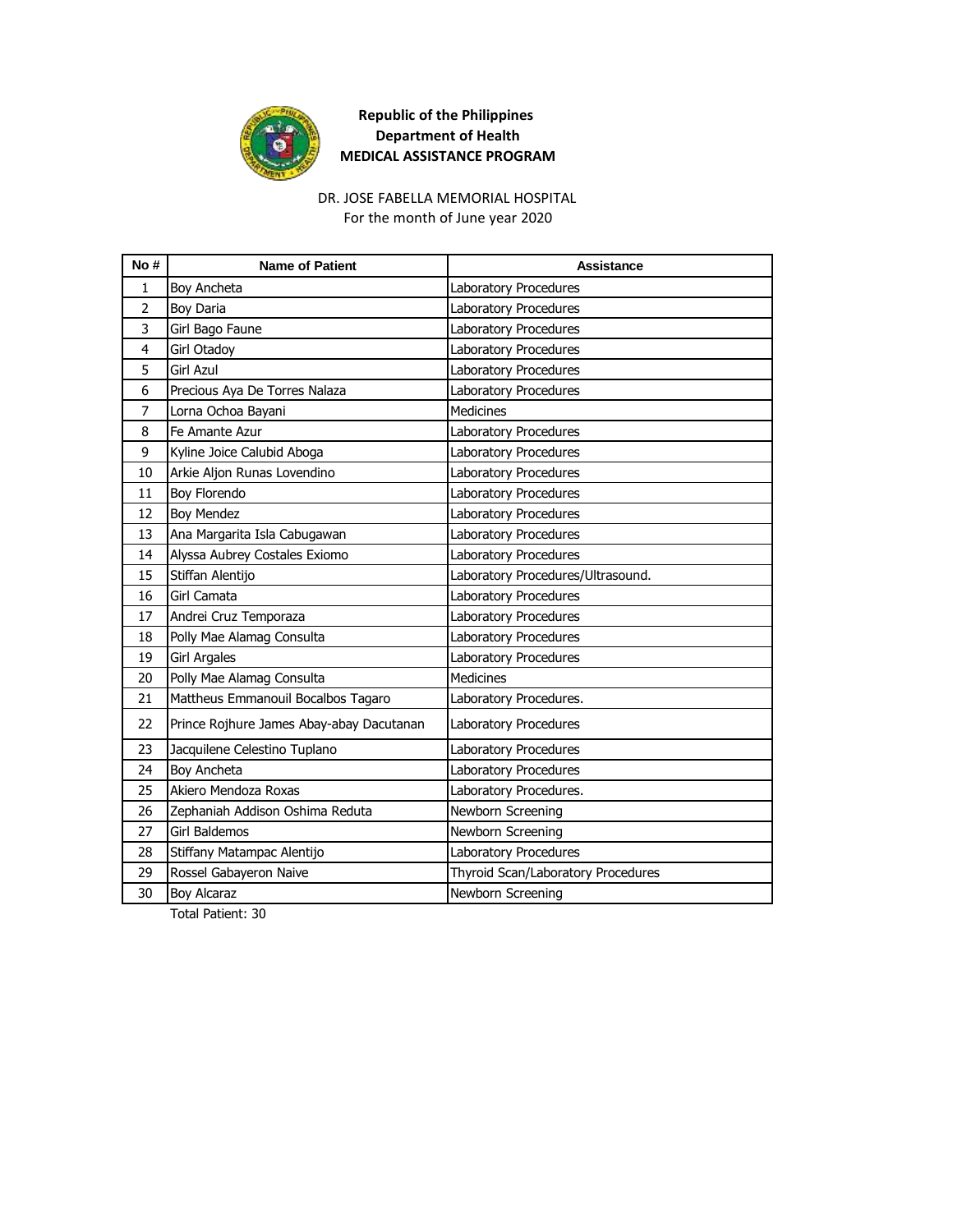

DR. JOSE FABELLA MEMORIAL HOSPITAL For the month of July year 2020

| Ultrasound / Hospital bills / Laboratory / Procedures /<br>1<br>Irene Vinuya<br>Medicines.<br>$\overline{2}$<br>2 D echo.<br>Fe Amante Azur<br>3<br>2 D echo.<br>Polly Mae Alamag Consulta<br>4<br>Boy Barrogo<br>KARYOTYPING/HISTOPATHOLOGY<br>Boy Pineda Viscara<br>5<br>Laboratory Procedures<br>Judith Diloy<br>6<br>Chemotherapy & Medicines<br>7<br>Jaychelle Intes<br>Newborn Screening<br>Ashley Hormillosa Miranda<br>Newborn Screening<br>8<br>9<br>Boy Cabungcal<br><b>Hospital Bills</b><br>Girl - Rivera<br>10<br>Laboratory Procedures<br>Girl - Galas<br>Laboratory Procedures<br>11<br>12<br>Sayricka Elys Rodaje Ramos<br>Laboratory Procedures<br>13<br>Gabriella Alesha Camata Sison<br>Newborn Screening<br>Ma. Maureen C. Howell<br>Laboratory/Procedures.<br>14<br>15<br>Jerry Rose Casuyon Vertusio<br>Laboratory Procedures<br>Rhiana Michelle Villaruel Erederos<br><b>Hospital Bills</b><br>16<br>17<br>Criza Flores Tabuyan<br><b>Hospital Bills</b><br>18<br>Monica Pajanostan Pajares<br><b>Hospital Bills</b><br>19<br><b>Boy Pajares</b><br><b>Hospital Bills</b><br>Elrelyn Inocillas Pantig<br>20<br><b>Hospital Bills</b><br>Girl Cutanda<br>21<br><b>Hospital Bills</b><br>22<br>Emmanuel Magno Bartolome<br><b>Hospital Bills</b><br>Paula Jane Garcia Magno<br>23<br><b>Hospital Bills</b><br>Akira Shamae Del Rosario Pallada<br>24<br>Newborn Screening<br>25<br><b>Boy Asakil</b><br>Laboratory Procedures<br><b>Hospital Bills</b><br>26<br>Boy Calubayan Murphy<br>27<br>Kate Ashley Permazo Bansig<br><b>Hospital Bills</b><br>28<br>Boy Herrera<br>Laboratory Procedures<br>29<br>Jessica Division Prima<br><b>Hospital Bills</b><br>30<br>Mae Rey Cris Somooc Villaruel<br><b>Hospital Bills</b><br>Mercy Esparagosa Tianzon<br>31<br><b>Hospital Bills</b><br>32<br><b>Boy Noble Sogy</b><br><b>Hospital Bills</b><br>Andrei Cruz Temporaza<br>33<br>Newborn Screening<br>34<br>Angela Jocson Kintanar<br><b>Hospital Bills</b><br>35<br>Jenielyn Morales<br><b>Hospital Bills</b><br>36<br><b>Boy Morales</b><br><b>Hospital Bills</b><br>37<br><b>Hospital Bills</b><br>Brianna Erin Villaluz Alburo<br>Girl Dacullo<br><b>Hospital Bills</b><br>38<br>Xianna Reine Daclan Algera<br>39<br><b>Hospital Bills</b><br>Rose Ann Tradio Obando<br>40<br>Laboratory Procedures | No# | <b>Name of Patient</b> | <b>Assistance</b> |
|---------------------------------------------------------------------------------------------------------------------------------------------------------------------------------------------------------------------------------------------------------------------------------------------------------------------------------------------------------------------------------------------------------------------------------------------------------------------------------------------------------------------------------------------------------------------------------------------------------------------------------------------------------------------------------------------------------------------------------------------------------------------------------------------------------------------------------------------------------------------------------------------------------------------------------------------------------------------------------------------------------------------------------------------------------------------------------------------------------------------------------------------------------------------------------------------------------------------------------------------------------------------------------------------------------------------------------------------------------------------------------------------------------------------------------------------------------------------------------------------------------------------------------------------------------------------------------------------------------------------------------------------------------------------------------------------------------------------------------------------------------------------------------------------------------------------------------------------------------------------------------------------------------------------------------------------------------------------------------------------------------------------------------------------------------------------------------------------------------------------------------------------------------------------------------------------------------------------------------------------------------------------------------------------------------------------------|-----|------------------------|-------------------|
|                                                                                                                                                                                                                                                                                                                                                                                                                                                                                                                                                                                                                                                                                                                                                                                                                                                                                                                                                                                                                                                                                                                                                                                                                                                                                                                                                                                                                                                                                                                                                                                                                                                                                                                                                                                                                                                                                                                                                                                                                                                                                                                                                                                                                                                                                                                           |     |                        |                   |
|                                                                                                                                                                                                                                                                                                                                                                                                                                                                                                                                                                                                                                                                                                                                                                                                                                                                                                                                                                                                                                                                                                                                                                                                                                                                                                                                                                                                                                                                                                                                                                                                                                                                                                                                                                                                                                                                                                                                                                                                                                                                                                                                                                                                                                                                                                                           |     |                        |                   |
|                                                                                                                                                                                                                                                                                                                                                                                                                                                                                                                                                                                                                                                                                                                                                                                                                                                                                                                                                                                                                                                                                                                                                                                                                                                                                                                                                                                                                                                                                                                                                                                                                                                                                                                                                                                                                                                                                                                                                                                                                                                                                                                                                                                                                                                                                                                           |     |                        |                   |
|                                                                                                                                                                                                                                                                                                                                                                                                                                                                                                                                                                                                                                                                                                                                                                                                                                                                                                                                                                                                                                                                                                                                                                                                                                                                                                                                                                                                                                                                                                                                                                                                                                                                                                                                                                                                                                                                                                                                                                                                                                                                                                                                                                                                                                                                                                                           |     |                        |                   |
|                                                                                                                                                                                                                                                                                                                                                                                                                                                                                                                                                                                                                                                                                                                                                                                                                                                                                                                                                                                                                                                                                                                                                                                                                                                                                                                                                                                                                                                                                                                                                                                                                                                                                                                                                                                                                                                                                                                                                                                                                                                                                                                                                                                                                                                                                                                           |     |                        |                   |
|                                                                                                                                                                                                                                                                                                                                                                                                                                                                                                                                                                                                                                                                                                                                                                                                                                                                                                                                                                                                                                                                                                                                                                                                                                                                                                                                                                                                                                                                                                                                                                                                                                                                                                                                                                                                                                                                                                                                                                                                                                                                                                                                                                                                                                                                                                                           |     |                        |                   |
|                                                                                                                                                                                                                                                                                                                                                                                                                                                                                                                                                                                                                                                                                                                                                                                                                                                                                                                                                                                                                                                                                                                                                                                                                                                                                                                                                                                                                                                                                                                                                                                                                                                                                                                                                                                                                                                                                                                                                                                                                                                                                                                                                                                                                                                                                                                           |     |                        |                   |
|                                                                                                                                                                                                                                                                                                                                                                                                                                                                                                                                                                                                                                                                                                                                                                                                                                                                                                                                                                                                                                                                                                                                                                                                                                                                                                                                                                                                                                                                                                                                                                                                                                                                                                                                                                                                                                                                                                                                                                                                                                                                                                                                                                                                                                                                                                                           |     |                        |                   |
|                                                                                                                                                                                                                                                                                                                                                                                                                                                                                                                                                                                                                                                                                                                                                                                                                                                                                                                                                                                                                                                                                                                                                                                                                                                                                                                                                                                                                                                                                                                                                                                                                                                                                                                                                                                                                                                                                                                                                                                                                                                                                                                                                                                                                                                                                                                           |     |                        |                   |
|                                                                                                                                                                                                                                                                                                                                                                                                                                                                                                                                                                                                                                                                                                                                                                                                                                                                                                                                                                                                                                                                                                                                                                                                                                                                                                                                                                                                                                                                                                                                                                                                                                                                                                                                                                                                                                                                                                                                                                                                                                                                                                                                                                                                                                                                                                                           |     |                        |                   |
|                                                                                                                                                                                                                                                                                                                                                                                                                                                                                                                                                                                                                                                                                                                                                                                                                                                                                                                                                                                                                                                                                                                                                                                                                                                                                                                                                                                                                                                                                                                                                                                                                                                                                                                                                                                                                                                                                                                                                                                                                                                                                                                                                                                                                                                                                                                           |     |                        |                   |
|                                                                                                                                                                                                                                                                                                                                                                                                                                                                                                                                                                                                                                                                                                                                                                                                                                                                                                                                                                                                                                                                                                                                                                                                                                                                                                                                                                                                                                                                                                                                                                                                                                                                                                                                                                                                                                                                                                                                                                                                                                                                                                                                                                                                                                                                                                                           |     |                        |                   |
|                                                                                                                                                                                                                                                                                                                                                                                                                                                                                                                                                                                                                                                                                                                                                                                                                                                                                                                                                                                                                                                                                                                                                                                                                                                                                                                                                                                                                                                                                                                                                                                                                                                                                                                                                                                                                                                                                                                                                                                                                                                                                                                                                                                                                                                                                                                           |     |                        |                   |
|                                                                                                                                                                                                                                                                                                                                                                                                                                                                                                                                                                                                                                                                                                                                                                                                                                                                                                                                                                                                                                                                                                                                                                                                                                                                                                                                                                                                                                                                                                                                                                                                                                                                                                                                                                                                                                                                                                                                                                                                                                                                                                                                                                                                                                                                                                                           |     |                        |                   |
|                                                                                                                                                                                                                                                                                                                                                                                                                                                                                                                                                                                                                                                                                                                                                                                                                                                                                                                                                                                                                                                                                                                                                                                                                                                                                                                                                                                                                                                                                                                                                                                                                                                                                                                                                                                                                                                                                                                                                                                                                                                                                                                                                                                                                                                                                                                           |     |                        |                   |
|                                                                                                                                                                                                                                                                                                                                                                                                                                                                                                                                                                                                                                                                                                                                                                                                                                                                                                                                                                                                                                                                                                                                                                                                                                                                                                                                                                                                                                                                                                                                                                                                                                                                                                                                                                                                                                                                                                                                                                                                                                                                                                                                                                                                                                                                                                                           |     |                        |                   |
|                                                                                                                                                                                                                                                                                                                                                                                                                                                                                                                                                                                                                                                                                                                                                                                                                                                                                                                                                                                                                                                                                                                                                                                                                                                                                                                                                                                                                                                                                                                                                                                                                                                                                                                                                                                                                                                                                                                                                                                                                                                                                                                                                                                                                                                                                                                           |     |                        |                   |
|                                                                                                                                                                                                                                                                                                                                                                                                                                                                                                                                                                                                                                                                                                                                                                                                                                                                                                                                                                                                                                                                                                                                                                                                                                                                                                                                                                                                                                                                                                                                                                                                                                                                                                                                                                                                                                                                                                                                                                                                                                                                                                                                                                                                                                                                                                                           |     |                        |                   |
|                                                                                                                                                                                                                                                                                                                                                                                                                                                                                                                                                                                                                                                                                                                                                                                                                                                                                                                                                                                                                                                                                                                                                                                                                                                                                                                                                                                                                                                                                                                                                                                                                                                                                                                                                                                                                                                                                                                                                                                                                                                                                                                                                                                                                                                                                                                           |     |                        |                   |
|                                                                                                                                                                                                                                                                                                                                                                                                                                                                                                                                                                                                                                                                                                                                                                                                                                                                                                                                                                                                                                                                                                                                                                                                                                                                                                                                                                                                                                                                                                                                                                                                                                                                                                                                                                                                                                                                                                                                                                                                                                                                                                                                                                                                                                                                                                                           |     |                        |                   |
|                                                                                                                                                                                                                                                                                                                                                                                                                                                                                                                                                                                                                                                                                                                                                                                                                                                                                                                                                                                                                                                                                                                                                                                                                                                                                                                                                                                                                                                                                                                                                                                                                                                                                                                                                                                                                                                                                                                                                                                                                                                                                                                                                                                                                                                                                                                           |     |                        |                   |
|                                                                                                                                                                                                                                                                                                                                                                                                                                                                                                                                                                                                                                                                                                                                                                                                                                                                                                                                                                                                                                                                                                                                                                                                                                                                                                                                                                                                                                                                                                                                                                                                                                                                                                                                                                                                                                                                                                                                                                                                                                                                                                                                                                                                                                                                                                                           |     |                        |                   |
|                                                                                                                                                                                                                                                                                                                                                                                                                                                                                                                                                                                                                                                                                                                                                                                                                                                                                                                                                                                                                                                                                                                                                                                                                                                                                                                                                                                                                                                                                                                                                                                                                                                                                                                                                                                                                                                                                                                                                                                                                                                                                                                                                                                                                                                                                                                           |     |                        |                   |
|                                                                                                                                                                                                                                                                                                                                                                                                                                                                                                                                                                                                                                                                                                                                                                                                                                                                                                                                                                                                                                                                                                                                                                                                                                                                                                                                                                                                                                                                                                                                                                                                                                                                                                                                                                                                                                                                                                                                                                                                                                                                                                                                                                                                                                                                                                                           |     |                        |                   |
|                                                                                                                                                                                                                                                                                                                                                                                                                                                                                                                                                                                                                                                                                                                                                                                                                                                                                                                                                                                                                                                                                                                                                                                                                                                                                                                                                                                                                                                                                                                                                                                                                                                                                                                                                                                                                                                                                                                                                                                                                                                                                                                                                                                                                                                                                                                           |     |                        |                   |
|                                                                                                                                                                                                                                                                                                                                                                                                                                                                                                                                                                                                                                                                                                                                                                                                                                                                                                                                                                                                                                                                                                                                                                                                                                                                                                                                                                                                                                                                                                                                                                                                                                                                                                                                                                                                                                                                                                                                                                                                                                                                                                                                                                                                                                                                                                                           |     |                        |                   |
|                                                                                                                                                                                                                                                                                                                                                                                                                                                                                                                                                                                                                                                                                                                                                                                                                                                                                                                                                                                                                                                                                                                                                                                                                                                                                                                                                                                                                                                                                                                                                                                                                                                                                                                                                                                                                                                                                                                                                                                                                                                                                                                                                                                                                                                                                                                           |     |                        |                   |
|                                                                                                                                                                                                                                                                                                                                                                                                                                                                                                                                                                                                                                                                                                                                                                                                                                                                                                                                                                                                                                                                                                                                                                                                                                                                                                                                                                                                                                                                                                                                                                                                                                                                                                                                                                                                                                                                                                                                                                                                                                                                                                                                                                                                                                                                                                                           |     |                        |                   |
|                                                                                                                                                                                                                                                                                                                                                                                                                                                                                                                                                                                                                                                                                                                                                                                                                                                                                                                                                                                                                                                                                                                                                                                                                                                                                                                                                                                                                                                                                                                                                                                                                                                                                                                                                                                                                                                                                                                                                                                                                                                                                                                                                                                                                                                                                                                           |     |                        |                   |
|                                                                                                                                                                                                                                                                                                                                                                                                                                                                                                                                                                                                                                                                                                                                                                                                                                                                                                                                                                                                                                                                                                                                                                                                                                                                                                                                                                                                                                                                                                                                                                                                                                                                                                                                                                                                                                                                                                                                                                                                                                                                                                                                                                                                                                                                                                                           |     |                        |                   |
|                                                                                                                                                                                                                                                                                                                                                                                                                                                                                                                                                                                                                                                                                                                                                                                                                                                                                                                                                                                                                                                                                                                                                                                                                                                                                                                                                                                                                                                                                                                                                                                                                                                                                                                                                                                                                                                                                                                                                                                                                                                                                                                                                                                                                                                                                                                           |     |                        |                   |
|                                                                                                                                                                                                                                                                                                                                                                                                                                                                                                                                                                                                                                                                                                                                                                                                                                                                                                                                                                                                                                                                                                                                                                                                                                                                                                                                                                                                                                                                                                                                                                                                                                                                                                                                                                                                                                                                                                                                                                                                                                                                                                                                                                                                                                                                                                                           |     |                        |                   |
|                                                                                                                                                                                                                                                                                                                                                                                                                                                                                                                                                                                                                                                                                                                                                                                                                                                                                                                                                                                                                                                                                                                                                                                                                                                                                                                                                                                                                                                                                                                                                                                                                                                                                                                                                                                                                                                                                                                                                                                                                                                                                                                                                                                                                                                                                                                           |     |                        |                   |
|                                                                                                                                                                                                                                                                                                                                                                                                                                                                                                                                                                                                                                                                                                                                                                                                                                                                                                                                                                                                                                                                                                                                                                                                                                                                                                                                                                                                                                                                                                                                                                                                                                                                                                                                                                                                                                                                                                                                                                                                                                                                                                                                                                                                                                                                                                                           |     |                        |                   |
|                                                                                                                                                                                                                                                                                                                                                                                                                                                                                                                                                                                                                                                                                                                                                                                                                                                                                                                                                                                                                                                                                                                                                                                                                                                                                                                                                                                                                                                                                                                                                                                                                                                                                                                                                                                                                                                                                                                                                                                                                                                                                                                                                                                                                                                                                                                           |     |                        |                   |
|                                                                                                                                                                                                                                                                                                                                                                                                                                                                                                                                                                                                                                                                                                                                                                                                                                                                                                                                                                                                                                                                                                                                                                                                                                                                                                                                                                                                                                                                                                                                                                                                                                                                                                                                                                                                                                                                                                                                                                                                                                                                                                                                                                                                                                                                                                                           |     |                        |                   |
|                                                                                                                                                                                                                                                                                                                                                                                                                                                                                                                                                                                                                                                                                                                                                                                                                                                                                                                                                                                                                                                                                                                                                                                                                                                                                                                                                                                                                                                                                                                                                                                                                                                                                                                                                                                                                                                                                                                                                                                                                                                                                                                                                                                                                                                                                                                           |     |                        |                   |
|                                                                                                                                                                                                                                                                                                                                                                                                                                                                                                                                                                                                                                                                                                                                                                                                                                                                                                                                                                                                                                                                                                                                                                                                                                                                                                                                                                                                                                                                                                                                                                                                                                                                                                                                                                                                                                                                                                                                                                                                                                                                                                                                                                                                                                                                                                                           |     |                        |                   |
|                                                                                                                                                                                                                                                                                                                                                                                                                                                                                                                                                                                                                                                                                                                                                                                                                                                                                                                                                                                                                                                                                                                                                                                                                                                                                                                                                                                                                                                                                                                                                                                                                                                                                                                                                                                                                                                                                                                                                                                                                                                                                                                                                                                                                                                                                                                           |     |                        |                   |
|                                                                                                                                                                                                                                                                                                                                                                                                                                                                                                                                                                                                                                                                                                                                                                                                                                                                                                                                                                                                                                                                                                                                                                                                                                                                                                                                                                                                                                                                                                                                                                                                                                                                                                                                                                                                                                                                                                                                                                                                                                                                                                                                                                                                                                                                                                                           |     |                        |                   |
| Newborn Screening<br>41<br>Akeisha Faith Apostol De Guzman                                                                                                                                                                                                                                                                                                                                                                                                                                                                                                                                                                                                                                                                                                                                                                                                                                                                                                                                                                                                                                                                                                                                                                                                                                                                                                                                                                                                                                                                                                                                                                                                                                                                                                                                                                                                                                                                                                                                                                                                                                                                                                                                                                                                                                                                |     |                        |                   |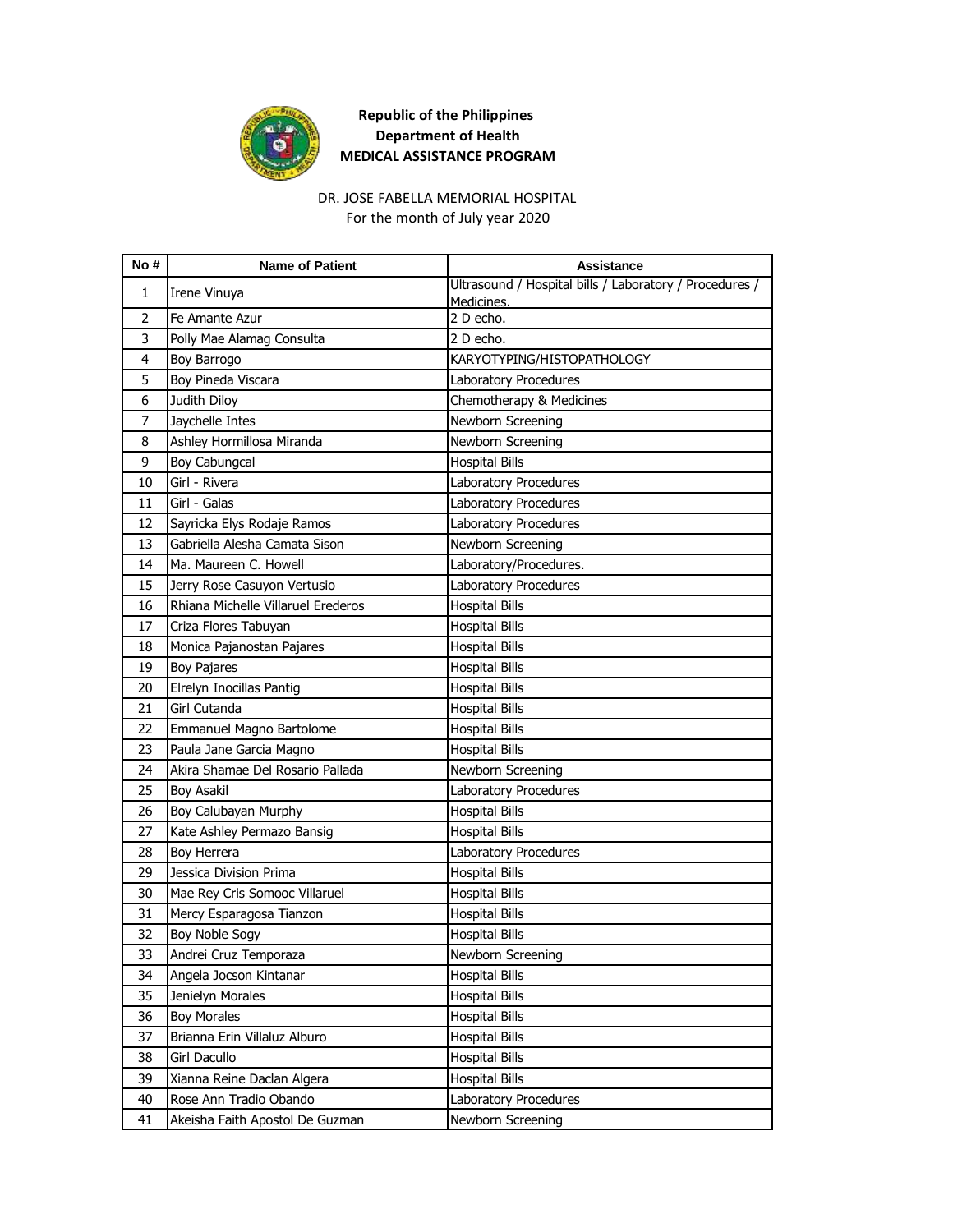| 42 | <b>Girl Casilang</b>              | Laboratory Procedures |
|----|-----------------------------------|-----------------------|
| 43 | Donalyn Retanal Veruen            | <b>Hospital Bills</b> |
| 44 | Marie Chyn Caburnida Fatalla      | <b>Hospital Bills</b> |
| 45 | Jeshua Nicole Ignacio Mabborang   | <b>Hospital Bills</b> |
| 46 | Rae Czarinah Tura Miranda         | <b>Hospital Bills</b> |
| 47 | Reshell Ritas Cerezo              | <b>Hospital Bills</b> |
| 48 | Girl Ritas Cerezo                 | Hospital Bills        |
| 49 | Boy Alvarado Rivera               | <b>Hospital Bills</b> |
| 50 | <b>Boy Fernandez</b>              | <b>Hospital Bills</b> |
| 51 | <b>Boy Corpuz</b>                 | <b>Hospital Bills</b> |
| 52 | Aimee Porras Panganiban           | <b>Hospital Bills</b> |
| 53 | Joan Cainta                       | <b>Hospital Bills</b> |
| 54 | Juliza Dublois Aco                | <b>Hospital Bills</b> |
| 55 | Jennifer Calanoc Carmona          | <b>Hospital Bills</b> |
| 56 | Boy Albaladejo Belvis             | <b>Hospital Bills</b> |
| 57 | Ivy Joy Brioso Limon              | <b>Hospital Bills</b> |
| 58 | Roxanne Hercia Menguet            | <b>Hospital Bills</b> |
| 59 | <b>Boy Mansing</b>                | Newborn Screening     |
| 60 | Boy Villahermoso                  | <b>Hospital Bills</b> |
| 61 | Norielyn Natal Florendo           | <b>Hospital Bills</b> |
| 62 | Mirasol Viguilla Pongautan        | <b>Hospital Bills</b> |
| 63 | Boy CariÑo                        | <b>Hospital Bills</b> |
| 64 | Analeen Camus Gregorio            | <b>Hospital Bills</b> |
| 65 | Boy Florendo                      | <b>Hospital Bills</b> |
| 66 | Girl Robas                        | <b>Hospital Bills</b> |
| 67 | Jennylyn Goc-ong CariÑo           | <b>Hospital Bills</b> |
| 68 | Angeline Ortega                   | Hospital Bills        |
| 69 | Girl Ortega                       | <b>Hospital Bills</b> |
| 70 | Boy Nazareno                      | <b>Hospital Bills</b> |
| 71 | Lea Marie Alcarado Nazareno       | <b>Hospital Bills</b> |
| 72 | Vilma Tuppil Javier               | <b>Hospital Bills</b> |
| 73 | Xandra Apel Marquez               | Hospital Bills        |
| 74 | Janice Talisic Durana             | <b>Hospital Bills</b> |
| 75 | Mary Grace Sabado Estrella        | <b>Hospital Bills</b> |
| 76 | Moralina Mayor Moreno             | <b>Hospital Bills</b> |
| 77 | Odessa Panis Villareal            | <b>Hospital Bills</b> |
| 78 | Mary Joy Reyes Haboc              | Hospital Bills        |
| 79 | <b>Boy Moreno</b>                 | <b>Hospital Bills</b> |
| 80 | Victhoria Jhedcel Cenas           | <b>Hospital Bills</b> |
| 81 | Jes Caburnida Fatalla             | <b>Hospital Bills</b> |
| 82 | Nicole Audrey Caragan Gonzales    | Hospital Bills        |
| 83 | Boy Ocson                         | <b>Hospital Bills</b> |
| 84 | Eloisa Garcia Geronimo            | <b>Hospital Bills</b> |
| 85 | Princess Jelyn Mediona Villanueva | <b>Hospital Bills</b> |
| 86 | Girl Fernandez                    | <b>Hospital Bills</b> |
| 87 | Irish Lavinia Degula Cortez       | Hospital Bills        |
| 88 | Margie Mae Amolong Calub          | Hospital Bills        |
| 89 | Marry Grace Chavez Gonzales       | <b>Hospital Bills</b> |
| 90 | Glaizelle Valiente Lagustan       | Hospital Bills        |
| 91 | Analyn Agustin Layugan            | <b>Hospital Bills</b> |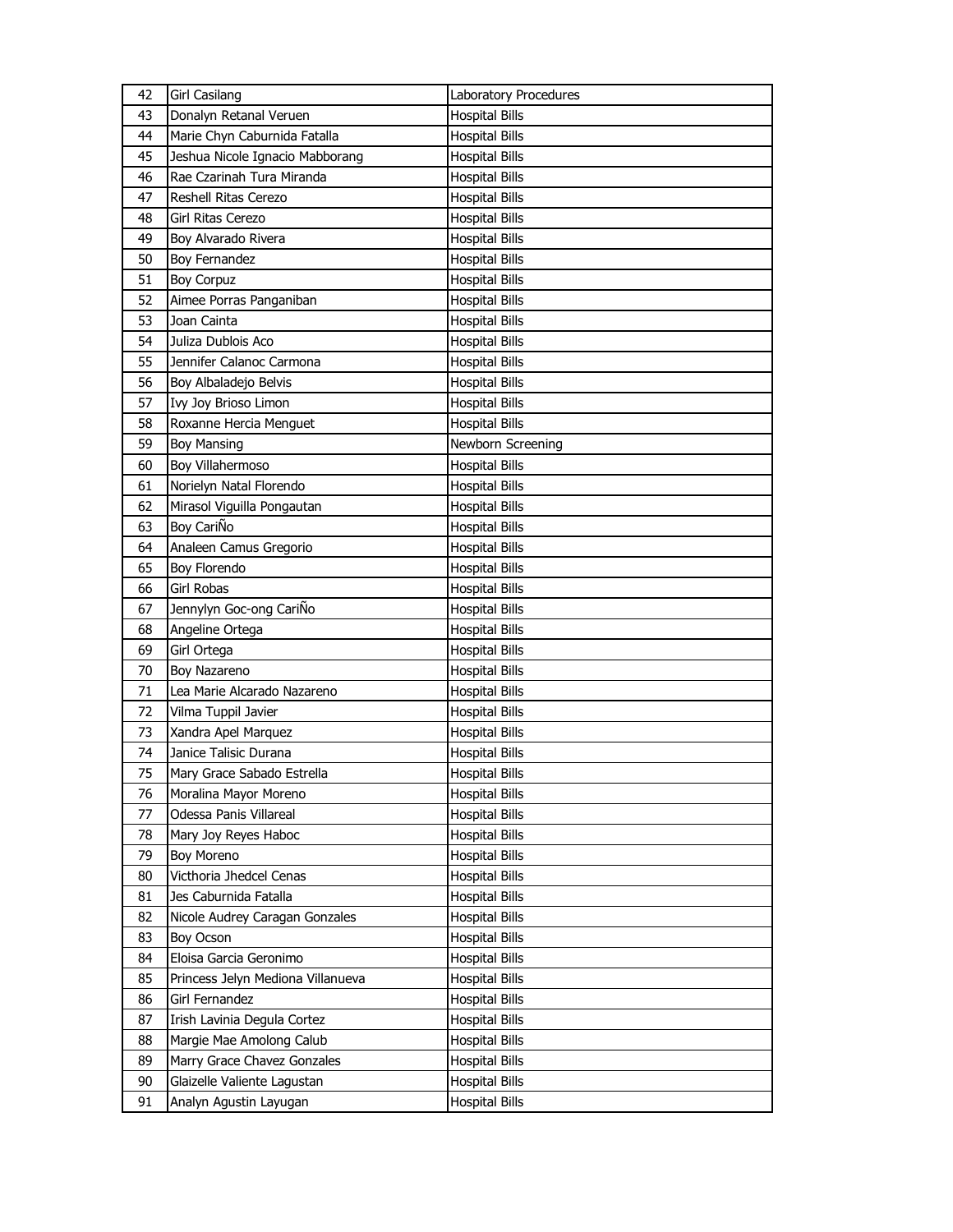| 93<br>Jeramie Lozala Soriano<br><b>Hospital Bills</b><br>94<br>Juvy Buena Cenas<br>Hospital Bills<br>Alona Groita Dosal<br>95<br><b>Hospital Bills</b><br>Jennifer Sy Albarico<br>96<br><b>Hospital Bills</b><br>97<br>Jojie Rose Bulan<br><b>Hospital Bills</b><br>Ranielyn Juanillo Landicho<br>98<br><b>Hospital Bills</b><br>99<br>Cherry Ann Mayo Bachicha<br><b>Hospital Bills</b><br>Lyka Mae Juanillo Landicho<br>100<br><b>Hospital Bills</b><br>Nancy Bolitres Matias<br>101<br><b>Hospital Bills</b><br>Jeannalyn Gida Lopez<br>102<br><b>Hospital Bills</b><br>103<br>Army Rose Gerodiaz Lonzon<br><b>Hospital Bills</b><br>104<br>Lisly Sabanao Taganna<br><b>Hospital Bills</b><br>Jewel Del Pilar Rivas<br>105<br>Hospital Bills<br>106<br>Boy Valeriano<br><b>Hospital Bills</b><br>107<br>Boy Taganna<br>Hospital Bills<br>Donnabell Saludar Protacio<br>108<br><b>Hospital Bills</b><br>109<br>Jennifer Macanip Sta. Ana<br><b>Hospital Bills</b><br>110<br>Boy Sta. Ana<br><b>Hospital Bills</b><br>Girl Pamero<br>111<br><b>Hospital Bills</b><br>112<br>Leonie Relucio Clet<br><b>Hospital Bills</b><br>113<br>Gwen Stacey Ferolino Rivera<br><b>Hospital Bills</b><br>114<br>Girl Ferolino Rivera<br>Newborn Screening<br>Newborn Screening<br>115<br>Boy Romerosa<br>116<br>Justine Duran Lumpay<br><b>Hospital Bills</b><br>117<br>Mary Jane San Antonio Lerios<br>Hospital Bills<br>Ella Mae Tolentino Pamero<br>118<br><b>Hospital Bills</b><br>119<br>Boy A Lerios<br><b>Hospital Bills</b><br>Girl Basas<br>120<br>Hospital Bills<br>121<br>Girl Mortega<br><b>Hospital Bills</b><br>Hamida Oranggaga Doble<br>122<br>Hospital Bills<br>123<br><b>Maurice Sablon Matias</b><br>Hospital Bills<br>124<br><b>Boy Canon</b><br>Hospital Bills<br>125<br>Gloria Daus Fernandez<br><b>Hospital Bills</b><br>126<br>Abegail Blancaflor Locsin<br><b>Hospital Bills</b><br>Girl Locsin<br>127<br><b>Hospital Bills</b><br>128<br>Mary Kristine Pregil Bocaya<br>Hospital Bills |
|-----------------------------------------------------------------------------------------------------------------------------------------------------------------------------------------------------------------------------------------------------------------------------------------------------------------------------------------------------------------------------------------------------------------------------------------------------------------------------------------------------------------------------------------------------------------------------------------------------------------------------------------------------------------------------------------------------------------------------------------------------------------------------------------------------------------------------------------------------------------------------------------------------------------------------------------------------------------------------------------------------------------------------------------------------------------------------------------------------------------------------------------------------------------------------------------------------------------------------------------------------------------------------------------------------------------------------------------------------------------------------------------------------------------------------------------------------------------------------------------------------------------------------------------------------------------------------------------------------------------------------------------------------------------------------------------------------------------------------------------------------------------------------------------------------------------------------------------------------------------------------------------------------------------------------------------------------------------------------------------------------|
|                                                                                                                                                                                                                                                                                                                                                                                                                                                                                                                                                                                                                                                                                                                                                                                                                                                                                                                                                                                                                                                                                                                                                                                                                                                                                                                                                                                                                                                                                                                                                                                                                                                                                                                                                                                                                                                                                                                                                                                                     |
|                                                                                                                                                                                                                                                                                                                                                                                                                                                                                                                                                                                                                                                                                                                                                                                                                                                                                                                                                                                                                                                                                                                                                                                                                                                                                                                                                                                                                                                                                                                                                                                                                                                                                                                                                                                                                                                                                                                                                                                                     |
|                                                                                                                                                                                                                                                                                                                                                                                                                                                                                                                                                                                                                                                                                                                                                                                                                                                                                                                                                                                                                                                                                                                                                                                                                                                                                                                                                                                                                                                                                                                                                                                                                                                                                                                                                                                                                                                                                                                                                                                                     |
|                                                                                                                                                                                                                                                                                                                                                                                                                                                                                                                                                                                                                                                                                                                                                                                                                                                                                                                                                                                                                                                                                                                                                                                                                                                                                                                                                                                                                                                                                                                                                                                                                                                                                                                                                                                                                                                                                                                                                                                                     |
|                                                                                                                                                                                                                                                                                                                                                                                                                                                                                                                                                                                                                                                                                                                                                                                                                                                                                                                                                                                                                                                                                                                                                                                                                                                                                                                                                                                                                                                                                                                                                                                                                                                                                                                                                                                                                                                                                                                                                                                                     |
|                                                                                                                                                                                                                                                                                                                                                                                                                                                                                                                                                                                                                                                                                                                                                                                                                                                                                                                                                                                                                                                                                                                                                                                                                                                                                                                                                                                                                                                                                                                                                                                                                                                                                                                                                                                                                                                                                                                                                                                                     |
|                                                                                                                                                                                                                                                                                                                                                                                                                                                                                                                                                                                                                                                                                                                                                                                                                                                                                                                                                                                                                                                                                                                                                                                                                                                                                                                                                                                                                                                                                                                                                                                                                                                                                                                                                                                                                                                                                                                                                                                                     |
|                                                                                                                                                                                                                                                                                                                                                                                                                                                                                                                                                                                                                                                                                                                                                                                                                                                                                                                                                                                                                                                                                                                                                                                                                                                                                                                                                                                                                                                                                                                                                                                                                                                                                                                                                                                                                                                                                                                                                                                                     |
|                                                                                                                                                                                                                                                                                                                                                                                                                                                                                                                                                                                                                                                                                                                                                                                                                                                                                                                                                                                                                                                                                                                                                                                                                                                                                                                                                                                                                                                                                                                                                                                                                                                                                                                                                                                                                                                                                                                                                                                                     |
|                                                                                                                                                                                                                                                                                                                                                                                                                                                                                                                                                                                                                                                                                                                                                                                                                                                                                                                                                                                                                                                                                                                                                                                                                                                                                                                                                                                                                                                                                                                                                                                                                                                                                                                                                                                                                                                                                                                                                                                                     |
|                                                                                                                                                                                                                                                                                                                                                                                                                                                                                                                                                                                                                                                                                                                                                                                                                                                                                                                                                                                                                                                                                                                                                                                                                                                                                                                                                                                                                                                                                                                                                                                                                                                                                                                                                                                                                                                                                                                                                                                                     |
|                                                                                                                                                                                                                                                                                                                                                                                                                                                                                                                                                                                                                                                                                                                                                                                                                                                                                                                                                                                                                                                                                                                                                                                                                                                                                                                                                                                                                                                                                                                                                                                                                                                                                                                                                                                                                                                                                                                                                                                                     |
|                                                                                                                                                                                                                                                                                                                                                                                                                                                                                                                                                                                                                                                                                                                                                                                                                                                                                                                                                                                                                                                                                                                                                                                                                                                                                                                                                                                                                                                                                                                                                                                                                                                                                                                                                                                                                                                                                                                                                                                                     |
|                                                                                                                                                                                                                                                                                                                                                                                                                                                                                                                                                                                                                                                                                                                                                                                                                                                                                                                                                                                                                                                                                                                                                                                                                                                                                                                                                                                                                                                                                                                                                                                                                                                                                                                                                                                                                                                                                                                                                                                                     |
|                                                                                                                                                                                                                                                                                                                                                                                                                                                                                                                                                                                                                                                                                                                                                                                                                                                                                                                                                                                                                                                                                                                                                                                                                                                                                                                                                                                                                                                                                                                                                                                                                                                                                                                                                                                                                                                                                                                                                                                                     |
|                                                                                                                                                                                                                                                                                                                                                                                                                                                                                                                                                                                                                                                                                                                                                                                                                                                                                                                                                                                                                                                                                                                                                                                                                                                                                                                                                                                                                                                                                                                                                                                                                                                                                                                                                                                                                                                                                                                                                                                                     |
|                                                                                                                                                                                                                                                                                                                                                                                                                                                                                                                                                                                                                                                                                                                                                                                                                                                                                                                                                                                                                                                                                                                                                                                                                                                                                                                                                                                                                                                                                                                                                                                                                                                                                                                                                                                                                                                                                                                                                                                                     |
|                                                                                                                                                                                                                                                                                                                                                                                                                                                                                                                                                                                                                                                                                                                                                                                                                                                                                                                                                                                                                                                                                                                                                                                                                                                                                                                                                                                                                                                                                                                                                                                                                                                                                                                                                                                                                                                                                                                                                                                                     |
|                                                                                                                                                                                                                                                                                                                                                                                                                                                                                                                                                                                                                                                                                                                                                                                                                                                                                                                                                                                                                                                                                                                                                                                                                                                                                                                                                                                                                                                                                                                                                                                                                                                                                                                                                                                                                                                                                                                                                                                                     |
|                                                                                                                                                                                                                                                                                                                                                                                                                                                                                                                                                                                                                                                                                                                                                                                                                                                                                                                                                                                                                                                                                                                                                                                                                                                                                                                                                                                                                                                                                                                                                                                                                                                                                                                                                                                                                                                                                                                                                                                                     |
|                                                                                                                                                                                                                                                                                                                                                                                                                                                                                                                                                                                                                                                                                                                                                                                                                                                                                                                                                                                                                                                                                                                                                                                                                                                                                                                                                                                                                                                                                                                                                                                                                                                                                                                                                                                                                                                                                                                                                                                                     |
|                                                                                                                                                                                                                                                                                                                                                                                                                                                                                                                                                                                                                                                                                                                                                                                                                                                                                                                                                                                                                                                                                                                                                                                                                                                                                                                                                                                                                                                                                                                                                                                                                                                                                                                                                                                                                                                                                                                                                                                                     |
|                                                                                                                                                                                                                                                                                                                                                                                                                                                                                                                                                                                                                                                                                                                                                                                                                                                                                                                                                                                                                                                                                                                                                                                                                                                                                                                                                                                                                                                                                                                                                                                                                                                                                                                                                                                                                                                                                                                                                                                                     |
|                                                                                                                                                                                                                                                                                                                                                                                                                                                                                                                                                                                                                                                                                                                                                                                                                                                                                                                                                                                                                                                                                                                                                                                                                                                                                                                                                                                                                                                                                                                                                                                                                                                                                                                                                                                                                                                                                                                                                                                                     |
|                                                                                                                                                                                                                                                                                                                                                                                                                                                                                                                                                                                                                                                                                                                                                                                                                                                                                                                                                                                                                                                                                                                                                                                                                                                                                                                                                                                                                                                                                                                                                                                                                                                                                                                                                                                                                                                                                                                                                                                                     |
|                                                                                                                                                                                                                                                                                                                                                                                                                                                                                                                                                                                                                                                                                                                                                                                                                                                                                                                                                                                                                                                                                                                                                                                                                                                                                                                                                                                                                                                                                                                                                                                                                                                                                                                                                                                                                                                                                                                                                                                                     |
|                                                                                                                                                                                                                                                                                                                                                                                                                                                                                                                                                                                                                                                                                                                                                                                                                                                                                                                                                                                                                                                                                                                                                                                                                                                                                                                                                                                                                                                                                                                                                                                                                                                                                                                                                                                                                                                                                                                                                                                                     |
|                                                                                                                                                                                                                                                                                                                                                                                                                                                                                                                                                                                                                                                                                                                                                                                                                                                                                                                                                                                                                                                                                                                                                                                                                                                                                                                                                                                                                                                                                                                                                                                                                                                                                                                                                                                                                                                                                                                                                                                                     |
|                                                                                                                                                                                                                                                                                                                                                                                                                                                                                                                                                                                                                                                                                                                                                                                                                                                                                                                                                                                                                                                                                                                                                                                                                                                                                                                                                                                                                                                                                                                                                                                                                                                                                                                                                                                                                                                                                                                                                                                                     |
|                                                                                                                                                                                                                                                                                                                                                                                                                                                                                                                                                                                                                                                                                                                                                                                                                                                                                                                                                                                                                                                                                                                                                                                                                                                                                                                                                                                                                                                                                                                                                                                                                                                                                                                                                                                                                                                                                                                                                                                                     |
|                                                                                                                                                                                                                                                                                                                                                                                                                                                                                                                                                                                                                                                                                                                                                                                                                                                                                                                                                                                                                                                                                                                                                                                                                                                                                                                                                                                                                                                                                                                                                                                                                                                                                                                                                                                                                                                                                                                                                                                                     |
|                                                                                                                                                                                                                                                                                                                                                                                                                                                                                                                                                                                                                                                                                                                                                                                                                                                                                                                                                                                                                                                                                                                                                                                                                                                                                                                                                                                                                                                                                                                                                                                                                                                                                                                                                                                                                                                                                                                                                                                                     |
|                                                                                                                                                                                                                                                                                                                                                                                                                                                                                                                                                                                                                                                                                                                                                                                                                                                                                                                                                                                                                                                                                                                                                                                                                                                                                                                                                                                                                                                                                                                                                                                                                                                                                                                                                                                                                                                                                                                                                                                                     |
|                                                                                                                                                                                                                                                                                                                                                                                                                                                                                                                                                                                                                                                                                                                                                                                                                                                                                                                                                                                                                                                                                                                                                                                                                                                                                                                                                                                                                                                                                                                                                                                                                                                                                                                                                                                                                                                                                                                                                                                                     |
|                                                                                                                                                                                                                                                                                                                                                                                                                                                                                                                                                                                                                                                                                                                                                                                                                                                                                                                                                                                                                                                                                                                                                                                                                                                                                                                                                                                                                                                                                                                                                                                                                                                                                                                                                                                                                                                                                                                                                                                                     |
|                                                                                                                                                                                                                                                                                                                                                                                                                                                                                                                                                                                                                                                                                                                                                                                                                                                                                                                                                                                                                                                                                                                                                                                                                                                                                                                                                                                                                                                                                                                                                                                                                                                                                                                                                                                                                                                                                                                                                                                                     |
| 129<br><b>Boy Elorde</b><br><b>Hospital Bills</b>                                                                                                                                                                                                                                                                                                                                                                                                                                                                                                                                                                                                                                                                                                                                                                                                                                                                                                                                                                                                                                                                                                                                                                                                                                                                                                                                                                                                                                                                                                                                                                                                                                                                                                                                                                                                                                                                                                                                                   |
| 130<br>Kimberly Quiatchon Barcemo<br><b>Hospital Bills</b>                                                                                                                                                                                                                                                                                                                                                                                                                                                                                                                                                                                                                                                                                                                                                                                                                                                                                                                                                                                                                                                                                                                                                                                                                                                                                                                                                                                                                                                                                                                                                                                                                                                                                                                                                                                                                                                                                                                                          |
| Junabic Picardal Limbawan<br>131<br><b>Hospital Bills</b>                                                                                                                                                                                                                                                                                                                                                                                                                                                                                                                                                                                                                                                                                                                                                                                                                                                                                                                                                                                                                                                                                                                                                                                                                                                                                                                                                                                                                                                                                                                                                                                                                                                                                                                                                                                                                                                                                                                                           |
| 132<br>Maribeth Lauzon Cionelo<br><b>Hospital Bills</b>                                                                                                                                                                                                                                                                                                                                                                                                                                                                                                                                                                                                                                                                                                                                                                                                                                                                                                                                                                                                                                                                                                                                                                                                                                                                                                                                                                                                                                                                                                                                                                                                                                                                                                                                                                                                                                                                                                                                             |
| 133<br><b>Hospital Bills</b><br>Boy Visagas                                                                                                                                                                                                                                                                                                                                                                                                                                                                                                                                                                                                                                                                                                                                                                                                                                                                                                                                                                                                                                                                                                                                                                                                                                                                                                                                                                                                                                                                                                                                                                                                                                                                                                                                                                                                                                                                                                                                                         |
| 134<br>Girl Abobot<br>Hospital Bills                                                                                                                                                                                                                                                                                                                                                                                                                                                                                                                                                                                                                                                                                                                                                                                                                                                                                                                                                                                                                                                                                                                                                                                                                                                                                                                                                                                                                                                                                                                                                                                                                                                                                                                                                                                                                                                                                                                                                                |
| 135<br>Ma. Cielito Castillo Gabriel<br><b>Hospital Bills</b>                                                                                                                                                                                                                                                                                                                                                                                                                                                                                                                                                                                                                                                                                                                                                                                                                                                                                                                                                                                                                                                                                                                                                                                                                                                                                                                                                                                                                                                                                                                                                                                                                                                                                                                                                                                                                                                                                                                                        |
| 136<br>Girl Hernandez Romero<br><b>Hospital Bills</b>                                                                                                                                                                                                                                                                                                                                                                                                                                                                                                                                                                                                                                                                                                                                                                                                                                                                                                                                                                                                                                                                                                                                                                                                                                                                                                                                                                                                                                                                                                                                                                                                                                                                                                                                                                                                                                                                                                                                               |
| Chona Nillo Anico<br>137<br><b>Hospital Bills</b>                                                                                                                                                                                                                                                                                                                                                                                                                                                                                                                                                                                                                                                                                                                                                                                                                                                                                                                                                                                                                                                                                                                                                                                                                                                                                                                                                                                                                                                                                                                                                                                                                                                                                                                                                                                                                                                                                                                                                   |
| 138<br>Rechelle Serrano Garcia<br><b>Hospital Bills</b>                                                                                                                                                                                                                                                                                                                                                                                                                                                                                                                                                                                                                                                                                                                                                                                                                                                                                                                                                                                                                                                                                                                                                                                                                                                                                                                                                                                                                                                                                                                                                                                                                                                                                                                                                                                                                                                                                                                                             |
| 139<br>Gezelle Rai Javier Dela Cruz<br><b>Hospital Bills</b>                                                                                                                                                                                                                                                                                                                                                                                                                                                                                                                                                                                                                                                                                                                                                                                                                                                                                                                                                                                                                                                                                                                                                                                                                                                                                                                                                                                                                                                                                                                                                                                                                                                                                                                                                                                                                                                                                                                                        |
| 140<br>Boy Dela Cruz<br>Hospital Bills                                                                                                                                                                                                                                                                                                                                                                                                                                                                                                                                                                                                                                                                                                                                                                                                                                                                                                                                                                                                                                                                                                                                                                                                                                                                                                                                                                                                                                                                                                                                                                                                                                                                                                                                                                                                                                                                                                                                                              |
| 141<br><b>Boy Gonzales</b><br>Newborn Screening                                                                                                                                                                                                                                                                                                                                                                                                                                                                                                                                                                                                                                                                                                                                                                                                                                                                                                                                                                                                                                                                                                                                                                                                                                                                                                                                                                                                                                                                                                                                                                                                                                                                                                                                                                                                                                                                                                                                                     |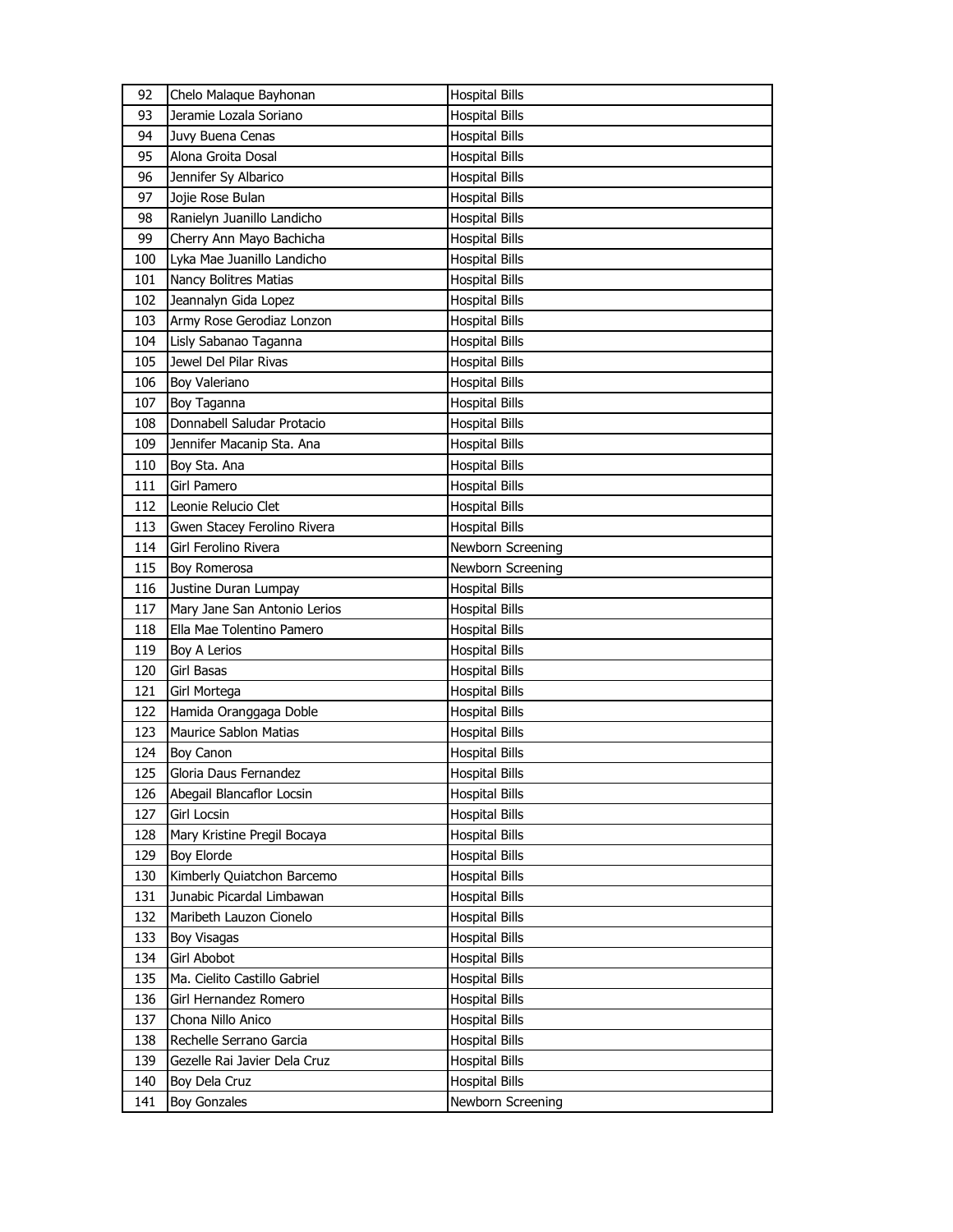| 142 | Rosalinda Tabale Tutor            | 10.000,00             |
|-----|-----------------------------------|-----------------------|
| 143 | Jona Zapanta Morcia               | <b>Hospital Bills</b> |
| 144 | <b>Girl Canales Rosas</b>         | <b>Hospital Bills</b> |
| 145 | Maria Theresa Llanera Basas       | <b>Hospital Bills</b> |
| 146 | Mary Grace Durante Astucia        | <b>Hospital Bills</b> |
| 147 | Sapphira Miracle Miranda Delizo   | <b>Hospital Bills</b> |
| 148 | Austin Gray Rosas Tisado          | <b>Hospital Bills</b> |
| 149 | Ethan Kyle Basco Sedoripa         | <b>Hospital Bills</b> |
| 150 | Maria Theresa Basco               | <b>Hospital Bills</b> |
| 151 | Jessa Mae Dava Sandoval           | <b>Hospital Bills</b> |
| 152 | Marivic Perido Lianzon            | <b>Hospital Bills</b> |
| 153 | Jerby Joy Fabico Andal            | <b>Hospital Bills</b> |
| 154 | Eldison Dela Cruz Banes           | Laboratory Procedures |
| 155 | Mercy Maglantay Enriquez          | <b>Hospital Bills</b> |
| 156 | Sarah Luminarias Rentoy           | <b>Hospital Bills</b> |
| 157 | Boy Noronio White                 | <b>Hospital Bills</b> |
| 158 | Kyle Jeylex Cells                 | <b>Hospital Bills</b> |
| 159 | Girl Dela Cruz Galido             | Laboratory Procedures |
| 160 | Girl Gabayeron Naive              | Laboratory Procedures |
| 161 | Ruth Belen Castillo               | <b>Hospital Bills</b> |
| 162 | Azariah Caitlin Malazzab Abraham  | Newborn Screening     |
| 163 | Azizah Hajinoor Amroding          | <b>Hospital Bills</b> |
| 164 | Marilou Pascua Peralta            | <b>Hospital Bills</b> |
| 165 | Cristy Caponpon Cruz              | <b>Hospital Bills</b> |
| 166 | Boy Fernandez                     | <b>Hospital Bills</b> |
| 167 | Girl Ibardaloza                   | Laboratory Procedures |
| 168 | Rezyl Gupa Artiaga                | <b>Hospital Bills</b> |
| 169 | Boy Elli                          | <b>Hospital Bills</b> |
| 170 | Kristine Dianne Jarlego San Diego | <b>Hospital Bills</b> |
| 171 | Girl Rebadavia                    | <b>Hospital Bills</b> |
| 172 | Robelyn Mendoza Cloes             | <b>Hospital Bills</b> |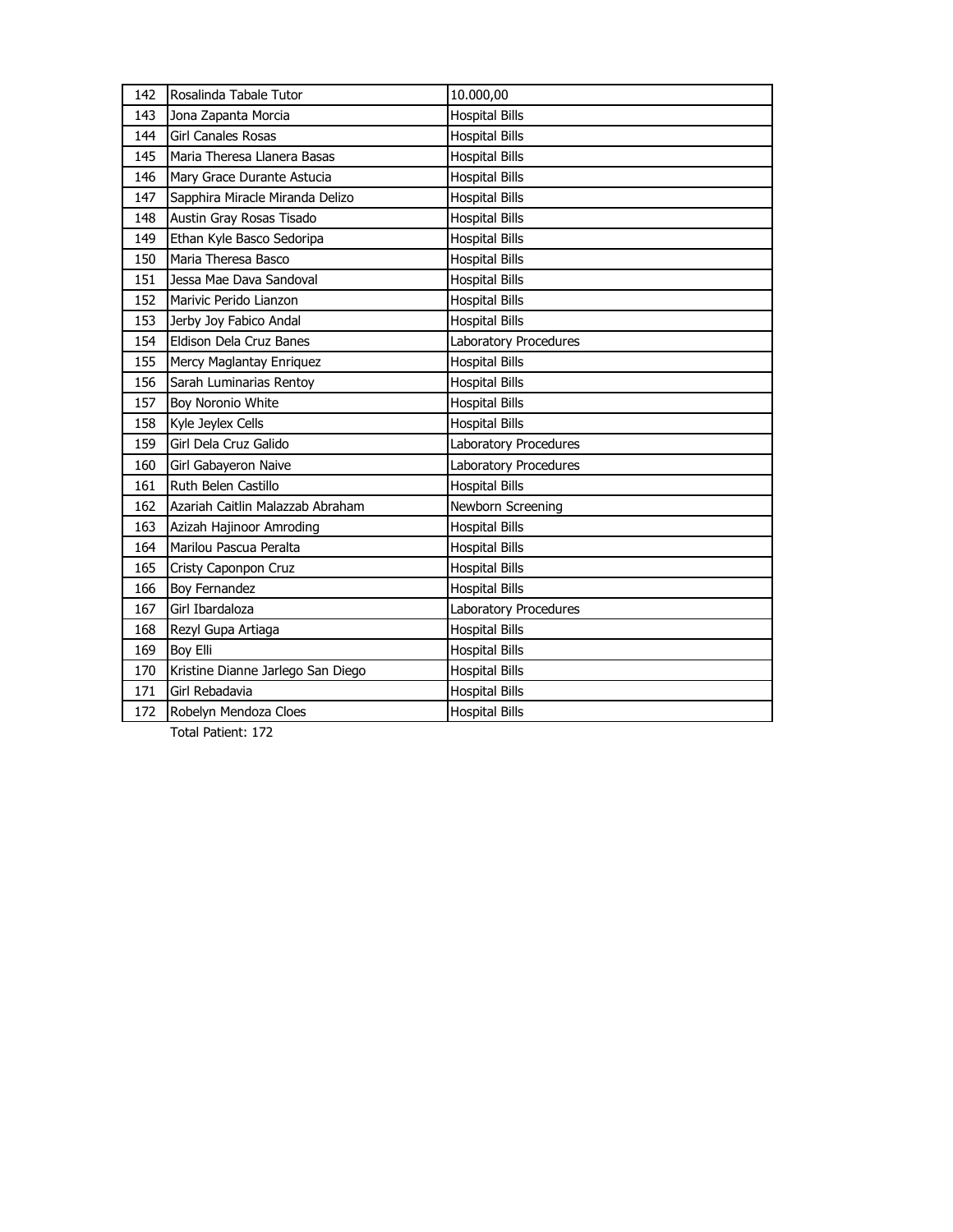

## DR. JOSE FABELLA MEMORIAL HOSPITAL

For the month of August year 2020

| No#            | <b>Name of Patient</b>           | <b>Assistance</b>                         |
|----------------|----------------------------------|-------------------------------------------|
| 1              | Junkenth Suello Estanil          | <b>Hospital Bills</b>                     |
| $\overline{2}$ | Maricel Calagos Domayan          | <b>Hospital Bills</b>                     |
| 3              | Lilimil Bulaclac Batungbakal     | <b>Hospital Bills</b>                     |
| 4              | Avrielle Fernandez Conopio       | <b>Hospital Bills</b>                     |
| 5              | Brenda Lim-it Dado               | <b>Hospital Bills</b>                     |
| 6              | Jaqueline Artates                | Platelet Concentrate/Laboratory/Medicines |
| 7              | <b>Boy Perez</b>                 | <b>Hospital Bills</b>                     |
| 8              | <b>Girl Meres</b>                | <b>Hospital Bills</b>                     |
| 9              | Divina Royandoyan Ancheta        | <b>Hospital Bills</b>                     |
| 10             | Mari Dustin Royandoyan Ancheta   | <b>Hospital Bills</b>                     |
| 11             | Matthew Ezekiel Calado Caballero | <b>Hospital Bills</b>                     |
| 12             | Maria Teresa Bautista Calado     | <b>Hospital Bills</b>                     |
| 13             | Hazel Del Monte Bughaw           | <b>Hospital Bills</b>                     |
| 14             | <b>Boy Nantes</b>                | <b>Hospital Bills</b>                     |
| 15             | <b>Boy Merelos</b>               | Newborn Screening                         |
| 16             | Lalaine Grace Floro Haddad       | Laboratory Procedures                     |
| 17             | Elgin Domingo Ambid              | Laboratory Procedures                     |
| 18             | Dianesah Ali Pili                | <b>Hospital Bills</b>                     |
| 19             | Boy Romerosa                     | <b>Hospital Bills</b>                     |
| 20             | <b>Boy Pimping</b>               | <b>Hospital Bills</b>                     |
| 21             | Girl Macahilig Cortejo           | Newborn Screening                         |
| 22             | Boy Medelin Baysa                | Newborn Screening                         |
| 23             | Wendelyn Chatto Silmar           | Laboratory Procedures                     |
| 24             | Jonamel Entienza Tubo            | <b>Hospital Bills</b>                     |
| 25             | Shirly De Los Santos Obrique     | <b>Hospital Bills</b>                     |
| 26             | Girl De Los Santos Obrique       | <b>Hospital Bills</b>                     |
| 27             | Boy Anoba                        | <b>Hospital Bills</b>                     |
| 28             | <b>Boy Umali</b>                 | <b>Hospital Bills</b>                     |
| 29             | Ambigous Agbon                   | <b>Hospital Bills</b>                     |
| 30             | <b>Boy Umali</b>                 | Newborn Screening                         |
| 31             | Girl A Parchamento               | <b>Hospital Bills</b>                     |
| 32             | Ambigous Ambon                   | <b>Hospital Bills</b>                     |
| 33             | <b>Boy Tonido</b>                | <b>Hospital Bills</b>                     |
| 34             | Rakel Sepe Manlapat              | <b>Hospital Bills</b>                     |
| 35             | Girl B Parchamento               | <b>Hospital Bills</b>                     |
| 36             | John Clyde Pantila Rivero        | <b>Hospital Bills</b>                     |
| 37             | Boy B Manlapat                   | <b>Hospital Bills</b>                     |
| 38             | Girl Manlapat                    | <b>Hospital Bills</b>                     |
| 39             | Boy Gajisan                      | <b>Hospital Bills</b>                     |
| 40             | Boy B Arbelon                    | <b>Hospital Bills</b>                     |
| 41             | <b>Boy Lobrigo</b>               | <b>Hospital Bills</b>                     |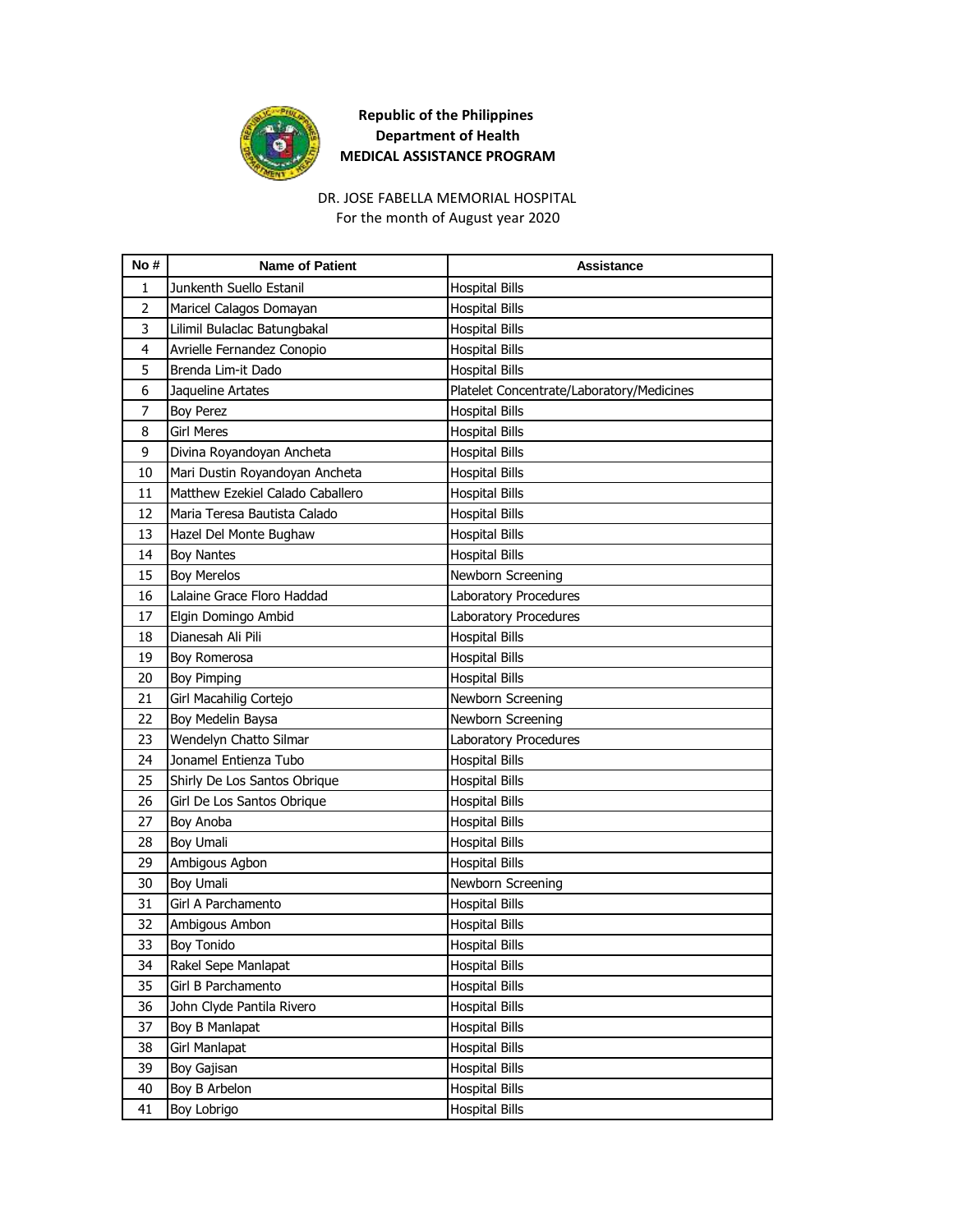| 42 | Gina Rendora Severo                 | <b>Hospital Bills</b> |
|----|-------------------------------------|-----------------------|
| 43 | Stephanie Dianne Custodio Medina    | Laboratory Procedures |
| 44 | Pharixia Meeshaye Hipolito Acedilla | <b>Hospital Bills</b> |
| 45 | Girl Abad                           | <b>Hospital Bills</b> |
| 46 | <b>Boy Navarro</b>                  | <b>Hospital Bills</b> |
| 47 | <b>Boy Arguelles</b>                | <b>Hospital Bills</b> |
| 48 | Miracle Calixto Icalina Portuguese  | <b>Hospital Bills</b> |
| 49 | Clenton Caniolas Castro             | Newborn Screening     |
| 50 | Skylar Paris Galagar Bauzon         | <b>Hospital Bills</b> |
| 51 | Girl De Rosas Galas                 | Newborn Screening     |
| 52 | Timothy Jamiel Indiano Balagat      | <b>Hospital Bills</b> |
| 53 | Paul James Boyles Janeo             | <b>Hospital Bills</b> |
| 54 | Kai Vixen Gasara Solsona            | Newborn Screening     |
| 55 | Janna Margarette Ado Evangelista    | <b>Hospital Bills</b> |
| 56 | Girl Sumayang Almojuela             | Newborn Screening     |
| 57 | Girl Tesoreo                        | Newborn Screening     |
| 58 | <b>Boy Campomanes</b>               | Newborn Screening     |
| 59 | Jen-vi Eustaquio Gillego            | <b>Hospital Bills</b> |
| 60 | <b>Girl Canales</b>                 | <b>Hospital Bills</b> |
| 61 | Corazon Franco Villaflor            | <b>Hospital Bills</b> |
| 62 | <b>Girl Villaflor</b>               | <b>Hospital Bills</b> |
| 63 | Alicia De Vera Diaz                 | <b>Hospital Bills</b> |
| 64 | Maria Criselda Diaz Justiniane      | <b>Hospital Bills</b> |
| 65 | Kyrsten Meredith Ostos Coyoca       | <b>Hospital Bills</b> |
| 66 | Boy Paculanan Catli                 | <b>Hospital Bills</b> |
| 67 | Judith Soliven Yumul                | <b>Hospital Bills</b> |
| 68 | Melanie Solancho Dasig              | <b>Hospital Bills</b> |
| 69 | <b>Boy Estolero</b>                 | <b>Hospital Bills</b> |
| 70 | Elia Rose Andaya Crisostomo         | <b>Hospital Bills</b> |
| 71 | Michelle Anne Perea Remos           | <b>Hospital Bills</b> |
| 72 | Boy Rodrigo Corpuz                  | Hospital Bills        |
| 73 | Boy Marzon Almacen                  | Hospital Bills        |
| 74 | Mariecho Ado Evangelista            | <b>Hospital Bills</b> |
| 75 | Girl Paculanang                     | <b>Hospital Bills</b> |
| 76 | Girl Tesoreo                        | <b>Hospital Bills</b> |
| 77 | Girl Villanueva.                    | <b>Hospital Bills</b> |
| 78 | Marjorie Pernia Ordeniza            | <b>Hospital Bills</b> |
| 79 | Prince Asber Pallares Mojica        | <b>Hospital Bills</b> |
| 80 | Gavreel Collin Hipolito             | Hospital Bills        |
| 81 | Girl Ilao                           | <b>Hospital Bills</b> |
| 82 | Denise Sinca Mendiola               | Hospital Bills        |
| 83 | Girl Agustin Layugan                | <b>Hospital Bills</b> |
| 84 | Girl Obon                           | Newborn Screening     |
| 85 | Girl Deogracias                     | Newborn Screening     |
| 86 | Rhian Celestine Robas Benito        | <b>Hospital Bills</b> |
| 87 | Emerine Serano Arcular              | Hospital Bills        |
| 88 | Timothy Jamiel Indiano Balagat      | <b>Hospital Bills</b> |
| 89 | Girl Gonzales Samilo                | Hospital Bills        |
| 90 | Elna Sabanal Antonano               | Hospital Bills        |
| 91 | Girl Horca                          | <b>Hospital Bills</b> |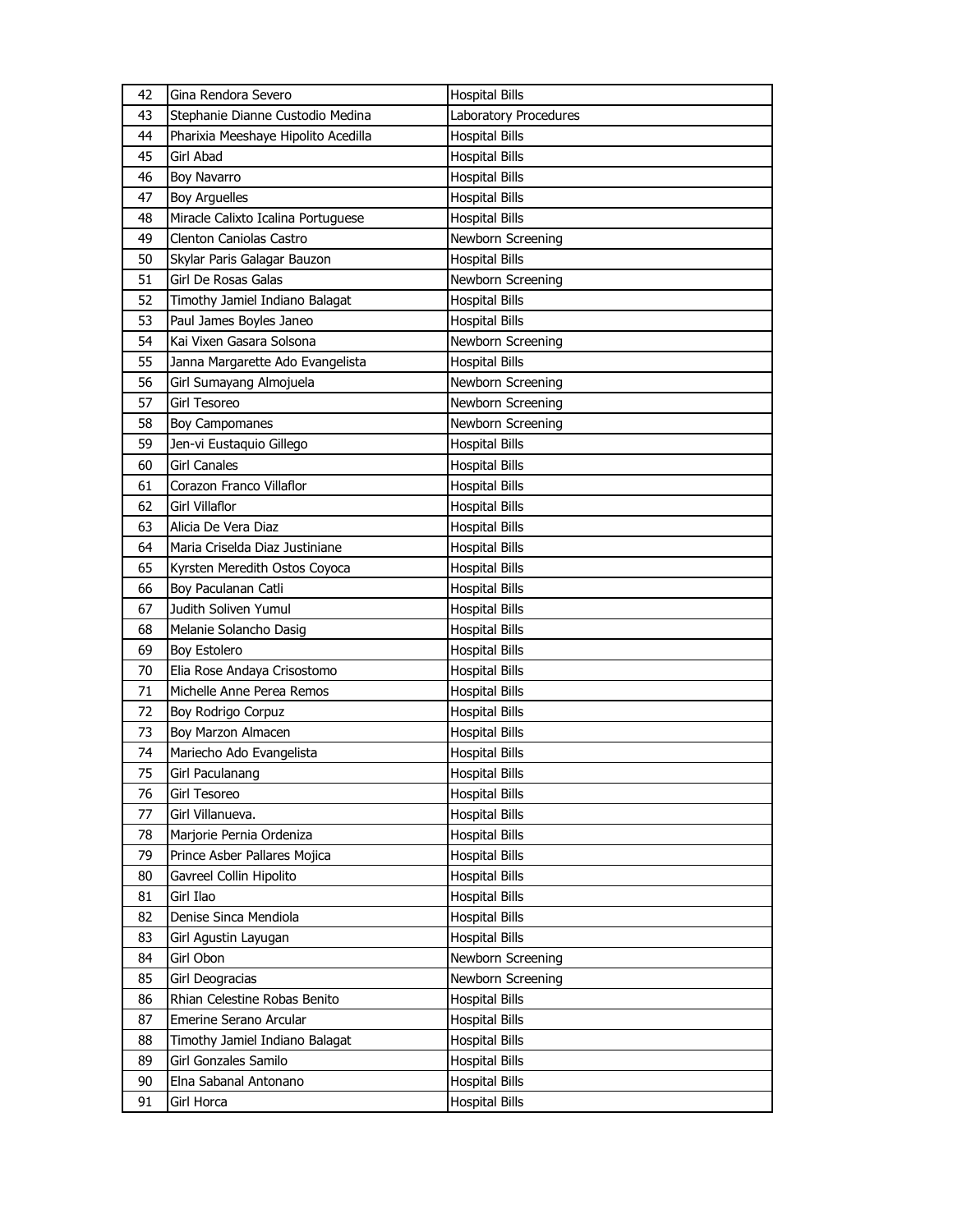| 92  | Boy Fernandez Amato                      | <b>Hospital Bills</b> |
|-----|------------------------------------------|-----------------------|
| 93  | Girl Villar                              | <b>Hospital Bills</b> |
| 94  | Alexis Gilbero Amata                     | <b>Hospital Bills</b> |
| 95  | <b>Vicky Compendio Mesares</b>           | <b>Hospital Bills</b> |
| 96  | Zane Ethan Hipolito                      | <b>Hospital Bills</b> |
| 97  | Justin Tyler Fernandez Tatad             | <b>Hospital Bills</b> |
| 98  | John Zyion Bernabe Belaza                | <b>Hospital Bills</b> |
| 99  | Princess Cassandra Ruiz Tabilin          | <b>Hospital Bills</b> |
| 100 | Romela Villarin Banasing                 | <b>Hospital Bills</b> |
| 101 | Girl A Plaganas Ugaban                   | <b>Hospital Bills</b> |
| 102 | Girl Sta. Maria                          | <b>Hospital Bills</b> |
| 103 | <b>Boy Maglente</b>                      | Newborn Screening     |
| 104 | Yvonne Arabella Padilla Cabillan         | Newborn Screening     |
| 105 | Edlyn Cabug Bagood                       | <b>Hospital Bills</b> |
| 106 | Dolly Alegada Nacor                      | <b>Hospital Bills</b> |
| 107 | Dayana Cheska Nacor Matunina             | <b>Hospital Bills</b> |
| 108 | Lyca Legaspi Pomida                      | <b>Hospital Bills</b> |
| 109 | Hasheer Alinor David                     | <b>Hospital Bills</b> |
| 110 | Pauline Buela Sulit                      | <b>Hospital Bills</b> |
| 111 | Eurana Sitchon Escobar                   | <b>Hospital Bills</b> |
| 112 | <b>Emily Castillejos Corpuz</b>          | <b>Hospital Bills</b> |
| 113 | Philipians Mabalot Regalado              | Newborn Screening     |
| 114 | Boy Castillejos Corpuz                   | <b>Hospital Bills</b> |
| 115 | <b>Boy Sumpo</b>                         | Newborn Screening     |
| 116 | Rzhein Clyde Limbawan Genita             | <b>Hospital Bills</b> |
| 117 | Jeremiah Maglantay Enriquez              | <b>Hospital Bills</b> |
| 118 | Artem Hugh Geronimo Del Rosario Manarang | <b>Hospital Bills</b> |
| 119 | Prince Lee Paglinawan Sarno              | <b>Hospital Bills</b> |
| 120 | Nikka Salvador Ogayon                    | Laboratory Procedures |
| 121 | Boy Estrada                              | <b>Hospital Bills</b> |
| 122 | Nikka Salvador Ogayon                    | <b>Hospital Bills</b> |
| 123 | Ana Rose Cabiles Jimenez                 | Laboratory Procedures |
| 124 | Marlon Jr. Coles Piamonte                | <b>Hospital Bills</b> |
| 125 | Christina Siatan Racca                   | <b>Hospital Bills</b> |
| 126 | Juliet Nepomuceno Arciaga                | <b>Hospital Bills</b> |
| 127 | Annika Astrid Arciaga Sabanero           | Hospital Bills        |
| 128 | Boy De Quiros Padilla                    | Hospital Bills        |
| 129 | Marie France Limpin Dioquino             | <b>Hospital Bills</b> |
| 130 | Girl Dioquino                            | <b>Hospital Bills</b> |
| 131 | <b>Boy Malandog</b>                      | <b>Hospital Bills</b> |
| 132 | Rossel Gabayeron Naive                   | <b>Hospital Bills</b> |
| 133 | Girl Gabayeron Naive                     | Hospital Bills        |
| 134 | Vilma De Castro De Leon                  | <b>Hospital Bills</b> |
| 135 | Armi Barbara Sallao Arcega               | <b>Hospital Bills</b> |
| 136 | Boy Atienza                              | <b>Hospital Bills</b> |
| 137 | Lienel Vergara Areola                    | <b>Hospital Bills</b> |
| 138 | <b>Boy Coronel</b>                       | Laboratory Procedures |
| 139 | Boy Clavido Pascua                       | Newborn Screening     |
| 140 | Maan Mae Romero De Guia                  | <b>Hospital Bills</b> |
| 141 | Boy De Guia                              | <b>Hospital Bills</b> |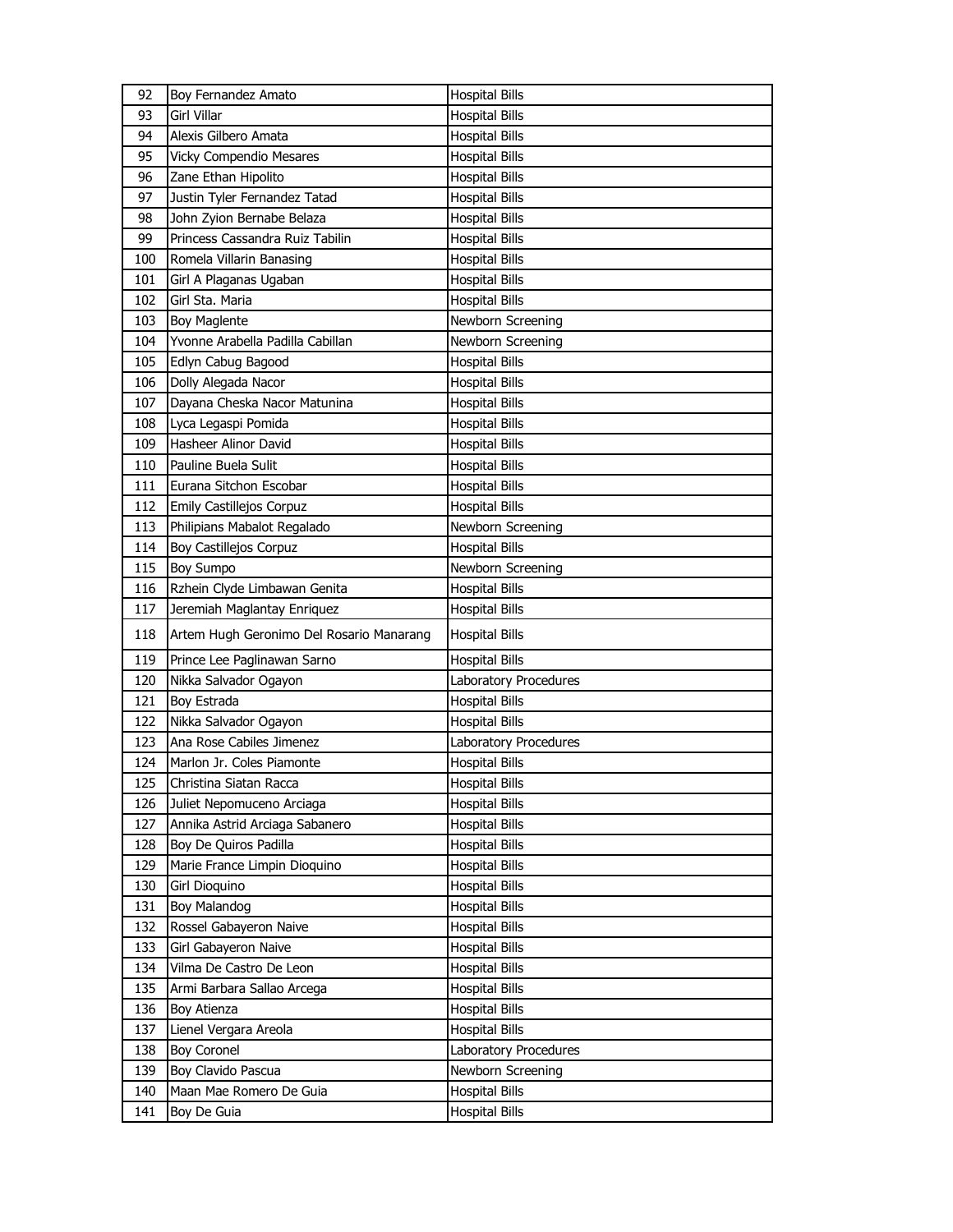| 142 | Eva Delicia Emolaga Tacan       | Cranial Ultrasound.          |
|-----|---------------------------------|------------------------------|
| 143 | Ergie Edaugal Zapata            | <b>Hospital Bills</b>        |
| 144 | Eldison Dela Cruz Banes         | 2D ECHO.                     |
| 145 | Rosechelle Joves Parel          | <b>Hospital Bills</b>        |
| 146 | <b>Boy Culdora</b>              | <b>Hospital Bills</b>        |
| 147 | Vialyn Abaja Jayme              | <b>Hospital Bills</b>        |
| 148 | Girl Bacsal                     | <b>Hospital Bills</b>        |
| 149 | Lord Asher Abuiva Apostol       | <b>Hospital Bills</b>        |
| 150 | Cristy Pampag Fundal            | <b>Hospital Bills</b>        |
| 151 | Nympha Aquino Dela Cruz         | Laboratory Procedures        |
| 152 | Ana Rose Cabiles Jimenez        | Laboratory Procedures        |
| 153 | Boy Jalalon                     | <b>Laboratory Procedures</b> |
| 154 | Girl Castro Lumanga             | <b>Hospital Bills</b>        |
| 155 | Norhata Sultan Salakob          | <b>Hospital Bills</b>        |
| 156 | Hazel Cayabyab Rapista          | <b>Hospital Bills</b>        |
| 157 | Realyn Mojica Malidas           | Hospital Bills               |
| 158 | Jeniffer Bajo Buendia           | <b>Hospital Bills</b>        |
| 159 | Annette Dequito Sajolan         | <b>Hospital Bills</b>        |
| 160 | <b>Girl Nava</b>                | <b>Hospital Bills</b>        |
| 161 | Boy Punzalan                    | <b>Hospital Bills</b>        |
| 162 | Boy Nojalda                     | <b>Hospital Bills</b>        |
| 163 | Boy A Cabrillas                 | <b>Hospital Bills</b>        |
| 164 | <b>Girl B Cabrillas</b>         | <b>Hospital Bills</b>        |
| 165 | Jennet Dela Cruz Dela Cruz      | Arterial Blood Gas           |
| 166 | Boy Janito                      | Newborn Screening            |
| 167 | Shirin Jade Martin Asio         | <b>Hospital Bills</b>        |
| 168 | <b>Girl Talido</b>              | Newborn Screening            |
| 169 | Ana Rose Cabiles Jimenez        | <b>Hospital Bills</b>        |
| 170 | Girl Ogayon                     | Hospital Bills               |
| 171 | Allysa Keith Matulerias Lagatuz | <b>Hospital Bills</b>        |
| 172 | Felicitas Delos Reyes Portento  | <b>Hospital Bills</b>        |
| 173 | Girl Lagatuz                    | <b>Hospital Bills</b>        |
| 174 | Mheybel Pablore a Regencia      | Hospital Bills               |
| 175 | Carlin Que Ramos                | <b>Hospital Bills</b>        |
| 176 | Lenny Altares Blanza            | <b>Hospital Bills</b>        |
| 177 | Elsa Marie Abillion Bernardino  | <b>Hospital Bills</b>        |
| 178 | Boy A Regencia                  | <b>Hospital Bills</b>        |
| 179 | Boy Que Ramos                   | <b>Hospital Bills</b>        |
| 180 | Boy Que Ramos                   | Hospital Bills               |
| 181 | Girl B Regencia                 | <b>Hospital Bills</b>        |
| 182 | Boy Cortel Pabiran              | <b>Hospital Bills</b>        |
| 183 | Girl Boco                       | Laboratory Procedures        |
| 184 | Boy Que Ramos                   | <b>Hospital Bills</b>        |
| 185 | Fe Solatorio Mabano             | <b>Hospital Bills</b>        |
| 186 | Boy Bonsobre                    | <b>Hospital Bills</b>        |
| 187 | Girl Asio                       | <b>Hospital Bills</b>        |
| 188 | <b>Boy Cruz</b>                 | <b>Hospital Bills</b>        |
| 189 | Mayra Abdurahman Opanda         | <b>Hospital Bills</b>        |
| 190 | Lea Garcia                      | Hospital Bills               |
| 191 | Boy Ojeda                       | <b>Hospital Bills</b>        |
|     |                                 |                              |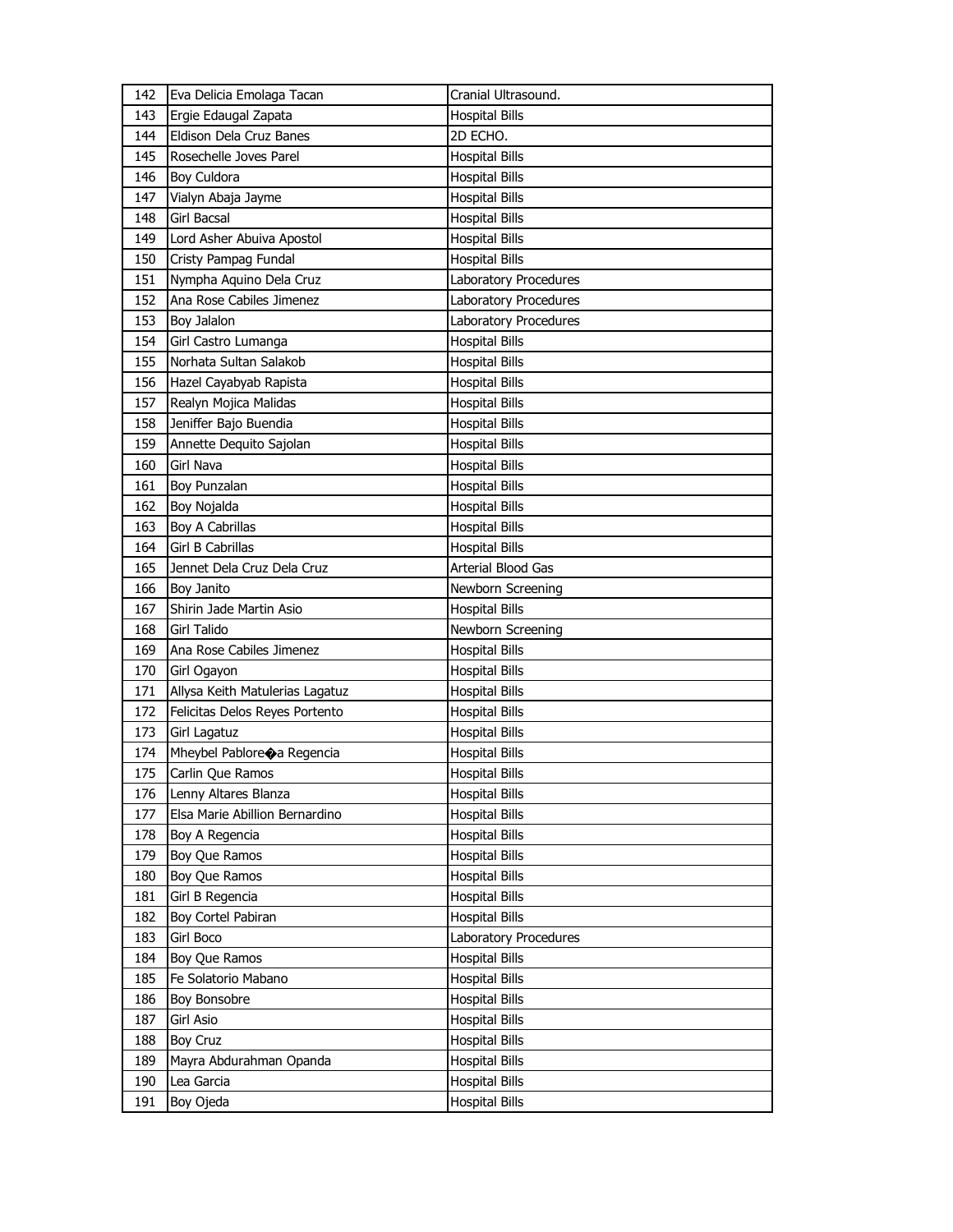| 192 | Everose Robero Reyes              | <b>Hospital Bills</b> |
|-----|-----------------------------------|-----------------------|
| 193 | Arcelyn Ramos Ansary              | <b>Hospital Bills</b> |
| 194 | Girl Ramos Ansary                 | <b>Hospital Bills</b> |
| 195 | Ave Jane Martin                   | <b>Hospital Bills</b> |
| 196 | Rowena Bardaje Enot               | <b>Hospital Bills</b> |
| 197 | Jennet Dela Cruz Dela Cruz        | Laboratory Procedures |
| 198 | Mary Ann Valenzuela Eulogio       | <b>Hospital Bills</b> |
| 199 | Maricris Alfaro Mendoza           | <b>Hospital Bills</b> |
| 200 | Gina Atendido Lamela              | <b>Hospital Bills</b> |
| 201 | Gretchin Lamela Espenilla         | <b>Hospital Bills</b> |
| 202 | Girl Lana                         | Newborn Screening     |
| 203 | <b>Girl Acepcion</b>              | Newborn Screening     |
| 204 | Jhairus Elli Pajenar              | <b>Hospital Bills</b> |
| 205 | Boy A Mular                       | Hospital Bills        |
| 206 | Nancy Borja Falcone               | <b>Hospital Bills</b> |
| 207 | Gemini Legaspi Mular              | <b>Hospital Bills</b> |
| 208 | Boy B Mular                       | <b>Hospital Bills</b> |
| 209 | Cecille Mendoza Mindoro           | Laboratory Procedures |
| 210 | Constantine Fortuno Metila        | <b>Hospital Bills</b> |
| 211 | <b>Boy Concillo</b>               | Newborn Screening     |
| 212 | Shiela Marie Del Rosario Ocampo   | <b>Hospital Bills</b> |
| 213 | Girl Ocampo                       | <b>Hospital Bills</b> |
| 214 | Jannic Pacudan Directo            | <b>Hospital Bills</b> |
| 215 | Nympha Aquino Dela Cruz           | <b>Hospital Bills</b> |
| 216 | Natalie Autor Albuen              | <b>Hospital Bills</b> |
| 217 | Glomela Alata Coronel             | <b>Hospital Bills</b> |
| 218 | Gavin Noah Coronel                | Hospital Bills        |
| 219 | Veronica Bobis Panlilio           | <b>Hospital Bills</b> |
| 220 | Girl Panlilio                     | <b>Hospital Bills</b> |
| 221 | <b>Girl Usi</b>                   | <b>Hospital Bills</b> |
| 222 | Jocelyn Poncion Ocampo            | <b>Hospital Bills</b> |
| 223 | Boy Rubite Ordocez                | <b>Hospital Bills</b> |
| 224 | Reighlisle Halcyon Demafilez Baya | <b>Torch Assay</b>    |
| 225 | Ma. Cristina Constantino Peoafort | CT-Scan               |
| 226 | <b>Boy Amata</b>                  | <b>Hospital Bills</b> |
| 227 |                                   |                       |
| 228 | <b>Girl Alcala</b>                | <b>Hospital Bills</b> |
|     | Janica Reigne Nu $\bigcirc$ ez    | Hospital Bills        |
| 229 | Maureen De Veyra Telan            | <b>Hospital Bills</b> |
| 230 | Girl Reataza                      | Newborn Screening     |
| 231 | Jeremiah Austria Quicho           | <b>Hospital Bills</b> |
| 232 | Marian Jariol Tawagin             | <b>Hospital Bills</b> |
| 233 | Marjorie Faith Jariol Tawagin     | <b>Hospital Bills</b> |
| 234 | Aeron Kyle Garais Mirando         | <b>Hospital Bills</b> |
| 235 | Girl Baltazar Macabeo             | <b>Medicines</b>      |
| 236 | Jenina Leigh Vince Cruz Mercado   | <b>Hospital Bills</b> |
| 237 | Marcus Andrei Mercado Alarcon     | Hospital Bills        |
| 238 | Junalyn Ambrona Esparcia          | Hospital Bills        |
| 239 | Astrid Janna Agustin              | <b>Hospital Bills</b> |
| 240 | Girl Ortia                        | Newborn Screening     |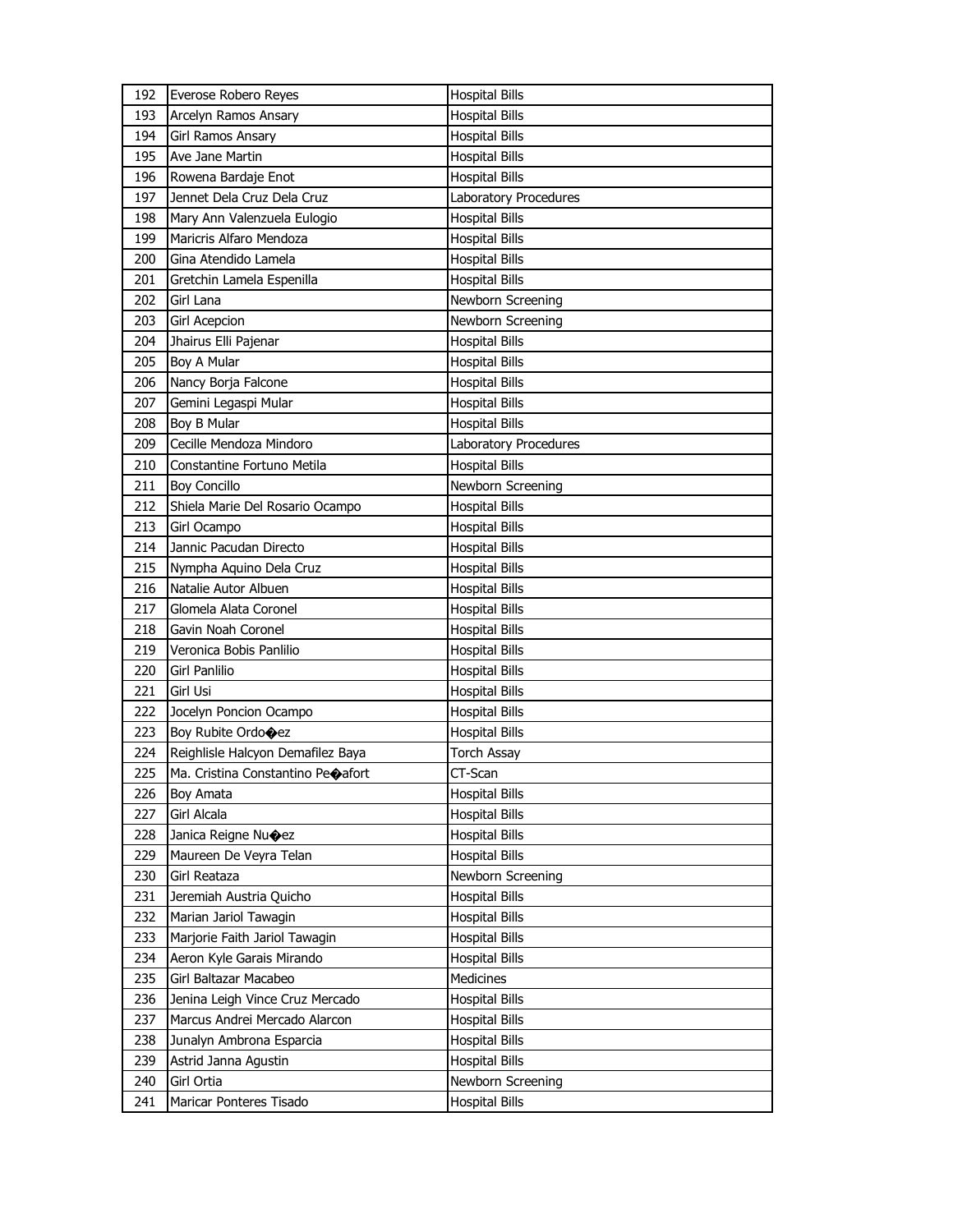| 242 | Rosanna Macasieb Miguel            | <b>Hospital Bills</b> |
|-----|------------------------------------|-----------------------|
| 243 | Boy Lastra                         | Newborn Screening     |
| 244 | Boy Aguilar                        | Newborn Screening     |
| 245 | Precious Joy Eiman Cortez          | <b>Hospital Bills</b> |
| 246 | Judilyn Pejana Vincoy              | <b>Hospital Bills</b> |
| 247 | <b>Boy Vincoy</b>                  | <b>Hospital Bills</b> |
| 248 | Janeth Bornalo Pacheco             | <b>Hospital Bills</b> |
| 249 | Mark Jayson Adon Gade Jr           | <b>Hospital Bills</b> |
| 250 | Rafaela Nava Ibalar                | <b>Hospital Bills</b> |
| 251 | Euphrosyne Blythe Villar De Guzman | <b>Hospital Bills</b> |
| 252 | <b>Girl Morales</b>                | <b>Hospital Bills</b> |
| 253 | <b>Girl Clores</b>                 | <b>Hospital Bills</b> |
| 254 | Agnes May Antonio Gososo           | <b>Hospital Bills</b> |
| 255 | Boy Dizon                          | <b>Hospital Bills</b> |
| 256 | Boy Bernarte                       | <b>Hospital Bills</b> |
| 257 | Girl Ramos                         | <b>Hospital Bills</b> |
| 258 | <b>Girl Comse</b>                  | Newborn Screening     |
| 259 | Boy Galut                          | <b>Hospital Bills</b> |
| 260 | Girl Apuyan                        | <b>Hospital Bills</b> |
| 261 | Jonah Eiman Cortez                 | <b>Hospital Bills</b> |
| 262 | Boy Borlongan                      | Newborn Screening     |
| 263 | Divine Labrador Ganob              | <b>Hospital Bills</b> |
| 264 | Rhem Gabriel Ysmael Farillon       | <b>Hospital Bills</b> |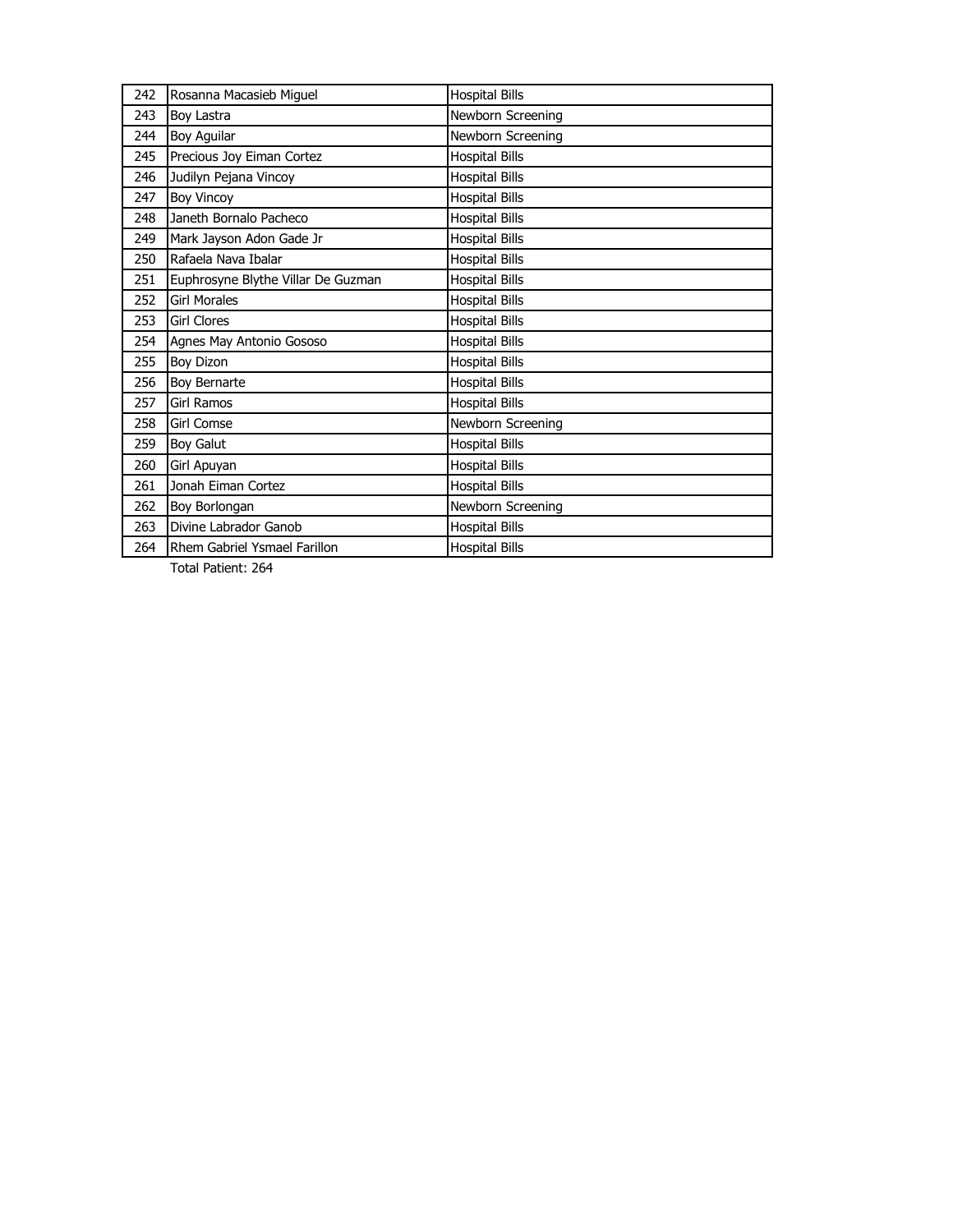

# DR. JOSE FABELLA MEMORIAL HOSPITAL

For the month of September year 2020

| No#            | <b>Name of Patient</b>             | <b>Assistance</b>     |
|----------------|------------------------------------|-----------------------|
| 1              | Royanara Bagtas Carabeo            | <b>Hospital Bills</b> |
| $\overline{2}$ | Skye Zachary Carabeo Ramos         | <b>Hospital Bills</b> |
| 3              | Bebelina Canton Bruno              | <b>Hospital Bills</b> |
| $\overline{4}$ | Minamay Gandula Aguila             | Hospital Bills        |
| 5              | Emily Tianzon Matutina             | Ultrasound            |
| 6              | Arnie Laurente Cadele $\bigcirc$ a | Laboratory Procedures |
| 7              | Meriam Aliviado Comeros            | <b>Hospital Bills</b> |
| 8              | Cristy Luarez Gromontil            | <b>Hospital Bills</b> |
| 9              | Erica Ciscar Ariola                | <b>Hospital Bills</b> |
| 10             | Joan Bayrante Aniano               | <b>Hospital Bills</b> |
| 11             | Gavin Liam Lemsic Baldeo           | <b>Hospital Bills</b> |
| 12             | Hazel Grace Silot Postrado         | Laboratory Procedures |
| 13             | Rhona Casaba Abrilla               | Laboratory Procedures |
| 14             | Honey Jul Biad Pabelonia           | Laboratory Procedures |
| 15             | Micah Matuba Beltran               | Laboratory Procedures |
| 16             | Erlita Talliafer Agner             | Laboratory Procedures |
|                |                                    | X-Ray                 |
| 17             | Prince Jc Thico Rosal              | Newborn Screening     |
| 18             | Toni Rose Parane Malagamba         | Laboratory Procedures |
| 19             | Girl Manlahag                      | Newborn Screening     |
| 20             | Boy Evangelista                    | Newborn Screening     |
| 21             | Crishan Sky Rimando Lanaria        | <b>Hospital Bills</b> |
| 22             | Zishan Mikael Rimando Lanaria      | <b>Hospital Bills</b> |
| 23             | Leslie Lacbayan Conde              | Laboratory Procedures |
| 24             | <b>Girl Perez</b>                  | <b>Hospital Bills</b> |
| 25             | Eloisa Bitoon Flores               | <b>Hospital Bills</b> |
| 26             | Pearly Aldamia Tamayo              | <b>Hospital Bills</b> |
| 27             | Girl Tamayo                        | <b>Hospital Bills</b> |
| 28             | Judy Van Camangon Paler            | <b>Hospital Bills</b> |
| 29             | Kristine Remorosa Peralta          | <b>Hospital Bills</b> |
| 30             | Girl Gamboa                        | Newborn Screening     |
| 31             | Lea Lyn Floralde Rodrego           | <b>Hospital Bills</b> |
| 32             | Leynie Bayadas Abilar              | Ultrasound            |
| 33             | Jackilyn Alcober Abalos            | <b>Hospital Bills</b> |
| 34             | Clarice Villaruel Rimando          | <b>Hospital Bills</b> |
| 35             | Esterlita Bulanio Maure            | Ultrasound            |
| 36             | Marry Jane Lariosa Ebo             | Ultrasound            |
| 37             | Rosemarie Dumalagan Aro            | CT-Scan               |
| 38             | Sara Arianne Ali Cabural           | <b>Hospital Bills</b> |
| 39             | Abegail Bahena Mabida              | <b>Hospital Bills</b> |
| 40             | Mae. Quiambao Bunao                | <b>Hospital Bills</b> |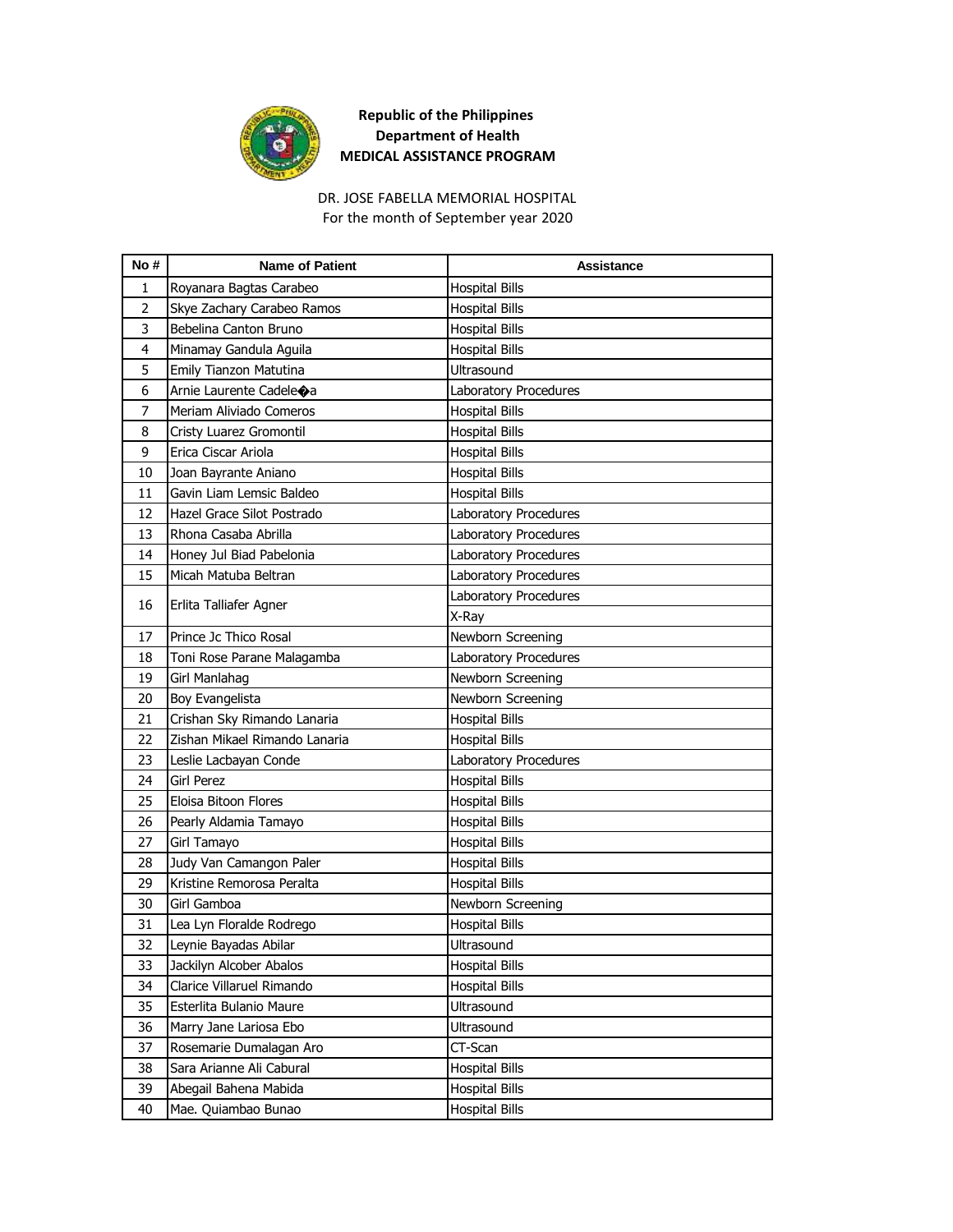| 41 | <b>Boy Drio</b>                | <b>Hospital Bills</b> |
|----|--------------------------------|-----------------------|
| 42 | Lorna Dalaya Enteria           | <b>Hospital Bills</b> |
| 43 | Girl A Enteria                 | <b>Hospital Bills</b> |
| 44 | Girl B Enteria                 | <b>Hospital Bills</b> |
| 45 | Girl Cabal                     | <b>Hospital Bills</b> |
| 46 | Rose Lipata Bada               | <b>Hospital Bills</b> |
| 47 | Girl Solayao Mongado           | <b>Hospital Bills</b> |
| 48 | Boy A Bada                     | <b>Hospital Bills</b> |
| 49 | Girl B Bada                    | <b>Hospital Bills</b> |
| 50 | Sheeann Mendoza                | <b>Hospital Bills</b> |
| 51 | Lenena Alegria Maximo          | <b>Hospital Bills</b> |
| 52 | Genesis Morlan Joya            | <b>Hospital Bills</b> |
| 53 |                                | Laboratory Procedures |
|    | Jeanie Camposo Ewican          | <b>Ultrasound</b>     |
| 54 | Rachel Lyn Tonido              | Laboratory Procedures |
| 55 | Bianca Dulay Sibayan           | Laboratory Procedures |
| 56 | Marifel Pepito Roque           | Laboratory Procedures |
| 57 | Catherine Claudio Regondola    | Laboratory Procedures |
| 58 | Teresa Isip Caliboso           | Laboratory Procedures |
| 59 | Cally Atheena Nadal Cecilio    | Laboratory Procedures |
|    |                                | <b>Ultrasound</b>     |
| 60 | Derick Duane Cruz Aguas        | Laboratory Procedures |
| 61 | Marinel Martinez Panganiban    | Laboratory Procedures |
| 62 | Jenevie Aguilar Bustillo       | Laboratory Procedures |
| 63 | Rokaya Pasandalan Gime         | Ultrasound            |
| 64 | Jennyvic Lim Abraham           | Laboratory Procedures |
| 65 | Princess Monreal De Guia       | Ultrasound            |
| 66 | Elena De Guzman Bebis          | Laboratory Procedures |
| 67 | Ronalyn Lontayao Bacatan       | Laboratory Procedures |
| 68 | Ma. Cj Patawaran Arcos         | Laboratory Procedures |
| 69 | <b>Boy Suelto</b>              | Newborn Screening     |
| 70 | Charlene Lae Meneses Versoza   | Laboratory Procedures |
| 71 | Joyce Ceasar Liquigan Santos   | <b>Ultrasound</b>     |
|    |                                | Laboratory Procedures |
| 72 | Michelle Garado Salwang        | Laboratory Procedures |
| 73 | Rochelle Santiago Narbarte     | Laboratory Procedures |
| 74 | Leslee Pearl Ang Dela Cruz     | Laboratory Procedures |
| 75 | Edisa Fajardo Garbo            | Laboratory Procedures |
| 76 | Jerence Joruguas Dulon         | <b>Hospital Bills</b> |
| 77 | Boy Joruguas Dulon             | <b>Hospital Bills</b> |
| 78 | Maricar Maniano Tura           | Hospital Bills        |
| 79 | Rosalie Gacer Futalan          | <b>Hospital Bills</b> |
| 80 | Girl Zubiri                    | Newborn Screening     |
| 81 | Lea Flores Espolon             | <b>Hospital Bills</b> |
| 82 | Rosemarie Beto Delgado         | <b>Hospital Bills</b> |
| 83 | Irish Barral                   | Hospital Bills        |
| 84 | Maria Lyn Tagui-ang Marata     | Laboratory Procedures |
| 85 | Princess Moldez Gagaboan       | Laboratory Procedures |
| 86 | Gabriella Anne Benosa Teodosio | <b>Hospital Bills</b> |
| 87 | <b>Boy Pernes</b>              | <b>Hospital Bills</b> |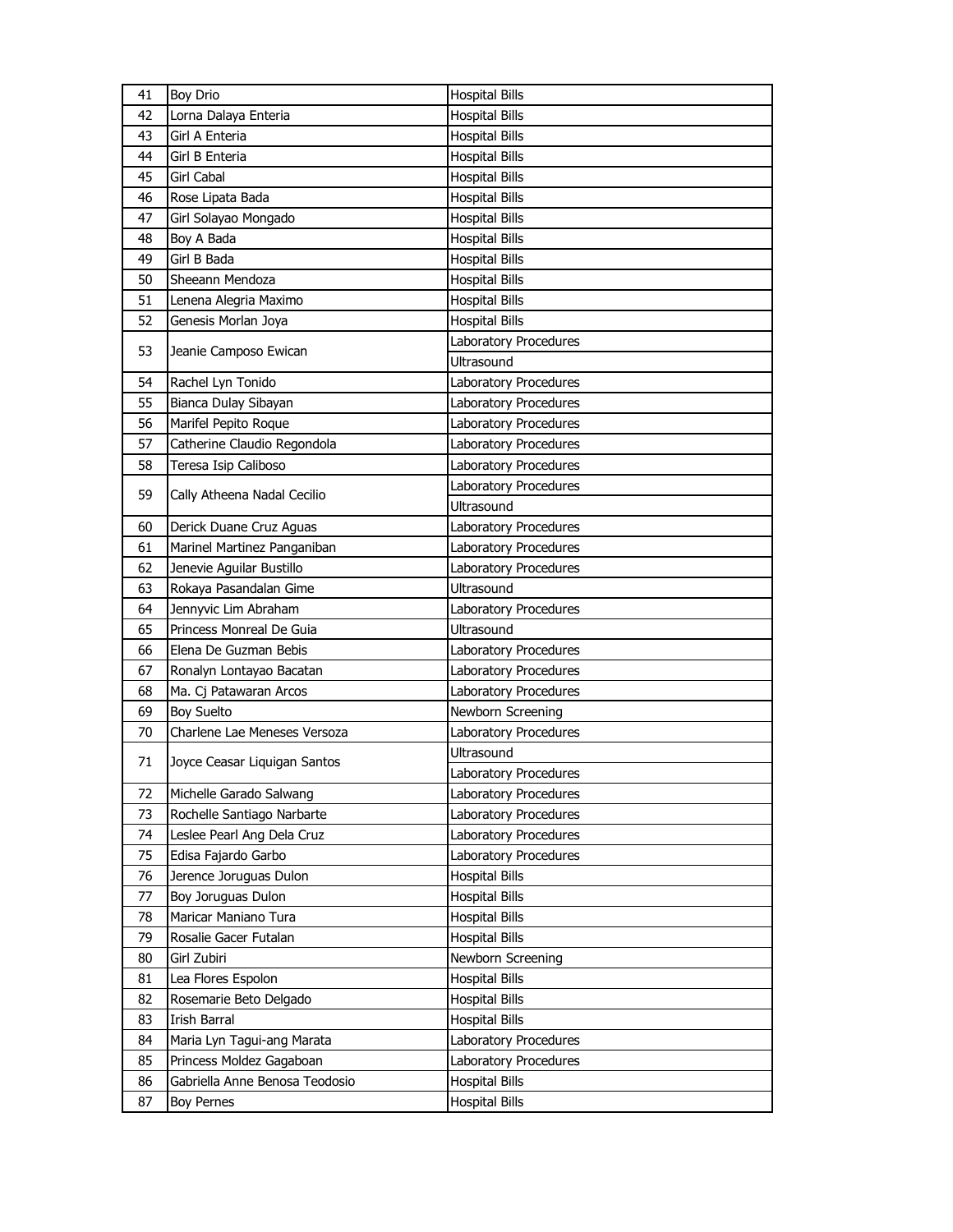| 88  | Ma. Jee-ann Pedroso Villarin           | <b>Hospital Bills</b> |
|-----|----------------------------------------|-----------------------|
| 89  | Timothy Leonard Villarin Manliguez     | <b>Hospital Bills</b> |
| 90  | Jhonnabelle Nervar Bustillo            | <b>Hospital Bills</b> |
| 91  | Charlene Solaran Rey                   | <b>Hospital Bills</b> |
| 92  | Gemma Ibona Toribio                    | <b>Hospital Bills</b> |
| 93  | Girl Ocampo                            | <b>Hospital Bills</b> |
| 94  | Gina Del Coro Babiano                  | Laboratory Procedures |
| 95  | Flocer Thauryn Ipheniel Dela Rosa Baui | <b>Hospital Bills</b> |
| 96  | Jermir Escudero Ayaton Jr.             | <b>Hospital Bills</b> |
| 97  | <b>Boy Luching</b>                     | <b>Hospital Bills</b> |
| 98  | Beverly Dimanarig Angor                | <b>Hospital Bills</b> |
| 99  | Elba Jungoy Akip                       | <b>Hospital Bills</b> |
| 100 | Aisha Kamad Kanday                     | <b>Hospital Bills</b> |
| 101 | Nawaf Kamad Kanday                     | <b>Hospital Bills</b> |
| 102 | Riza Pandita Escudero                  | <b>Hospital Bills</b> |
| 103 | Jane Dela Rosa Baui                    | <b>Hospital Bills</b> |
| 104 | Relanie Clavano Ebo $\spadesuit$ a     | Hospital Bills        |
| 105 | Diana Pelosopo Juan                    | <b>Hospital Bills</b> |
| 106 | Cacy Nicole Ecija Abrogar              | <b>Hospital Bills</b> |
| 107 | Marianne De Los Santos Ymas            | <b>Hospital Bills</b> |
| 108 | Mary Grace Durante Astucia             | <b>Hospital Bills</b> |
| 109 | Leonna Gia Torculas Ibaoez             | <b>Hospital Bills</b> |
| 110 | Girl Hamili                            | <b>Hospital Bills</b> |
| 111 | <b>Boy Sampiano</b>                    | <b>Hospital Bills</b> |
| 112 | Girl Habla Lumayno                     | <b>Hospital Bills</b> |
| 113 | Girl Abad                              | <b>Hospital Bills</b> |
| 114 | Girl Detoito                           | Hospital Bills        |
| 115 | Sheryl Lanzarote Villagracia           | <b>Hospital Bills</b> |
| 116 | <b>Boy Matulac</b>                     | <b>Hospital Bills</b> |
| 117 | Claribel Lambo-on Baynosa              | <b>Hospital Bills</b> |
| 118 | Lorena Gementiza Visera                | <b>Hospital Bills</b> |
| 119 | Boy Abellana                           | Hospital Bills        |
| 120 | Boy Arevalo                            | Hospital Bills        |
| 121 | Mary Ann Perez Ladia                   | <b>Hospital Bills</b> |
| 122 | Girl A Ladia                           | <b>Hospital Bills</b> |
| 123 | Girl Godelosao                         | <b>Hospital Bills</b> |
| 124 | Boy B Ladia                            | <b>Hospital Bills</b> |
| 125 | Queennie Piamonte Brocola              | <b>Hospital Bills</b> |
| 126 | Jazz Gabriel Bautista Maclid           | <b>Hospital Bills</b> |
| 127 | Melinda Palines Luteria                | Ultrasound            |
| 128 | Maricon Abunda Cabahit                 | Ultrasound            |
|     |                                        | Laboratory Procedures |
| 129 | Ma. Lerma Olasco Mananquil             | <b>Hospital Bills</b> |
| 130 | Monaliza Abello Oprido                 | Laboratory Procedures |
| 131 | Chryslynette Mondero Cancino           | Laboratory Procedures |
| 132 | Mary Rose Vitto Macalintal             | Laboratory Procedures |
| 133 | Ligaya Sumaban Martinez                | Laboratory Procedures |
| 134 | Joan Beninguela Antiquerra             | Ultrasound            |
| 135 | Jessica Pesimo Ebojo                   | Laboratory Procedures |
| 136 | Lowela Dumaboc Caoete                  | Laboratory Procedures |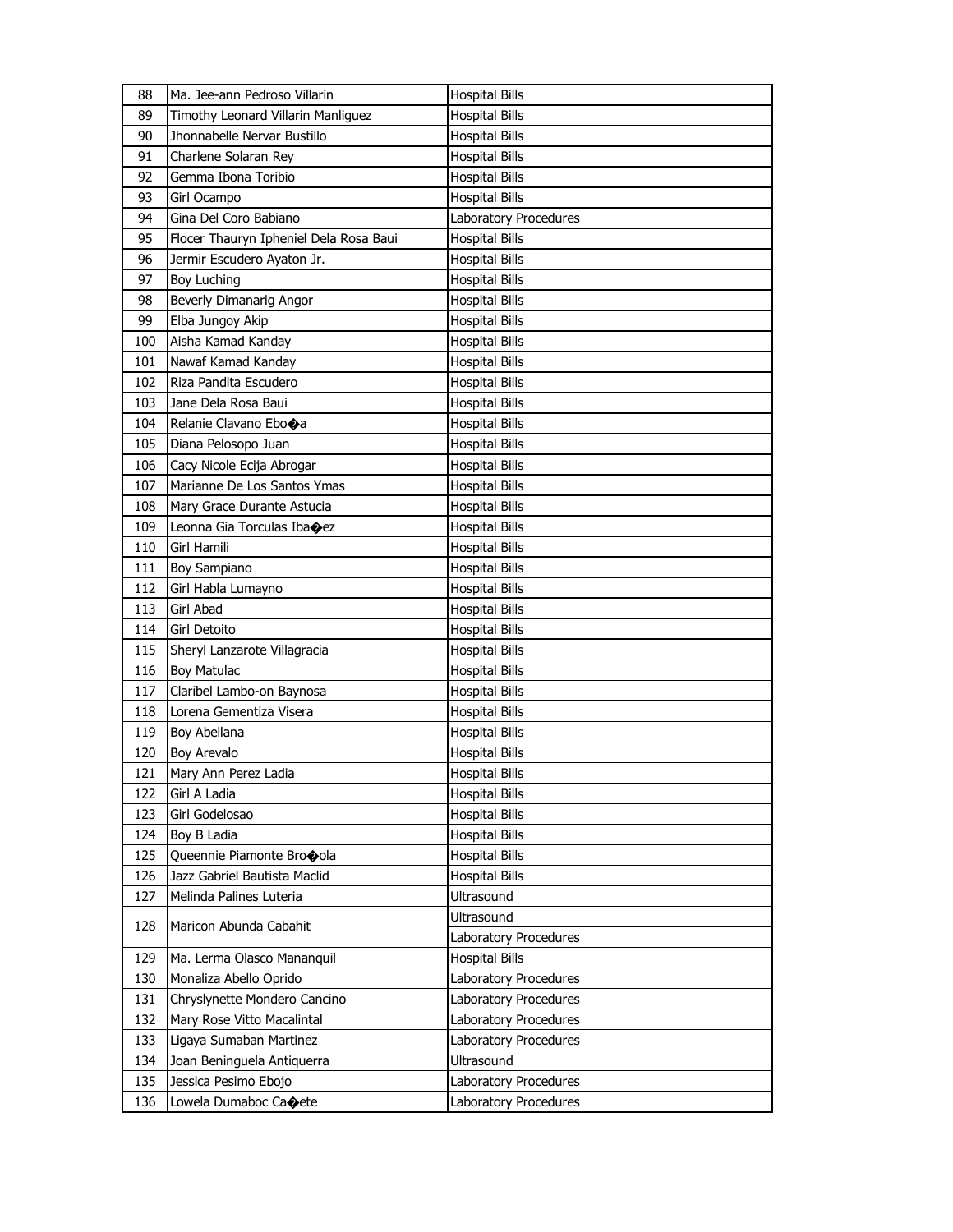| 137 | Jeramie Quiambao Maca            | Laboratory Procedures               |
|-----|----------------------------------|-------------------------------------|
| 138 | Katrina Vanessa Abutin Argete    | Laboratory Procedures               |
| 139 | Cinderella Vicente Uy            | Laboratory Procedures               |
|     |                                  | Laboratory Procedures               |
| 140 | Vida Joyce Rullan Magbanua       | <b>Ultrasound</b>                   |
| 141 | Arielle Jade Gido Hontiveros     | Laboratory Procedures               |
| 142 | Boy Ancao                        | <b>Hospital Bills</b>               |
|     |                                  | Laboratory Procedures               |
| 143 | Alma Flores Esparago             | X-Ray                               |
|     |                                  | Ultrasound                          |
| 144 | Jazlyn Martin Cabas              | Laboratory Procedures               |
| 145 | Domingo Buenaventura Caranto     | Laboratory Procedures               |
| 146 | Angel Co Metre                   | <b>Hospital Bills</b>               |
| 147 | <b>Boy Dob</b>                   | Medicines                           |
| 148 | Girl Pornia Bacudio              | <b>Hospital Bills</b>               |
| 149 | Girl Yap                         | <b>Hospital Bills</b>               |
| 150 | Rose Lyn Bautista Calderon       | Laboratory Procedures               |
| 151 | Raquel Espinosa Morano           | Laboratory Procedures               |
| 152 | Annalyn Cabujat Bristol          | <b>Hospital Bills</b>               |
| 153 | Jovelyn Altaho Verdadero         | <b>Hospital Bills</b>               |
| 154 | Maricar Ripe Asuncion            | Ultrasound                          |
| 155 | Arlene Sua Dalida                | <b>Hospital Bills</b>               |
| 156 | Lorainne Fauni Sapanghila        | Ultrasound                          |
| 157 | Yarlen Batara Espinosa           | Ultrasound                          |
| 158 | Marie Grace Bacolod Ebojo        | Laboratory Procedures               |
| 159 | Judy Grace Bayarcal Marata       | Ultrasound                          |
|     |                                  |                                     |
|     |                                  | Laboratory Procedures               |
| 160 | Jovelyn Morales Cortez           | <b>Hospital Bills</b>               |
| 161 | Myrel Tumalas Doldol             | Laboratory Procedures               |
| 162 | Girl Dela Peoa                   | Newborn Screening                   |
| 163 | Boy Supan                        | Newborn Screening                   |
| 164 | Kimberly Lama Nanggan            | Ultrasound                          |
| 165 | <b>Boy Pateo</b>                 | <b>Hospital Bills</b>               |
| 166 | Relanie Clavano Ebo $\bigcirc$ a | <b>Hospital Bills</b>               |
| 167 | Melissa Quibete Fernandez        | <b>Hospital Bills</b>               |
| 168 | Boy Valera                       | <b>Hospital Bills</b>               |
| 169 | Leticia Laico Duque              | Laboratory Procedures               |
| 170 | Geraldine Duque Padilla          | Laboratory Procedures               |
| 171 | Evangeline Averilla Mataverde    | <b>Hospital Bills</b>               |
| 172 | Chrisia Bael                     | <b>Hospital Bills</b>               |
| 173 | Judy Ann Lagsa Supan             | <b>Hospital Bills</b>               |
| 174 | Girl Jaldo                       | Newborn Screening                   |
|     |                                  | <b>Ultrasound</b>                   |
| 175 | Jean Abo Ulama                   | Laboratory Procedures               |
| 176 | Julieth Bancoro Arceno           | Laboratory Procedures               |
| 177 | Miche Mae Crisologo De Dios      | Laboratory Procedures               |
|     |                                  | Ultrasound                          |
| 178 | Alyssa Ashley Marantan Dela Rosa | Laboratory Procedures               |
| 179 | Laouren Mae Erro Tallafer        | Ultrasound<br>Laboratory Procedures |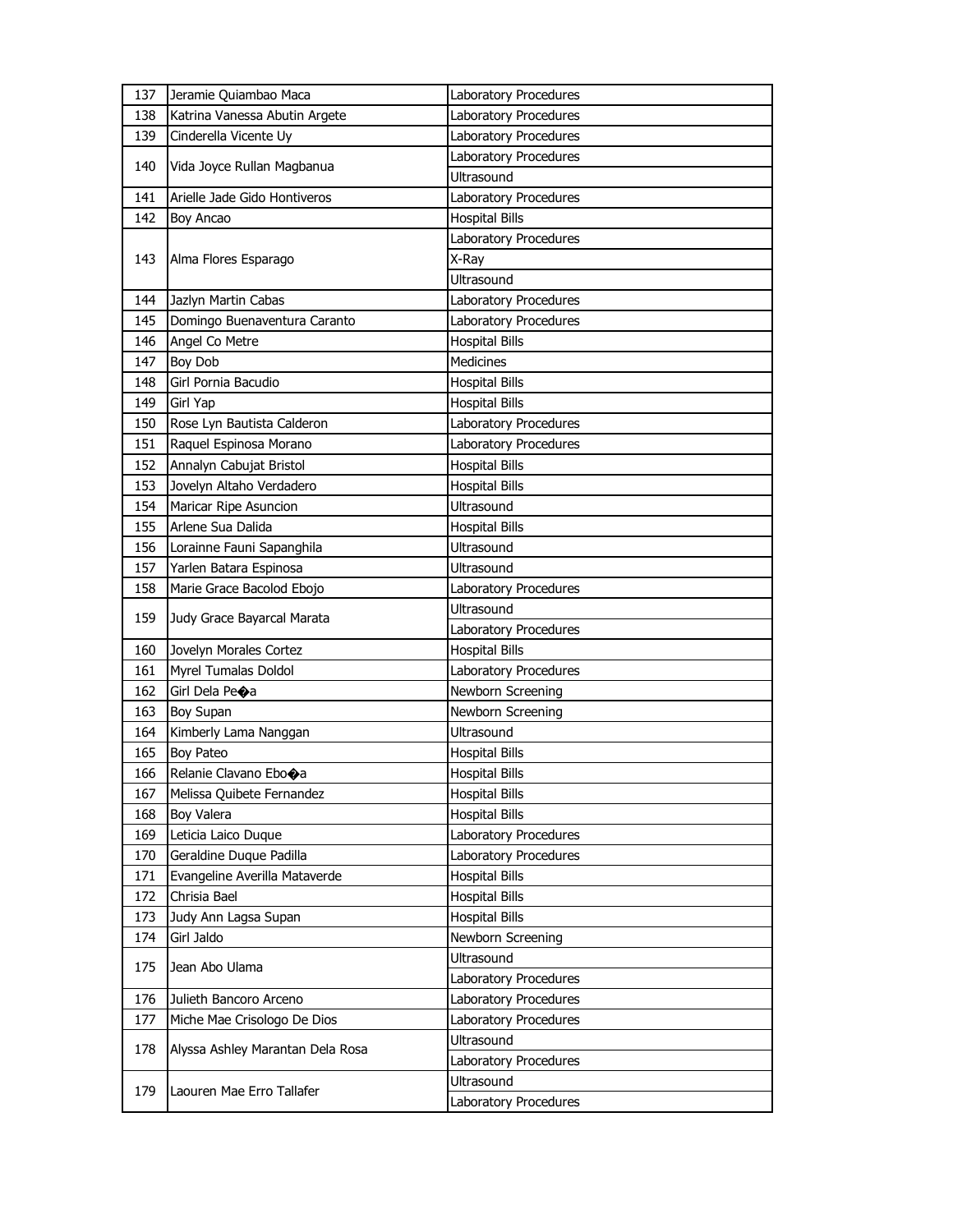| 180 | Rose Ann Abriza Sumadsad             | Ultrasound             |
|-----|--------------------------------------|------------------------|
| 181 | Bainot Guiandal Umpi                 | Laboratory Procedures  |
| 182 | Marry Jane Pantorilla Cahipre        | Ultrasound             |
| 183 | Karen Gondao Alipo-on                | Laboratory Procedures  |
| 184 | Farida Abo Guiamadin                 | Laboratory Procedures  |
| 185 | Norjannah Montawal Baluno            | Laboratory Procedures  |
| 186 | Vengie Nabangue Acera                | Laboratory Procedures  |
|     |                                      | <b>Ultrasound</b>      |
| 187 | Ma. Charina Francisco Atienza        | Laboratory Procedures  |
| 188 | <b>Boy Silvederio</b>                | <b>Hospital Bills</b>  |
| 189 | Boy Cosme                            | <b>Hospital Bills</b>  |
| 190 | Belen Lauta Balce                    | <b>Ultrasound</b>      |
|     |                                      | <b>Ultrasound</b>      |
| 191 | Rahima Abdullah Utto                 | Laboratory Procedures  |
|     |                                      | Ultrasound             |
| 192 | <b>Eding Binasalan</b>               | Laboratory Procedures. |
|     |                                      | <b>Ultrasound</b>      |
| 193 | Criselda Pascual Teotico             | Laboratory Procedures  |
| 194 | Jemma Piamonte Dequito               | Ultrasound             |
| 195 | Gretchen Gabotero Montecino          | Laboratory Procedures  |
| 196 | Gerlie Amaro Pragacha                | Laboratory Procedures  |
| 197 | Charmaine Remollo Fausto             | Laboratory Procedures  |
| 198 | Casandra Izar Ceballe                | <b>Ultrasound</b>      |
| 199 | Daisy Fiel Doliente                  | Laboratory Procedures  |
| 200 | Anabelle Balan Iba-oc                | Laboratory Procedures  |
|     |                                      |                        |
| 201 | Annabelle Hundangan Magluyan         | Laboratory Procedures  |
| 202 | Joy Ampongan Villamer                | <b>Hospital Bills</b>  |
| 203 | Jaiden Khalvin Cosme Torrevillas     | <b>Hospital Bills</b>  |
| 204 | Maribeth Yabut Taule                 | <b>Hospital Bills</b>  |
| 205 | Dhosene Pauliannah Crisostomo Llames | <b>Hospital Bills</b>  |
| 206 | Elnathan Pagapulan Ragadi            | <b>Hospital Bills</b>  |
| 207 | Stephanie Dela Cruz Perez            | <b>Hospital Bills</b>  |
| 208 | Diana Ajusan Boy                     | <b>Hospital Bills</b>  |
| 209 | Andrea Cabarloc Butlig               | Laboratory Procedures  |
| 210 | Lowela Dumaboc Caoete                | Ultrasound             |
|     |                                      | Ultrasound             |
| 211 | Marrie Kris Taganas Espinosa         | Laboratory Procedures  |
| 212 | Boy Camangeg                         | <b>Hospital Bills</b>  |
| 213 | Mark Zvastian Santillan              | Laboratory Procedures  |
| 214 | Rena Bartolata Villaran              | Laboratory Procedures  |
| 215 | Jibby Besquera Maglupay              | Laboratory Procedures  |
| 216 | Mavel Merca Pavo                     | Laboratory Procedures  |
| 217 | Rea Salas Aristotelis                | Laboratory Procedures  |
| 218 | Kim Nathalie Garcia                  | Laboratory Procedures  |
| 219 | Hayatie Barua Asar                   | Laboratory Procedures  |
| 220 | Melissa Emalay Yulo                  | Laboratory Procedures  |
| 221 | Mary Grace Bernardino Codera         | <b>Hospital Bills</b>  |
| 222 | Princess Mae Panerio Biolanguez      | <b>Hospital Bills</b>  |
| 223 | Boy Atacador Santos                  | <b>Hospital Bills</b>  |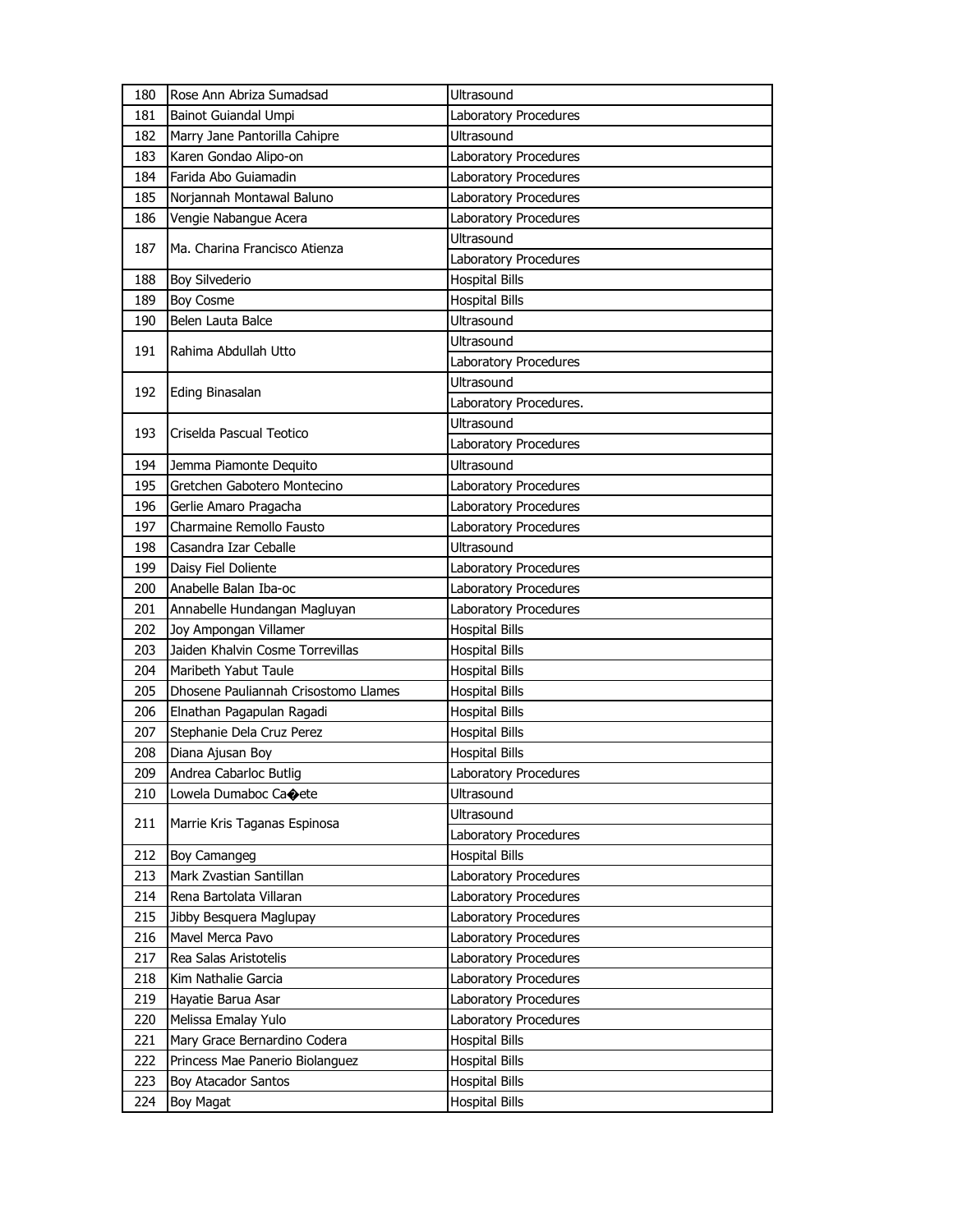| 225 | <b>Boy Limbo</b>                | <b>Hospital Bills</b>    |
|-----|---------------------------------|--------------------------|
| 226 | Analyn Germones Salazar         | <b>Hospital Bills</b>    |
| 227 | Lyca Legaspi Pomida             | <b>Hospital Bills</b>    |
| 228 | Norbel Dangal Abdulmanan        | <b>Hospital Bills</b>    |
| 229 | Boy Dangal Abdulmanan           | <b>Hospital Bills</b>    |
| 230 | Milet Enriquez Estipona         | <b>Hospital Bills</b>    |
| 231 | Glaiza Cruz Ladiao              | <b>Hospital Bills</b>    |
| 232 | Girl Delima                     | <b>Hospital Bills</b>    |
| 233 | Boy Mendoza                     | Newborn Screening        |
| 234 | Riza Baral Alidon               | Laboratory Procedures    |
| 235 | Rachel Lyn Tonido               | Laboratory Procedures.   |
| 236 | Maria Fe Evangelista Delima     | <b>Hospital Bills</b>    |
| 237 | Carla Jean Blanco Naval         | Laboratory Procedures    |
| 238 | <b>Boy Ulanday</b>              | <b>Hospital Bills</b>    |
| 239 | Shienna Cinco Estomo            | <b>Hospital Bills</b>    |
| 240 | Boy Lumapas                     | Newborn Screening        |
| 241 | Boy Basconcillo                 | <b>Hospital Bills</b>    |
| 242 | Jonalyn Villanueva Toledo       | <b>Hospital Bills</b>    |
| 243 | Mhikka Ochoco Ramirez           | <b>Hospital Bills</b>    |
| 244 | Mayeth Soriano Regala           | <b>Hospital Bills</b>    |
| 245 | Jessa Recabar Velonero          | <b>Hospital Bills</b>    |
| 246 | Ezekiel Jay Velonero Sabaldan   | <b>Hospital Bills</b>    |
| 247 | Marlene Davila Ramos            | <b>Hospital Bills</b>    |
| 248 | Jonalyn Peralta Ama             | <b>Hospital Bills</b>    |
| 249 | Boy Peralta Ama                 | <b>Hospital Bills</b>    |
|     |                                 |                          |
| 250 | Boy Jamolin                     | <b>Hospital Bills</b>    |
| 251 | Girl Cabalquinto                | <b>Hospital Bills</b>    |
| 252 | Boy Rapanan                     | <b>Hospital Bills</b>    |
| 253 | Marla Celina Catigan Napilot    | <b>Hospital Bills</b>    |
| 254 | Mary Ann Roxas Robeso           | <b>Hospital Bills</b>    |
| 255 | <b>Boy Robeso</b>               | Hospital Bills           |
| 256 | Florabel Bravo Bandojo          | <b>Hospital Bills</b>    |
| 257 | Alana Aiesha Balbido Pacheco    | New born screening kit   |
| 258 | Michelle Michela Perez Mallorca | Laboratory / Procedures. |
| 259 | Jenelyn Orosco Mallari          | Ultrasound               |
| 260 | Maribeth Ablig Jeminez          | Laboratory Procedures    |
| 261 | Girl Lauta Singh                | <b>Hospital Bills</b>    |
| 262 | Karen Lozano Tangonan           | Laboratory Procedures    |
| 263 | Julia Marie Torregosa Gerolaga  | <b>Hospital Bills</b>    |
| 264 | Jemalyn Bonilla Bunao           | Laboratory Procedures    |
| 265 | Nita Sabol Sudaw                | Laboratory Procedures    |
| 266 | Jessa Quimada Gomez             | Laboratory Procedures    |
| 267 | Biena Joy Torno Aoalin          | Laboratory Procedures    |
|     |                                 | Laboratory Procedures    |
| 268 | Karen Villanueva Gavelenio      | Ultrasound               |
| 269 | Jb Santiago Salonga             | Laboratory Procedures    |
| 270 | Alana Aiesha Balbido Pacheco    | <b>Hospital Bills</b>    |
| 271 | Girl Domalaon Arsayo            | <b>Hospital Bills</b>    |
| 272 | Lara Jane Beniza Belen          | Laboratory Procedures    |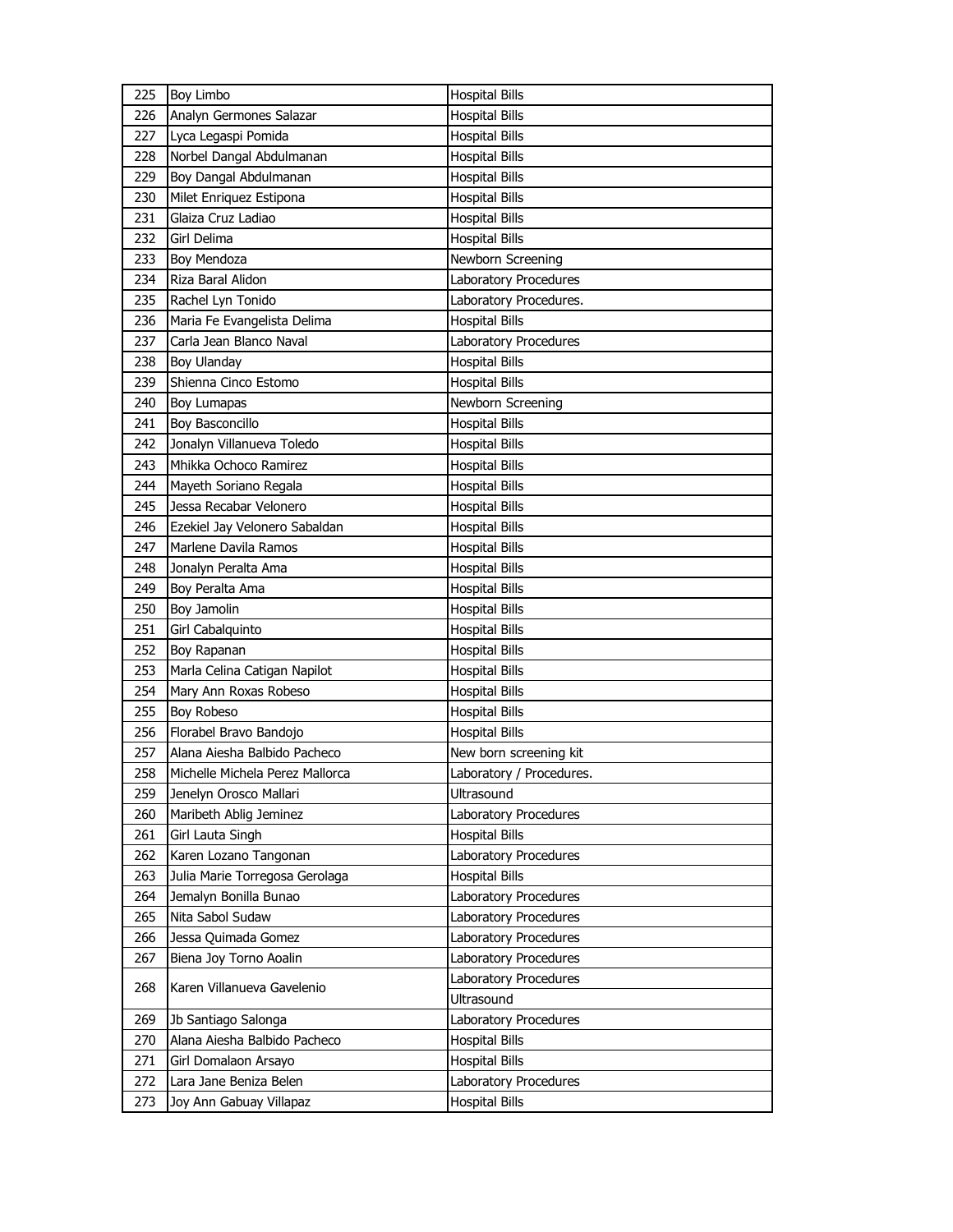| 274        | Girl Villapaz                                     | <b>Hospital Bills</b>                 |
|------------|---------------------------------------------------|---------------------------------------|
| 275        | Marilyn Imejeo Macabinguil                        | Laboratory Procedures                 |
| 276        | Menchie Managaytay Rada                           | Laboratory Procedures                 |
| 277        | Mary Jean Montalbo Tierra                         | Laboratory Procedures                 |
| 278        | Girl B Bonaobra                                   | <b>Hospital Bills</b>                 |
| 279        | Shane Marinelle Guevarra Martin                   | Laboratory Procedures                 |
| 280        | Jb Santiago Salonga                               | New Born Screening                    |
| 281        | Shiela Marie Orbigo Dancel                        | Laboratory Procedures                 |
| 282        | Maribel Daet Palcon                               | Laboratory Procedures                 |
| 283        | Reynalyn Faulve Pascual                           | Laboratory Procedures                 |
| 284        | Fatima Urbano Gaguit                              | <b>Laboratory Procedures</b>          |
| 285        | Shierly Bautista Nicolas                          | Laboratory Procedures                 |
| 286        | Shaira Camille Nueva Sosa                         | Laboratory Procedures                 |
| 287        | Daisyrie Arcilla Belila                           | Laboratory Procedures                 |
| 288        | Corazon Laman Sagadraca                           | Laboratory Procedures                 |
| 289        | Johana Mhe Delos Santos Pagalan                   | Laboratory Procedures                 |
| 290        | Myra Knell Olivares Aquino                        | Laboratory Procedures                 |
| 291        | Margie Guevarra Abogado                           | Laboratory Procedures                 |
| 292        | Anna Mae Garcia Galang                            | Laboratory Procedures                 |
| 293        | Jennifer Daquep Salinas                           | Laboratory Procedures                 |
| 294        | Joy Yvonne Auditor Abay-abay                      | Laboratory Procedures.                |
| 295        | Lyca Legaspi Pomida                               | Laboratory / Procedures.              |
| 296        | Angelica Reyes Calnan                             | Laboratory / Procedures.              |
| 297        | <b>Girl Rellores</b>                              | Newborn Screening                     |
| 298        | Shayna Mae. Auguis Yee                            | Laboratory / Procedures.              |
|            |                                                   |                                       |
| 299        | Flora Logrooo Tejamo                              | <b>Hospital Bills</b>                 |
| 300        | Melinda Rubenecia Turla                           | Ultrasound                            |
| 301        | Aiza Carinan Hizon                                | Ultrasound                            |
| 302        | Joan Page Cimafranca                              | <b>Ultrasound</b>                     |
| 303        | Maribeth Villegas Ganzan                          | Ultrasound                            |
| 304        | Marilyn Lariosa Garche                            | Ultrasound                            |
| 305        | Boy Carvajal                                      | <b>Hospital Bills</b>                 |
| 306        | Girl Lipata Bago                                  | <b>Hospital Bills</b>                 |
|            |                                                   | Ultrasound                            |
| 307        | Melinda Rubenecia Turla                           | Laboratory Procedures                 |
| 308        | Pany Frias Renegado                               | Laboratory Procedures                 |
| 309        | Anita Arugay Vergara                              | Laboratory / Procedures.              |
| 310        | Jean Gagayoan Goyo                                | Laboratory / Procedures.              |
| 311        | Blesy Gudito Milloria                             | Laboratory / Procedures.              |
| 312        | Jessa. Basalla Dela Cruz                          | Laboratory / Procedures.              |
| 313        | Rasmia Ibaoez Sellana                             | Laboratory / Procedures.              |
|            |                                                   | Ultrasound                            |
| 314        | Beverly Figueroa Javier                           | Laboratory / Procedures.              |
| 315        | Mariz Galangera                                   | Ultrasound                            |
| 316        | Jemalyn Lumaktod Balabag                          | Laboratory / Procedures.              |
| 317        | Dina Lipata Bago                                  | <b>Hospital Bills</b>                 |
| 318        | Mary Grace Durante Astucia                        | Laboratory / Procedures.              |
| 319        | Evelyn Niebres Makabenta                          | <b>Hospital Bills</b>                 |
| 320<br>321 | Germa Villacorta Apalla<br>Percival Villeno Artuz | Laboratory Procedures<br>CT Stonogram |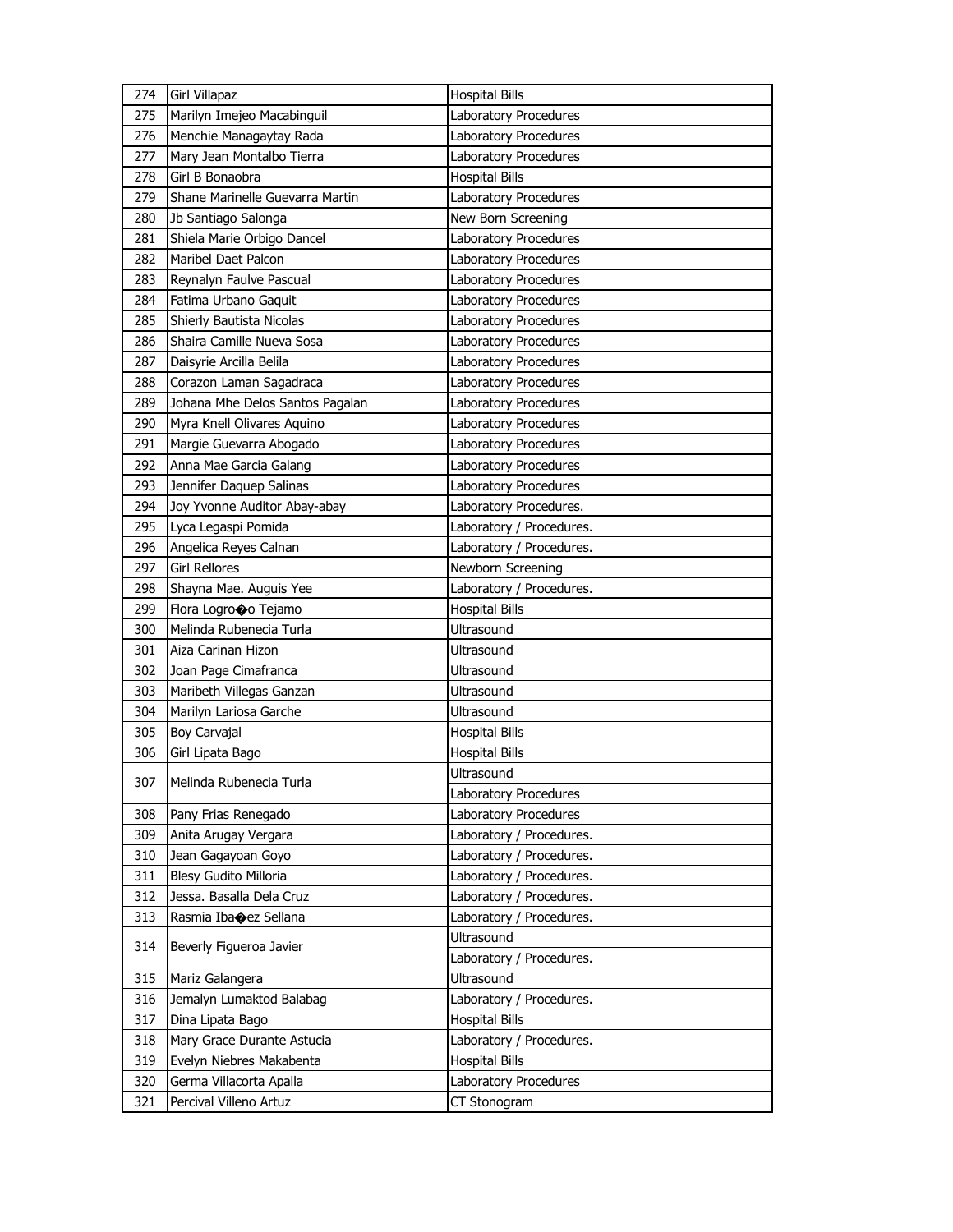| 322 | Kremgeld Betos Polancos        | <b>Hospital Bills</b>    |
|-----|--------------------------------|--------------------------|
| 323 | Lea Boco Ausa                  | <b>Hospital Bills</b>    |
| 324 | Boy A Dalumatan                | <b>Hospital Bills</b>    |
| 325 | Girl B Dalumatan               | <b>Hospital Bills</b>    |
| 326 | Yarlen Batara Espinosa         | Ultrasound               |
|     |                                | Ultrasound               |
| 327 | Saguira Abdullatip Lampak      | Laboratory Procedures    |
| 328 | Irene Hedia Macale             | Laboratory Procedures    |
| 329 | Cherrie Gil Rosela Manaog      | Laboratory Procedures    |
| 330 | Gizelle Lim-it Lagarde         | Laboratory / Procedures. |
| 331 | Maribel Anciado Campita        | Ultrasound               |
|     |                                | Laboratory Procedures    |
| 332 | Shekinah Julve Alba            | Laboratory Procedures    |
| 333 | Angelique Gatel Dela Cruz      | <b>Hospital Bills</b>    |
| 334 | Hanna Bucoy Amisani            | <b>Ultrasound</b>        |
|     |                                | Laboratory Procedures    |
| 335 | Boy A Angeles                  | <b>Hospital Bills</b>    |
| 336 | Mary Jane Zudio Layson         | <b>Hospital Bills</b>    |
| 337 | Harry Kyle Zudio Layson        | <b>Hospital Bills</b>    |
| 338 | Boy Perdiguez                  | <b>Hospital Bills</b>    |
| 339 | Rica Hebaya Saludario          | Laboratory Procedures    |
| 340 | Mylene Ardenia Confesor        | Laboratory Procedures    |
| 341 | Shiela Mae Mani Quibod         | Laboratory Procedures    |
| 342 | Aniza Kamad Alfonso            | <b>Ultrasound</b>        |
| 343 | Marissa Jalmanzar Palanas      | Laboratory Procedures    |
| 344 | Jeniffer Sadion Maduro         | Ultrasound               |
| 345 | Emelita Inuman Mongaya         | Laboratory Procedures    |
| 346 | Madona Barrientos Mendez       | Laboratory Procedures    |
| 347 | Rodelin Neri Sandel            | Laboratory Procedures    |
| 348 | Roselyn Quinto Padernal        | Laboratory Procedures    |
| 349 | Juliet Atencio Dela Cruz       | Laboratory Procedures    |
| 350 | Maria Petra Cambaya Briones    | Laboratory Procedures    |
| 351 | Rina Joven Carasco             | Laboratory Procedures    |
| 352 | Rina Joven Carasco             | X-Ray                    |
|     |                                | ECG                      |
| 353 | Cheryl Quinzon Tolentino       | Laboratory Procedures    |
| 354 | Vengie Nabangue Acera          | Laboratory Procedures    |
| 355 | Girl Amolat                    | <b>Hospital Bills</b>    |
| 356 | Carmela Reyes Barboza          | Laboratory Procedures    |
| 357 | Jhon Mark Paglinawan Gallego   | Newborn Screening        |
| 358 | Lorena Tanacio Dacutan         | <b>Hospital Bills</b>    |
| 359 | Patricia Kaye Ramirez Logarta  | Laboratory Procedures    |
| 360 | Girl Diamante                  | <b>Hospital Bills</b>    |
| 361 | Mary Rose Edaquio Diamante     | <b>Hospital Bills</b>    |
| 362 | Jaztine Balagtas Alayan        | Hospital Bills           |
| 363 | Marla Celina Catigan Napilot   | Hospital Bills           |
| 364 | Prince Lawreuze Dacutan Servaz | <b>Hospital Bills</b>    |
| 365 | Roselyn Romero Bendevel        | <b>Hospital Bills</b>    |
| 366 | Adelyn Joy Bendevel Flores     | <b>Hospital Bills</b>    |
| 367 | Kimberly Kim Tiatco Cayetano   | Laboratory Procedures    |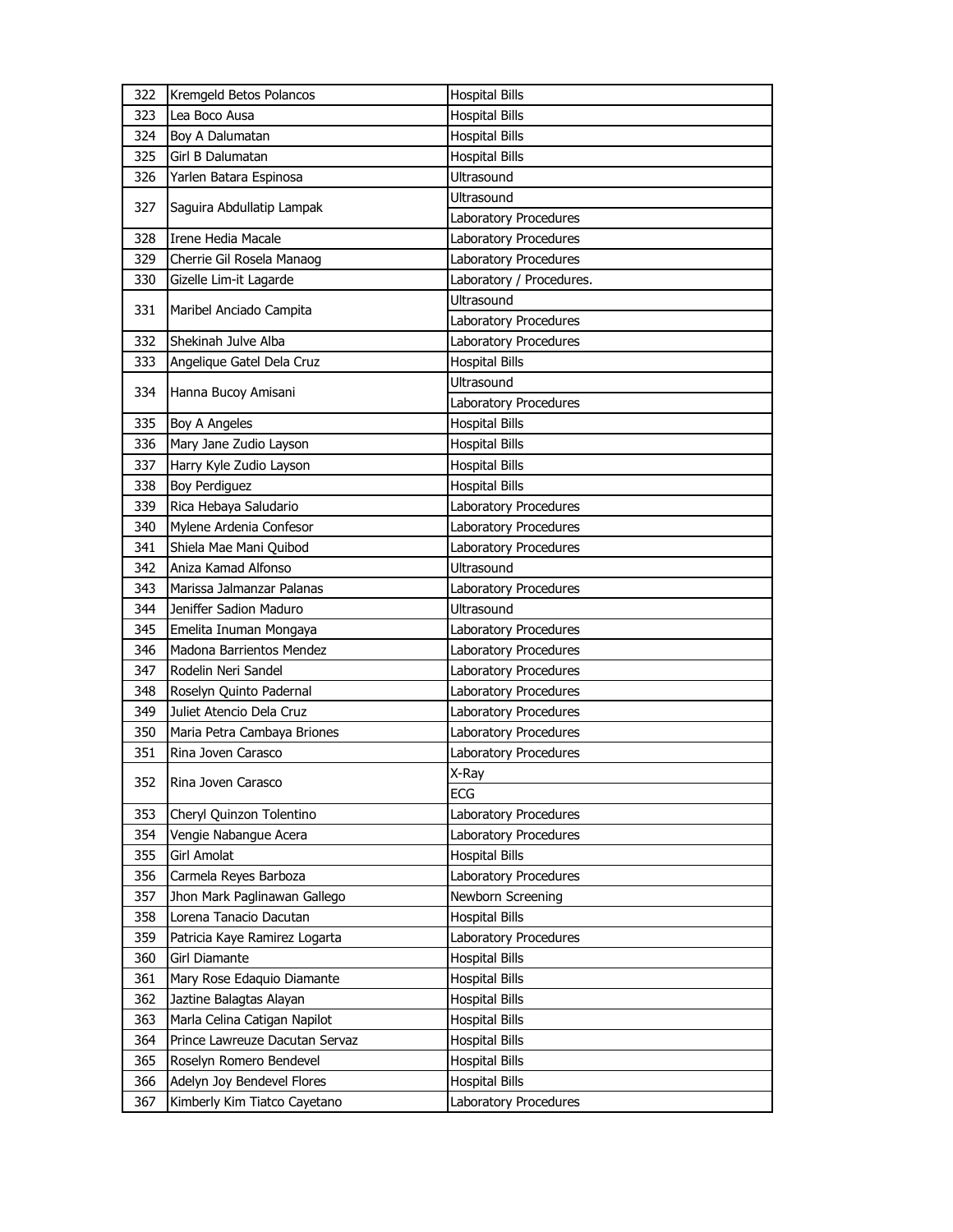| 368 | Donna Morado Evangelista            | <b>Hospital Bills</b> |
|-----|-------------------------------------|-----------------------|
| 369 | Maria Patrisha Evangelista Gonzales | <b>Hospital Bills</b> |
| 370 | Zaiden Jay Lucas Aragon             | <b>Hospital Bills</b> |
| 371 | Xandra Marie Santos Gatchalian      | <b>Hospital Bills</b> |
| 372 | Lee Ann Bongayan Bugatan            | <b>Hospital Bills</b> |
| 373 | Boy Macalingay                      | <b>Hospital Bills</b> |
| 374 | Donna Mae Villamar Morente          | <b>Hospital Bills</b> |
| 375 | Janssen Tyler Morente Chicano       | <b>Hospital Bills</b> |
| 376 | Boy Celestino                       | <b>Hospital Bills</b> |
| 377 | Girl Codilla                        | <b>Hospital Bills</b> |
| 378 | Boy Colinares Cabahug               | <b>Hospital Bills</b> |
| 379 | Vengie Nabangue Acera               | <b>Hospital Bills</b> |
| 380 | Jenevib Larita Andrino              | <b>Hospital Bills</b> |
|     |                                     | Ultrasound            |
| 381 | Marilyn Gabrielles Austria          | Laboratory Procedures |
| 382 | Roselle Parde Perez                 | Laboratory Procedures |
| 383 | Leynie Bayadas Abilar               | Laboratory Procedures |
|     |                                     | Laboratory Procedures |
| 384 | Aienchelle Isidoro Hudeirez         | <b>Ultrasound</b>     |
| 385 | Rosalyn Sequica Enaje               | Ultrasound            |
| 386 | Sheryl Cruz Pandi                   | Laboratory Procedures |
| 387 | Marilyn Mabanan Igdalino            | Laboratory Procedures |
| 388 | Girl Dagumanpan                     | Newborn Screening     |
| 389 | May Ann Villacampa Deriada          | <b>Hospital Bills</b> |
| 390 | Ma. Denise Inan Obrero              | <b>Hospital Bills</b> |
| 391 | Janica Camille Taba@ag Aligato      | <b>Hospital Bills</b> |
| 392 | Girl B Lim                          | <b>Hospital Bills</b> |
| 393 | Sienna Adele Lagrosa Lacre          | <b>Hospital Bills</b> |
| 394 | Silvia Lagrosa Lacre                | <b>Hospital Bills</b> |
| 395 | Shara Jean Dela Rosa Sese           | <b>Hospital Bills</b> |
| 396 | <b>Girl Pineda</b>                  | <b>Hospital Bills</b> |
| 397 | Boy Juntila                         | <b>Hospital Bills</b> |
| 398 | Aricel Cabigayan                    | <b>Hospital Bills</b> |
| 399 | Leila Hibid Repunte                 | <b>Hospital Bills</b> |
| 400 | Reschiel Sibugan Pescante           | <b>Hospital Bills</b> |
| 401 | Edelyn Depadua Esguerra             | <b>Hospital Bills</b> |
| 402 | Glydel Ocenar Ocasla                | <b>Hospital Bills</b> |
| 403 | <b>Girl Nofies</b>                  | <b>Hospital Bills</b> |
| 404 | Boy Dio                             | <b>Hospital Bills</b> |
| 405 | Boy De Leon                         | <b>Hospital Bills</b> |
| 406 | Leah Tenorio Balaoro                | <b>Hospital Bills</b> |
| 407 | Jenny Pat Montero                   | <b>Hospital Bills</b> |
| 408 | Girl Montero                        | <b>Hospital Bills</b> |
| 409 | Boy B Eufemio                       | <b>Hospital Bills</b> |
| 410 | Girl Hibid Repunte                  | <b>Hospital Bills</b> |
| 411 | Ellen Grace Oducayen Diata          | <b>Hospital Bills</b> |
| 412 | Jennifer Reyes                      | <b>Hospital Bills</b> |
| 413 | Rosario Corazon Guevarra Llamas     | <b>Hospital Bills</b> |
| 414 | Kimberly Artiaga Pitogo             | Laboratory Procedures |
| 415 | Rose-ann Almodiel Mahayag           | <b>Hospital Bills</b> |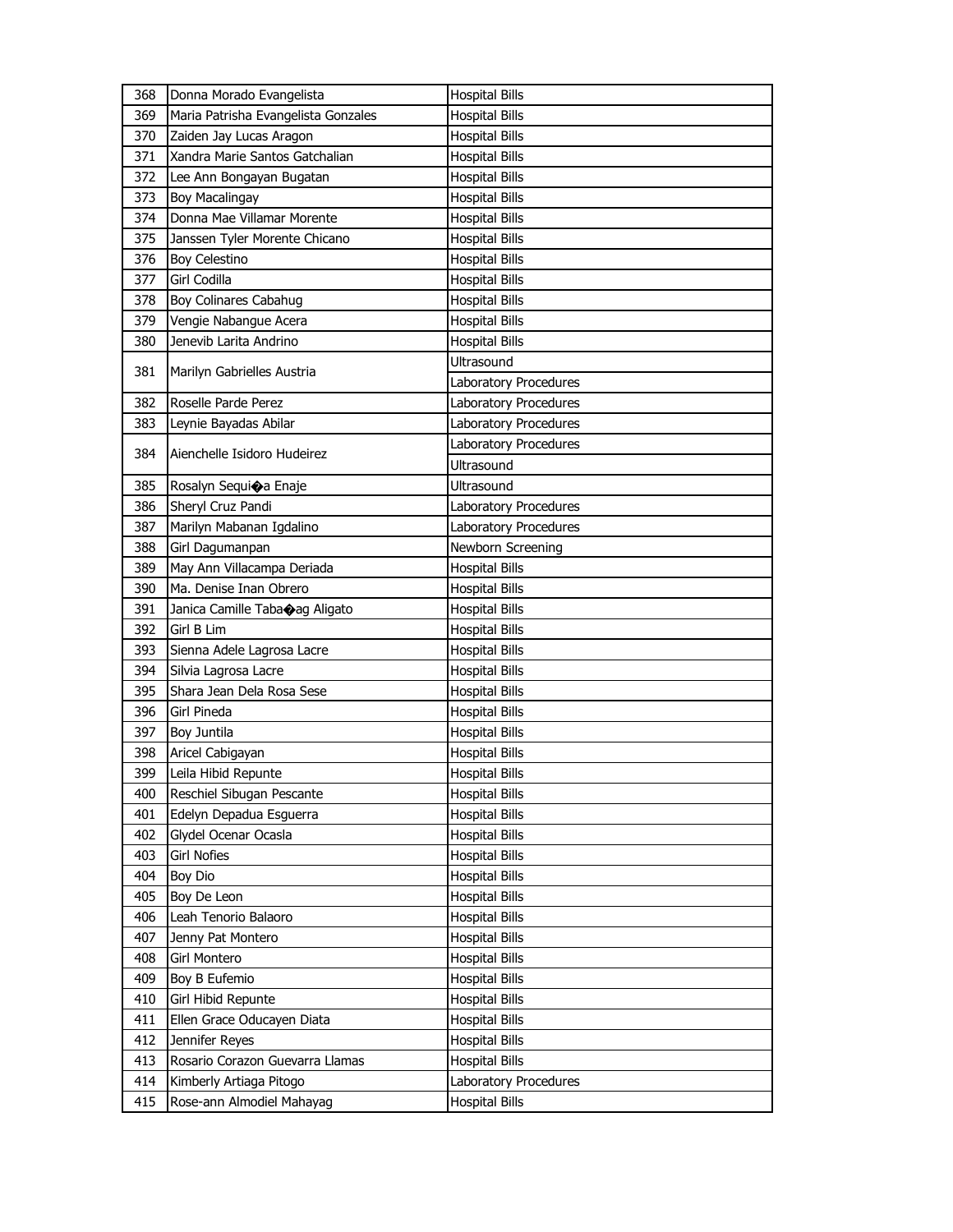| 416 | <b>Boy Mahayag</b>                  | <b>Hospital Bills</b> |
|-----|-------------------------------------|-----------------------|
| 417 | Angel Katrina Mae Sinaguinan Manalo | <b>Hospital Bills</b> |
| 418 | <b>Boy Polonan</b>                  | <b>Hospital Bills</b> |
| 419 | Maria Mercedez Bilarmente Asis      | <b>Hospital Bills</b> |
| 420 | Vivian Daluyo Luzon                 | <b>Hospital Bills</b> |
| 421 | Rubirosa Borlongan Villanueva       | <b>Hospital Bills</b> |
| 422 | <b>Boy Saunders</b>                 | <b>Hospital Bills</b> |
| 423 | Mary Grace Abrera Barrameda         | <b>Hospital Bills</b> |
| 424 | Maria Charice Arquesa Aquino        | Laboratory Procedures |
| 425 | Ma. Mie Embodo Beroja               | <b>Hospital Bills</b> |
| 426 | Janessa May Rojas Capulong          | Laboratory Procedures |
| 427 | Ma. Leslie Ann Bandola Bayad        | <b>Hospital Bills</b> |
| 428 | Imelda Carbolledo Adona             | Laboratory Procedures |
| 429 | Boy Bayad                           | <b>Hospital Bills</b> |
| 430 | May Manansala Antipona              | Laboratory Procedures |
| 431 | Leonisa Cabral Bulaon               | Laboratory Procedures |
| 432 | Sarah Matabalao Banto               | Laboratory Procedures |
| 433 | Annalyn Aguilar Terrago             | Ultrasound            |
| 434 | Laouren Mae Erro Tallafer           | Laboratory Procedures |
| 435 | Monera Dalid Sulaiman               | Laboratory Procedures |
| 436 | Emily Tianzon Matutina              | Ultrasound            |
| 437 | Melany Santellices Barbosa          | Laboratory Procedures |
| 438 | Mary April Tolenero Masangcay       | Laboratory Procedures |
| 439 | Angelica Reyes Calnan               | Ultrasound            |
| 440 | Rodelin Neri Sandel                 | Laboratory Procedures |
| 441 | Junabelle Mangao Murchante          | Laboratory Procedures |
| 442 | Perla Ramos Garimbao                | Laboratory Procedures |
| 443 | Sheila Mae Reboton Gamboa           | Laboratory Procedures |
| 444 | Virginia Ana Calapuz Dumanlang      | Laboratory Procedures |
| 445 | Girl Gatela                         | <b>Hospital Bills</b> |
| 446 | Remedios Alano Apuhin               | Laboratory Procedures |
| 447 | Jeniffer Sadion Maduro              | <b>Hospital Bills</b> |
| 448 | Jenny Algoy Miralles                | <b>Hospital Bills</b> |
| 449 | Jhiea Villarama Concepcion          | <b>Hospital Bills</b> |
| 450 | Aeiou Xyrrienne Romerosa Diwa       | <b>Hospital Bills</b> |
| 451 | Cherielyn Sisbreo Pupa              | Laboratory Procedures |
| 452 | Boy Ri�on                           | <b>Hospital Bills</b> |
| 453 | <b>Boy Apolinar</b>                 | <b>Hospital Bills</b> |
| 454 | Myra Knell Olivares Aquino          | Laboratory Procedures |
| 455 | Michaella Bernal Apolinar           | <b>Hospital Bills</b> |
| 456 | Boy A Eufemio                       | Hospital Bills        |
| 457 | Jessica Pikit Pikit Judilla         | <b>Hospital Bills</b> |
| 458 | Purita Ladreza Leonido              | Laboratory Procedures |
| 459 | Ma. Louela Asenjo Ocaoa             | <b>Hospital Bills</b> |
| 460 | Isabelita Jimenez Mejares           | Laboratory Procedures |
|     |                                     | ECG                   |
| 461 | Cristy Dela Torre Abison            | <b>Hospital Bills</b> |
| 462 | Allyshai Faye Delos Reyes Ibe       | 2D ECHO               |
| 463 | Chris Angelo Abison Ranit           | <b>Hospital Bills</b> |
| 464 | Virginia Calingo Santiago           | X-Ray                 |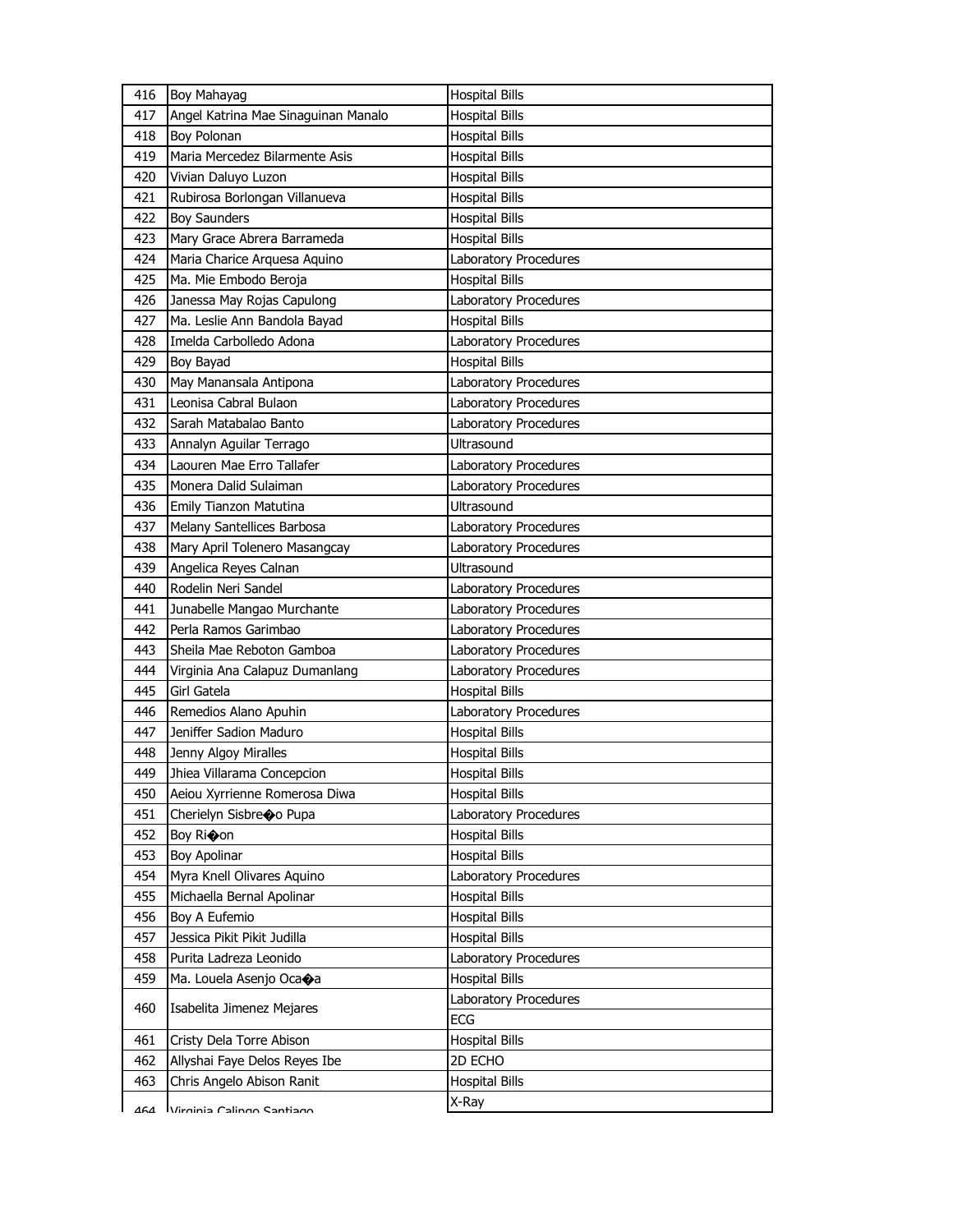| דטד        | virginia Cairigo Januago         | Laboratory Procedures                   |
|------------|----------------------------------|-----------------------------------------|
| 465        | Puritan Ladera Leonido           | CHEMOTHRAPY/MEDICINE/LABORATORY.        |
| 466        | Ma. Virgie Adora Galit           | Laboratory Procedures                   |
| 467        | Rhocelin Angat Castillo          | Laboratory Procedures                   |
| 468        | Hazel Miranda Conchina           | <b>Hospital Bills</b>                   |
| 469        | Mary Joan Obanon Estrella        | Laboratory Procedures                   |
| 470        | Melinda Palines Luteria          | Laboratory Procedures                   |
| 471        | Yarlen Batara Espinosa           | Ultrasound                              |
| 472        | Lorna Luvinario Alvarado         | Laboratory Procedures                   |
| 473        | Mery Ann Tarrayo Mendoza         | <b>Hospital Bills</b>                   |
| 474        | Mary Grace Tumagan Espehon       | Laboratory Procedures                   |
| 475        | Liceria Mendoza Enriquez         | Laboratory Procedures                   |
| 476        | Anne Kerstein Erestain Tambong   | <b>Hospital Bills</b>                   |
| 477        | Jounalyn Mellijor                | <b>Hospital Bills</b>                   |
| 478        | Arlene Maylon Barbon             | <b>Hospital Bills</b>                   |
| 479        | Julie Baril Bonaobra             | <b>Hospital Bills</b>                   |
| 480        | Nayumi Lorgonio                  | <b>Hospital Bills</b>                   |
| 481        | Nathaniel Duran Pascual          | <b>Hospital Bills</b>                   |
| 482        | Myra Dechosa                     | <b>Hospital Bills</b>                   |
| 483        | Arvielyn Jam Talingting Legaspi  | <b>Hospital Bills</b>                   |
| 484        | Jesica Talingting Legaspi        | <b>Hospital Bills</b>                   |
| 485        | Michelle Selibio Dela Cerna      | Ultrasound                              |
| 486        | Precious Macaraeg Ramos          | Laboratory Procedures                   |
| 487        | Darel Grace Cabuagson Gahaton    | Laboratory Procedures                   |
| 488        | Jeramel Zarate Rosero            | Laboratory Procedures                   |
| 489        | Jessabel Villafuerte Abaratigue  | <b>Ultrasound</b>                       |
|            |                                  | Laboratory Procedures                   |
| 490        | Mary Jane Sandoval Gayon         | Laboratory Procedures                   |
|            |                                  | Ultrasound                              |
| 491        | Casandra Izar Ceballe            | Ultrasound                              |
| 492        | Velinda Cachola Agluba           | Ultrasound                              |
| 493        | Marian Velarde Ebe               | Laboratory Procedures                   |
| 494        | Madona Barrientos Mendez         | Laboratory Procedures                   |
| 495        | Girly Salanga Gerance            | Laboratory Procedures                   |
| 496        | Lovely Joy Zabala Dalion         | <b>Hospital Bills</b>                   |
| 497        | Rocelyn Caseles Tambiga          | Laboratory Procedures                   |
| 498        | Milagros Gabumpa Ignacio         | Ultrasound                              |
| 499        | Fe Salibongcog Pasiloc           | Laboratory Procedures                   |
| 500        | Carla Jean Blanco Naval          | Laboratory Procedures                   |
| 501        | Lorna Luvinario Alvarado         | Ultrasound                              |
| 502        | Hanna Bucoy Amisami              | Laboratory Procedures                   |
| 503        | Rhusset Nicole Diolata Macaranas | Laboratory Procedures                   |
| 504        | Michelle Contiga Pambujan        | Laboratory Procedures                   |
| 505        | Boy David                        | New Born Screening and Hearing Test.    |
| 506        | Aileen Legaspi Tugbo             | Ultrasound                              |
| 507        | Andrea Javier                    | <b>Hospital Bills</b>                   |
| 508<br>509 | Czarina Teresita Jalmasco Leyco  | Hospital Bills<br><b>Hospital Bills</b> |
|            | Sharmine Ara�as                  | Dietary Supplement                      |
| 510        | Kristine Briones                 | Supply / Medicines.                     |
|            |                                  |                                         |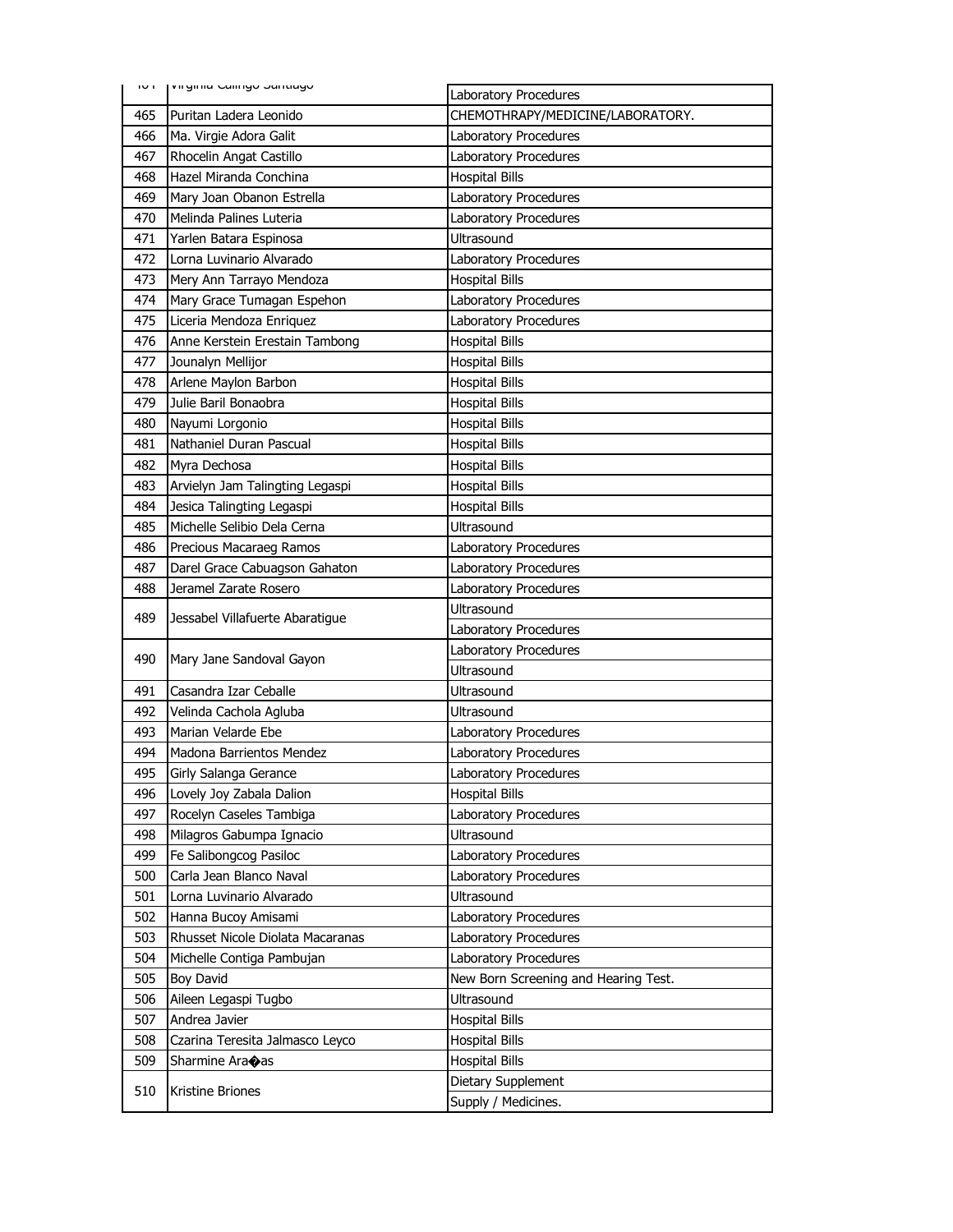| 511 | Rosalie Ranido Latumbo           | <b>Hospital Bills</b>    |
|-----|----------------------------------|--------------------------|
| 512 | <b>Girl Chavez</b>               | <b>Hospital Bills</b>    |
| 513 | Argie Bartolay Manlapaz          | <b>Hospital Bills</b>    |
| 514 | Cherrilyn Feguro Evangelista     | <b>Hospital Bills</b>    |
| 515 | Mariel Abatayo Villanueva        | <b>Hospital Bills</b>    |
| 516 | Ariyah Rose De Claro Royoy       | <b>Hospital Bills</b>    |
| 517 | Minalyn Hepas Villanueva         | Laboratory / Procedures. |
| 518 | Julie Anne Nicanor De Claro      | <b>Hospital Bills</b>    |
| 519 | Cyrine Famis Bercasi             | <b>Hospital Bills</b>    |
| 520 | Darel Grace Cabuagson Gahaton    | Laboratory / Procedures. |
| 521 | Perla Ramos Garimbao             | Laboratory / Procedures. |
| 522 | Maricar Ripe Asuncion            | Laboratory / Procedures. |
| 523 | Ma. Ellen Malla Alico            | Ultrasound               |
| 524 | Rose Lynne Lutino Rigor          | Laboratory / Procedures. |
| 525 | Mary Grace Rizo Benisano         | Laboratory Procedures    |
| 526 | Donnaliza Ciedo Salamillas       | Laboratory Procedures    |
|     |                                  | Ultrasound               |
| 527 | Lorelyn Tan Gozon                | Laboratory / Procedures. |
| 528 | Pamela Jane Swinton Sullivan     | Laboratory / Procedures. |
| 529 | Elnora Mutuc Gabonada            | Laboratory / Procedures. |
|     |                                  | Laboratory / Procedures. |
| 530 | Maria Theresa Guitang Dela Cruz  | <b>ECG</b>               |
| 531 | Armchelle Gordillo Luangco       | Laboratory / Procedures. |
| 532 | Lea Marie Noora Albot            | Laboratory / Procedures. |
| 533 | Angelina Aoano Mahusay           | Laboratory / Procedures. |
| 534 | Jalene Maniego Gutierrez         | Laboratory / Procedures. |
|     |                                  |                          |
| 535 | Analee Soriano Cruz              | Laboratory / Procedures. |
| 536 | Angelica Gas Anos                | Laboratory / Procedures. |
| 537 | Christylane Abenes Yabut         | Laboratory / Procedures. |
| 538 | Grace Lyn Arguelliez Peoaredondo | Hospital Bills           |
| 539 | Mary Ann Raguit Romasanta        | <b>Hospital Bills</b>    |
| 540 | Tricia Wella Mallo Pamittan      | <b>Hospital Bills</b>    |
| 541 | Agnes Marcelo Lumbera            | <b>Hospital Bills</b>    |
| 542 | Prianne Mayelle Casimo Gesite    | <b>Hospital Bills</b>    |
| 543 | Edaniel Silvederio Serafil       | <b>Hospital Bills</b>    |
| 544 | Roshelyn Lim Carpio              | <b>Hospital Bills</b>    |
| 545 | Mellowtouch Danan Gutual         | <b>Hospital Bills</b>    |
| 546 | Lilia Balomaga Villareal         | <b>Hospital Bills</b>    |
| 547 | Clarene Ericka Gas Abogadie      | <b>Ultrasound</b>        |
| 548 | Patricia Denice Pama Abelilla    | <b>Hospital Bills</b>    |
| 549 | Boy Capitli                      | Hospital Bills           |
| 550 | Boy David                        | Hospital Bills           |
| 551 | Boy Dulay                        | <b>Hospital Bills</b>    |
| 552 | Joan Garbosa Gigando             | <b>Hospital Bills</b>    |
| 553 | Judy Ann Filizilda Paulo         | Hospital Bills           |
| 554 | Angelle Allones Quiroz           | Hospital Bills           |
| 555 | Girl Fernandez                   | Hospital Bills           |
| 556 | Andria Faith Samillano Macatulad | <b>Hospital Bills</b>    |
| 557 | Girl Punan                       | Hospital Bills           |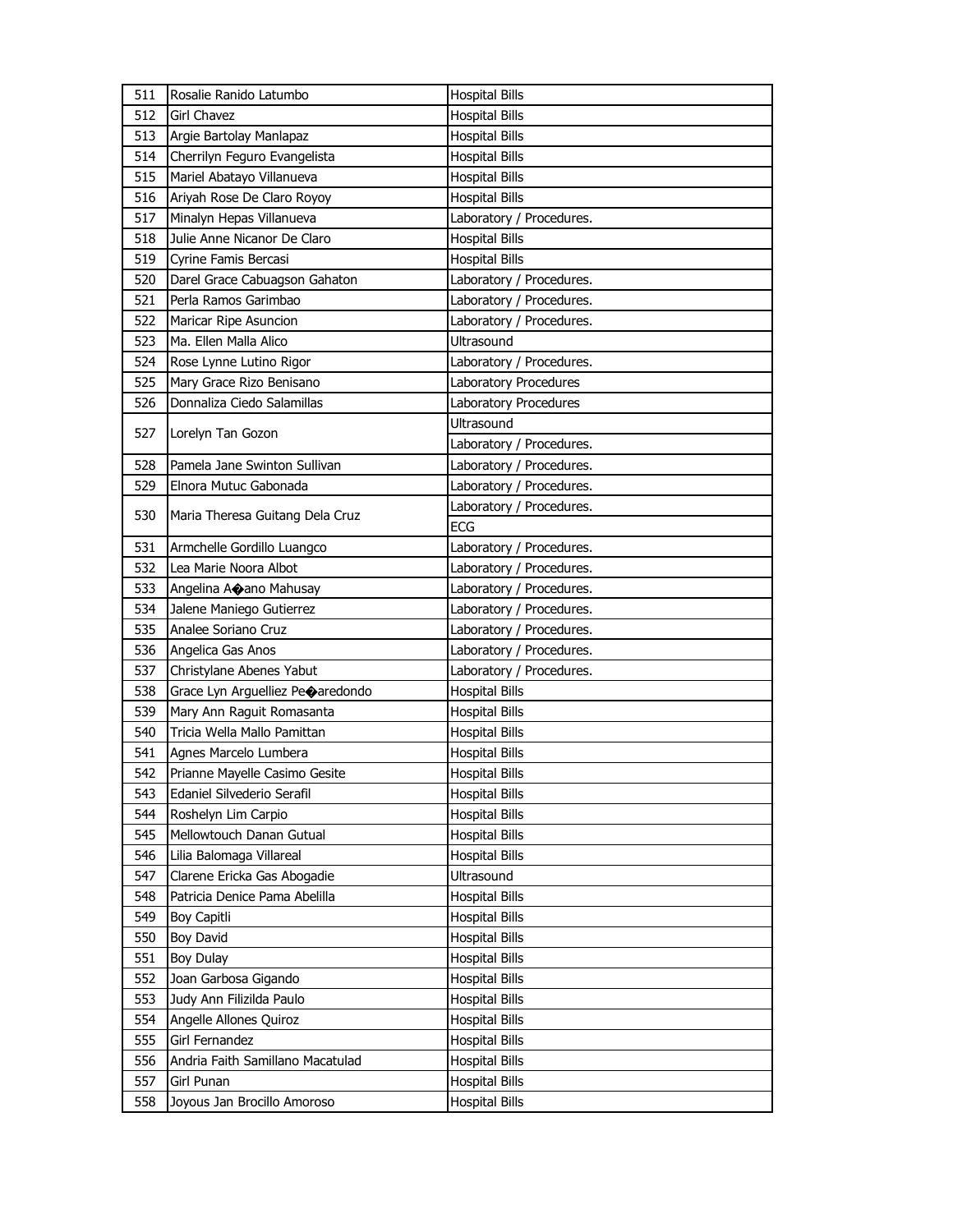| 559 | Diana Manuel Samillano             | <b>Hospital Bills</b>    |
|-----|------------------------------------|--------------------------|
| 560 | <b>Girl Rellores</b>               | <b>Hospital Bills</b>    |
| 561 | Lorna Tabigue Muldez               | <b>Hospital Bills</b>    |
| 562 | Maria Ethel Amor Mejasco           | Laboratory Procedures    |
| 563 | Jenie Calunsag Maoy                | Laboratory / Procedures. |
| 564 |                                    | Laboratory / Procedures. |
|     | Jenny Monacillo Abaoo              | <b>Ultrasound</b>        |
| 565 | Charlene Lae. Meneses Versoza      | Laboratory / Procedures. |
| 566 | Girl Nillas                        | Newborn Screening        |
| 567 | Marissa. Jalmanzar Palanas         | Laboratory / Procedures. |
|     |                                    | <b>Ultrasound</b>        |
| 568 | Erlinda Bayaban Onas               | Laboratory / Procedures. |
| 569 | Clarene Ericka Gas Abogadie        | Laboratory / Procedures. |
| 570 | Ellen Madeja Frogosa               | <b>Hospital Bills</b>    |
| 571 | Girl Gavelenio                     | <b>Hospital Bills</b>    |
| 572 | Liam George Waniwan Torbiso        | <b>Hospital Bills</b>    |
| 573 | Ma. Victoria Balgos Delfin         | Laboratory Procedures    |
| 574 | Elma Maculit Villaflores           | <b>Hospital Bills</b>    |
| 575 | Mariel Lozada Vero                 | <b>Hospital Bills</b>    |
| 576 | Chrystal Kate Ingal Martinez       | <b>Hospital Bills</b>    |
| 577 | Thereese Nathania Martinez Lazaro  | Hospital Bills           |
| 578 | Boy Rita                           | <b>Hospital Bills</b>    |
| 579 | Analyn A Buaya                     | <b>Hospital Bills</b>    |
| 580 | Jamayca Tumulak Lotino             | Laboratory Procedures    |
| 581 | Saudilyn Miranda Peoas             | <b>Hospital Bills</b>    |
| 582 | Boy Tea�o                          | Hospital Bills           |
| 583 | Janet Eusebio Villanueva           | <b>Hospital Bills</b>    |
| 584 | Rosemarie Tuvilla Tumamak          | <b>Hospital Bills</b>    |
| 585 | Neriza Castillo Abdolnaby-mohammad | <b>Hospital Bills</b>    |
| 586 | Frances Elona Suminguit Bungcaras  | <b>Hospital Bills</b>    |
| 587 | Boy Dabocol                        | <b>Hospital Bills</b>    |
| 588 | Girl Regala                        | Newborn Screening        |
| 589 | Jaqueline Lumilang Solayao         | <b>Hospital Bills</b>    |
| 590 | <b>Girl Dargantes</b>              | <b>Hospital Bills</b>    |
| 591 | Rose Ann Bastasa Oca�a             | <b>Hospital Bills</b>    |
| 592 | Sheilanie Agustin Abad             | <b>Hospital Bills</b>    |
| 593 | Ciebe Santillan Anciro             | <b>Hospital Bills</b>    |
| 594 | Abegael Federio Santillan          | Hospital Bills           |
| 595 | Julie Ann Medina Santiago          | <b>Hospital Bills</b>    |
| 596 | Julie Ann Durin Capoquian          | Hospital Bills           |
| 597 | Aureliana Cantara Villa            | <b>Hospital Bills</b>    |
| 598 | Honey Jul Biad Pabelonia           | <b>Hospital Bills</b>    |
| 599 | Ethan Jacob Biad Pabelonia         | Hospital Bills           |
| 600 | Girl Pajarilla                     | Hospital Bills           |
| 601 | Benjilyn Del Prado Obal            | <b>Hospital Bills</b>    |
| 602 | Baby Girl Ruben Finca              | Newborn Screening        |
| 603 | Nashrifa San Jose Launte           | Newborn Screening        |
| 604 | Anira Bandiyo Morgan               | Laboratory Procedures    |
| 605 | Girly Zacarias Golosino            | Laboratory Procedures    |
| 606 | Raihanna Panganiban Jawali         | New Born Screening       |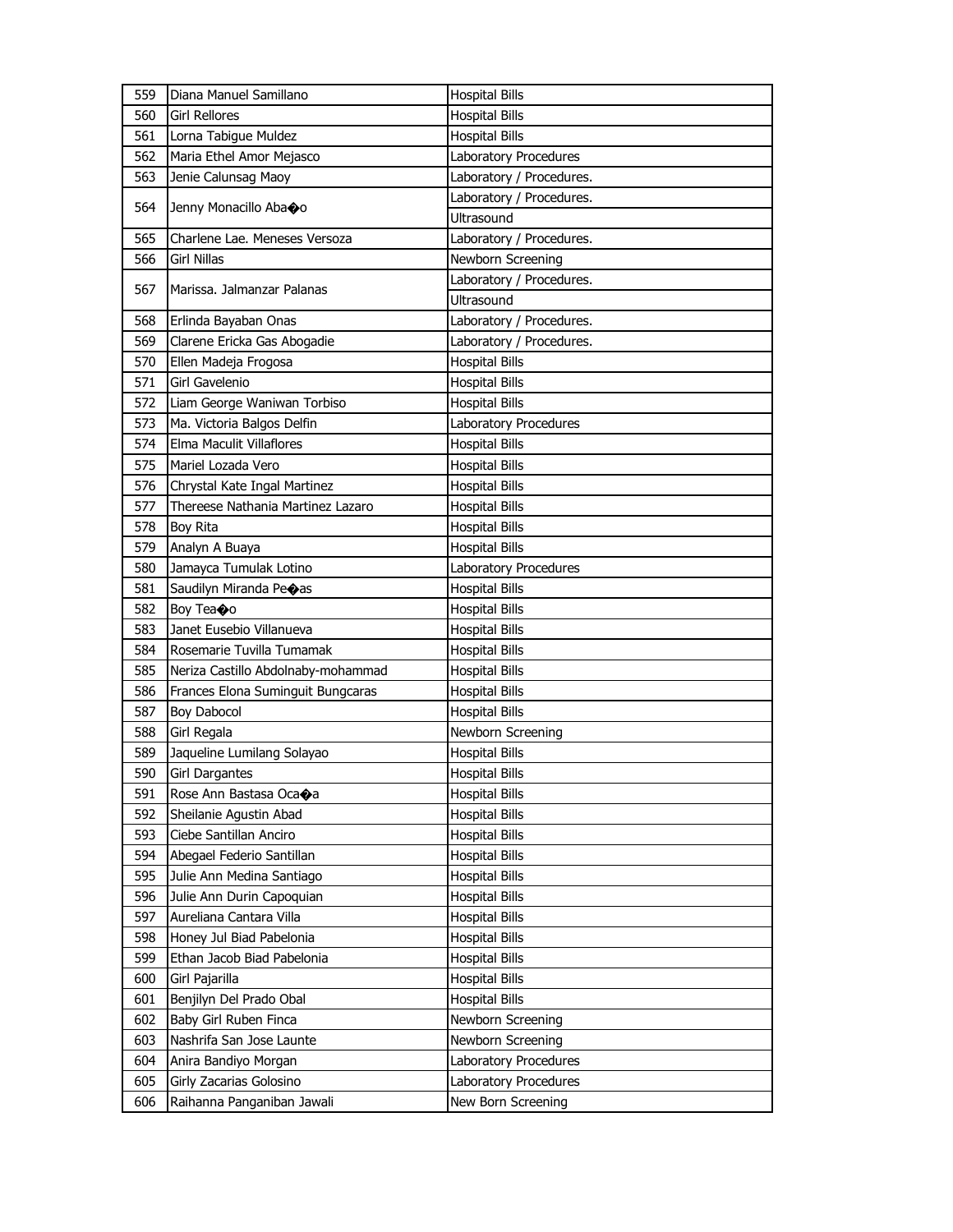| 608<br>Ressa Equibal Carioo<br>Ultrasound<br>609<br>Esterlita Bulanio Maure<br>Ultrasound<br>Aileen Legaspi Tugbo<br>610<br>Ultrasound<br>611<br>Lyndel Ranque Arayan<br>Ultrasound<br>Girl Bautista<br>612<br><b>Hospital Bills</b><br>613<br>Natalie Gutierrez Medina<br><b>Laboratory Procedures</b><br>614<br>Malia Jane David Oribiana<br>Newborn Screening<br>Newborn Screening<br>615<br><b>Girl Dargantes</b><br>Shebeth Joy Gamido Dela Paz<br>616<br>Laboratory / Procedures.<br>Aathena Jazzmine Eustaquio Gillego<br>Newborn Screening<br>617<br>Luzviminda Luna Calinisan<br>618<br>Laboratory Procedures<br><b>Ultrasound</b><br>619<br>Marie Angelou Dizon<br><b>Hospital Bills</b><br>620<br>Girl A Alpuerto Hernandez<br>Girl B Alpuerto Hernandez<br>621<br><b>Hospital Bills</b><br>Grace Del Rosario<br>622<br>Laboratory Procedures<br>623<br>Jacob Nyljosh Del Prado Obal<br><b>Hospital Bills</b><br>624<br>Vangeline Abenojar Tino<br>Laboratory Procedures<br>Abegael Famadulan Ramos<br>Laboratory Procedures<br>625<br>Leizel Cofuentes Simborios<br>626<br>Laboratory Procedures<br>Joenamie Andea Mirante<br>Laboratory Procedures<br>627<br>628<br>Elisa Faustino Exequiel<br>Laboratory Procedures<br>629<br>Renalyn Negrido Requiso<br><b>Hospital Bills</b><br>630<br>Kathy Pe $\bigcirc$ aredondo Mutuc<br><b>Hospital Bills</b><br>631<br>Jenny-lyn Idica Acoba<br><b>Hospital Bills</b><br>632<br>Crezel Lingo Jalamanan<br><b>Hospital Bills</b><br>633<br>Sophia Nicole Jalamanan Ojenar<br><b>Hospital Bills</b><br>Ma. Maica Dac-dac Seludo<br>634<br>Laboratory Procedures<br>635<br>Leilani Laurente<br>Laboratory Procedures<br>636<br>Richelle Palacio Bautista<br><b>Hospital Bills</b><br>637<br>Boy Palacio Bautista<br><b>Hospital Bills</b><br>638<br>Boy Degamo<br><b>Hospital Bills</b><br>639<br>Jessamae Acolicol Cababaros<br>Laboratory Procedures<br>640<br><b>Hospital Bills</b><br>Norhana Matgas Pasawilan<br>641<br><b>Boy Matgas</b><br><b>Hospital Bills</b><br>Remelyn Moog Cabagod<br>Laboratory Procedures<br>642<br><b>Hospital Bills</b><br>643<br>Chrisanto Artana Pundan<br>644<br>Jissa Dignos Moreoo<br><b>Hospital Bills</b><br>645<br>Virginia Barrios Gorospe<br><b>Hospital Bills</b><br>646<br>Ana Marie Alimen Batiancila<br>Laboratory Procedures<br><b>Hospital Bills</b><br>647<br>Miguel Gorospe Catarina<br>648<br>Shirley Dela Cruz Nicor<br><b>Hospital Bills</b><br>649<br>Girl Cataquiz<br>New Born Screening and Hearing Test.<br>650<br>Katelyn Gallardo Reyes<br><b>Hospital Bills</b><br><b>Hospital Bills</b><br>651<br>Reinalyn Velarde Palo<br>Charlene Dizon Sebastian<br>652<br>Laboratory Procedures<br>653<br>Cherine Salcedo Alcantara<br>Laboratory Procedures<br>654<br>Rosalyn Soria Reyes<br>Laboratory Procedures<br>655<br>Chery Joy Garcia Nares<br>Ultrasound<br>656<br>Angelita Mahilum Pojas<br>Laboratory Procedures | 607 | Casandra Izar Ceballe | Ultrasound |
|-----------------------------------------------------------------------------------------------------------------------------------------------------------------------------------------------------------------------------------------------------------------------------------------------------------------------------------------------------------------------------------------------------------------------------------------------------------------------------------------------------------------------------------------------------------------------------------------------------------------------------------------------------------------------------------------------------------------------------------------------------------------------------------------------------------------------------------------------------------------------------------------------------------------------------------------------------------------------------------------------------------------------------------------------------------------------------------------------------------------------------------------------------------------------------------------------------------------------------------------------------------------------------------------------------------------------------------------------------------------------------------------------------------------------------------------------------------------------------------------------------------------------------------------------------------------------------------------------------------------------------------------------------------------------------------------------------------------------------------------------------------------------------------------------------------------------------------------------------------------------------------------------------------------------------------------------------------------------------------------------------------------------------------------------------------------------------------------------------------------------------------------------------------------------------------------------------------------------------------------------------------------------------------------------------------------------------------------------------------------------------------------------------------------------------------------------------------------------------------------------------------------------------------------------------------------------------------------------------------------------------------------------------------------------------------------------------------------------------------------------------------------------------------------------------------------------------------------------------------------------------------------------------------------------------------|-----|-----------------------|------------|
|                                                                                                                                                                                                                                                                                                                                                                                                                                                                                                                                                                                                                                                                                                                                                                                                                                                                                                                                                                                                                                                                                                                                                                                                                                                                                                                                                                                                                                                                                                                                                                                                                                                                                                                                                                                                                                                                                                                                                                                                                                                                                                                                                                                                                                                                                                                                                                                                                                                                                                                                                                                                                                                                                                                                                                                                                                                                                                                                   |     |                       |            |
|                                                                                                                                                                                                                                                                                                                                                                                                                                                                                                                                                                                                                                                                                                                                                                                                                                                                                                                                                                                                                                                                                                                                                                                                                                                                                                                                                                                                                                                                                                                                                                                                                                                                                                                                                                                                                                                                                                                                                                                                                                                                                                                                                                                                                                                                                                                                                                                                                                                                                                                                                                                                                                                                                                                                                                                                                                                                                                                                   |     |                       |            |
|                                                                                                                                                                                                                                                                                                                                                                                                                                                                                                                                                                                                                                                                                                                                                                                                                                                                                                                                                                                                                                                                                                                                                                                                                                                                                                                                                                                                                                                                                                                                                                                                                                                                                                                                                                                                                                                                                                                                                                                                                                                                                                                                                                                                                                                                                                                                                                                                                                                                                                                                                                                                                                                                                                                                                                                                                                                                                                                                   |     |                       |            |
|                                                                                                                                                                                                                                                                                                                                                                                                                                                                                                                                                                                                                                                                                                                                                                                                                                                                                                                                                                                                                                                                                                                                                                                                                                                                                                                                                                                                                                                                                                                                                                                                                                                                                                                                                                                                                                                                                                                                                                                                                                                                                                                                                                                                                                                                                                                                                                                                                                                                                                                                                                                                                                                                                                                                                                                                                                                                                                                                   |     |                       |            |
|                                                                                                                                                                                                                                                                                                                                                                                                                                                                                                                                                                                                                                                                                                                                                                                                                                                                                                                                                                                                                                                                                                                                                                                                                                                                                                                                                                                                                                                                                                                                                                                                                                                                                                                                                                                                                                                                                                                                                                                                                                                                                                                                                                                                                                                                                                                                                                                                                                                                                                                                                                                                                                                                                                                                                                                                                                                                                                                                   |     |                       |            |
|                                                                                                                                                                                                                                                                                                                                                                                                                                                                                                                                                                                                                                                                                                                                                                                                                                                                                                                                                                                                                                                                                                                                                                                                                                                                                                                                                                                                                                                                                                                                                                                                                                                                                                                                                                                                                                                                                                                                                                                                                                                                                                                                                                                                                                                                                                                                                                                                                                                                                                                                                                                                                                                                                                                                                                                                                                                                                                                                   |     |                       |            |
|                                                                                                                                                                                                                                                                                                                                                                                                                                                                                                                                                                                                                                                                                                                                                                                                                                                                                                                                                                                                                                                                                                                                                                                                                                                                                                                                                                                                                                                                                                                                                                                                                                                                                                                                                                                                                                                                                                                                                                                                                                                                                                                                                                                                                                                                                                                                                                                                                                                                                                                                                                                                                                                                                                                                                                                                                                                                                                                                   |     |                       |            |
|                                                                                                                                                                                                                                                                                                                                                                                                                                                                                                                                                                                                                                                                                                                                                                                                                                                                                                                                                                                                                                                                                                                                                                                                                                                                                                                                                                                                                                                                                                                                                                                                                                                                                                                                                                                                                                                                                                                                                                                                                                                                                                                                                                                                                                                                                                                                                                                                                                                                                                                                                                                                                                                                                                                                                                                                                                                                                                                                   |     |                       |            |
|                                                                                                                                                                                                                                                                                                                                                                                                                                                                                                                                                                                                                                                                                                                                                                                                                                                                                                                                                                                                                                                                                                                                                                                                                                                                                                                                                                                                                                                                                                                                                                                                                                                                                                                                                                                                                                                                                                                                                                                                                                                                                                                                                                                                                                                                                                                                                                                                                                                                                                                                                                                                                                                                                                                                                                                                                                                                                                                                   |     |                       |            |
|                                                                                                                                                                                                                                                                                                                                                                                                                                                                                                                                                                                                                                                                                                                                                                                                                                                                                                                                                                                                                                                                                                                                                                                                                                                                                                                                                                                                                                                                                                                                                                                                                                                                                                                                                                                                                                                                                                                                                                                                                                                                                                                                                                                                                                                                                                                                                                                                                                                                                                                                                                                                                                                                                                                                                                                                                                                                                                                                   |     |                       |            |
|                                                                                                                                                                                                                                                                                                                                                                                                                                                                                                                                                                                                                                                                                                                                                                                                                                                                                                                                                                                                                                                                                                                                                                                                                                                                                                                                                                                                                                                                                                                                                                                                                                                                                                                                                                                                                                                                                                                                                                                                                                                                                                                                                                                                                                                                                                                                                                                                                                                                                                                                                                                                                                                                                                                                                                                                                                                                                                                                   |     |                       |            |
|                                                                                                                                                                                                                                                                                                                                                                                                                                                                                                                                                                                                                                                                                                                                                                                                                                                                                                                                                                                                                                                                                                                                                                                                                                                                                                                                                                                                                                                                                                                                                                                                                                                                                                                                                                                                                                                                                                                                                                                                                                                                                                                                                                                                                                                                                                                                                                                                                                                                                                                                                                                                                                                                                                                                                                                                                                                                                                                                   |     |                       |            |
|                                                                                                                                                                                                                                                                                                                                                                                                                                                                                                                                                                                                                                                                                                                                                                                                                                                                                                                                                                                                                                                                                                                                                                                                                                                                                                                                                                                                                                                                                                                                                                                                                                                                                                                                                                                                                                                                                                                                                                                                                                                                                                                                                                                                                                                                                                                                                                                                                                                                                                                                                                                                                                                                                                                                                                                                                                                                                                                                   |     |                       |            |
|                                                                                                                                                                                                                                                                                                                                                                                                                                                                                                                                                                                                                                                                                                                                                                                                                                                                                                                                                                                                                                                                                                                                                                                                                                                                                                                                                                                                                                                                                                                                                                                                                                                                                                                                                                                                                                                                                                                                                                                                                                                                                                                                                                                                                                                                                                                                                                                                                                                                                                                                                                                                                                                                                                                                                                                                                                                                                                                                   |     |                       |            |
|                                                                                                                                                                                                                                                                                                                                                                                                                                                                                                                                                                                                                                                                                                                                                                                                                                                                                                                                                                                                                                                                                                                                                                                                                                                                                                                                                                                                                                                                                                                                                                                                                                                                                                                                                                                                                                                                                                                                                                                                                                                                                                                                                                                                                                                                                                                                                                                                                                                                                                                                                                                                                                                                                                                                                                                                                                                                                                                                   |     |                       |            |
|                                                                                                                                                                                                                                                                                                                                                                                                                                                                                                                                                                                                                                                                                                                                                                                                                                                                                                                                                                                                                                                                                                                                                                                                                                                                                                                                                                                                                                                                                                                                                                                                                                                                                                                                                                                                                                                                                                                                                                                                                                                                                                                                                                                                                                                                                                                                                                                                                                                                                                                                                                                                                                                                                                                                                                                                                                                                                                                                   |     |                       |            |
|                                                                                                                                                                                                                                                                                                                                                                                                                                                                                                                                                                                                                                                                                                                                                                                                                                                                                                                                                                                                                                                                                                                                                                                                                                                                                                                                                                                                                                                                                                                                                                                                                                                                                                                                                                                                                                                                                                                                                                                                                                                                                                                                                                                                                                                                                                                                                                                                                                                                                                                                                                                                                                                                                                                                                                                                                                                                                                                                   |     |                       |            |
|                                                                                                                                                                                                                                                                                                                                                                                                                                                                                                                                                                                                                                                                                                                                                                                                                                                                                                                                                                                                                                                                                                                                                                                                                                                                                                                                                                                                                                                                                                                                                                                                                                                                                                                                                                                                                                                                                                                                                                                                                                                                                                                                                                                                                                                                                                                                                                                                                                                                                                                                                                                                                                                                                                                                                                                                                                                                                                                                   |     |                       |            |
|                                                                                                                                                                                                                                                                                                                                                                                                                                                                                                                                                                                                                                                                                                                                                                                                                                                                                                                                                                                                                                                                                                                                                                                                                                                                                                                                                                                                                                                                                                                                                                                                                                                                                                                                                                                                                                                                                                                                                                                                                                                                                                                                                                                                                                                                                                                                                                                                                                                                                                                                                                                                                                                                                                                                                                                                                                                                                                                                   |     |                       |            |
|                                                                                                                                                                                                                                                                                                                                                                                                                                                                                                                                                                                                                                                                                                                                                                                                                                                                                                                                                                                                                                                                                                                                                                                                                                                                                                                                                                                                                                                                                                                                                                                                                                                                                                                                                                                                                                                                                                                                                                                                                                                                                                                                                                                                                                                                                                                                                                                                                                                                                                                                                                                                                                                                                                                                                                                                                                                                                                                                   |     |                       |            |
|                                                                                                                                                                                                                                                                                                                                                                                                                                                                                                                                                                                                                                                                                                                                                                                                                                                                                                                                                                                                                                                                                                                                                                                                                                                                                                                                                                                                                                                                                                                                                                                                                                                                                                                                                                                                                                                                                                                                                                                                                                                                                                                                                                                                                                                                                                                                                                                                                                                                                                                                                                                                                                                                                                                                                                                                                                                                                                                                   |     |                       |            |
|                                                                                                                                                                                                                                                                                                                                                                                                                                                                                                                                                                                                                                                                                                                                                                                                                                                                                                                                                                                                                                                                                                                                                                                                                                                                                                                                                                                                                                                                                                                                                                                                                                                                                                                                                                                                                                                                                                                                                                                                                                                                                                                                                                                                                                                                                                                                                                                                                                                                                                                                                                                                                                                                                                                                                                                                                                                                                                                                   |     |                       |            |
|                                                                                                                                                                                                                                                                                                                                                                                                                                                                                                                                                                                                                                                                                                                                                                                                                                                                                                                                                                                                                                                                                                                                                                                                                                                                                                                                                                                                                                                                                                                                                                                                                                                                                                                                                                                                                                                                                                                                                                                                                                                                                                                                                                                                                                                                                                                                                                                                                                                                                                                                                                                                                                                                                                                                                                                                                                                                                                                                   |     |                       |            |
|                                                                                                                                                                                                                                                                                                                                                                                                                                                                                                                                                                                                                                                                                                                                                                                                                                                                                                                                                                                                                                                                                                                                                                                                                                                                                                                                                                                                                                                                                                                                                                                                                                                                                                                                                                                                                                                                                                                                                                                                                                                                                                                                                                                                                                                                                                                                                                                                                                                                                                                                                                                                                                                                                                                                                                                                                                                                                                                                   |     |                       |            |
|                                                                                                                                                                                                                                                                                                                                                                                                                                                                                                                                                                                                                                                                                                                                                                                                                                                                                                                                                                                                                                                                                                                                                                                                                                                                                                                                                                                                                                                                                                                                                                                                                                                                                                                                                                                                                                                                                                                                                                                                                                                                                                                                                                                                                                                                                                                                                                                                                                                                                                                                                                                                                                                                                                                                                                                                                                                                                                                                   |     |                       |            |
|                                                                                                                                                                                                                                                                                                                                                                                                                                                                                                                                                                                                                                                                                                                                                                                                                                                                                                                                                                                                                                                                                                                                                                                                                                                                                                                                                                                                                                                                                                                                                                                                                                                                                                                                                                                                                                                                                                                                                                                                                                                                                                                                                                                                                                                                                                                                                                                                                                                                                                                                                                                                                                                                                                                                                                                                                                                                                                                                   |     |                       |            |
|                                                                                                                                                                                                                                                                                                                                                                                                                                                                                                                                                                                                                                                                                                                                                                                                                                                                                                                                                                                                                                                                                                                                                                                                                                                                                                                                                                                                                                                                                                                                                                                                                                                                                                                                                                                                                                                                                                                                                                                                                                                                                                                                                                                                                                                                                                                                                                                                                                                                                                                                                                                                                                                                                                                                                                                                                                                                                                                                   |     |                       |            |
|                                                                                                                                                                                                                                                                                                                                                                                                                                                                                                                                                                                                                                                                                                                                                                                                                                                                                                                                                                                                                                                                                                                                                                                                                                                                                                                                                                                                                                                                                                                                                                                                                                                                                                                                                                                                                                                                                                                                                                                                                                                                                                                                                                                                                                                                                                                                                                                                                                                                                                                                                                                                                                                                                                                                                                                                                                                                                                                                   |     |                       |            |
|                                                                                                                                                                                                                                                                                                                                                                                                                                                                                                                                                                                                                                                                                                                                                                                                                                                                                                                                                                                                                                                                                                                                                                                                                                                                                                                                                                                                                                                                                                                                                                                                                                                                                                                                                                                                                                                                                                                                                                                                                                                                                                                                                                                                                                                                                                                                                                                                                                                                                                                                                                                                                                                                                                                                                                                                                                                                                                                                   |     |                       |            |
|                                                                                                                                                                                                                                                                                                                                                                                                                                                                                                                                                                                                                                                                                                                                                                                                                                                                                                                                                                                                                                                                                                                                                                                                                                                                                                                                                                                                                                                                                                                                                                                                                                                                                                                                                                                                                                                                                                                                                                                                                                                                                                                                                                                                                                                                                                                                                                                                                                                                                                                                                                                                                                                                                                                                                                                                                                                                                                                                   |     |                       |            |
|                                                                                                                                                                                                                                                                                                                                                                                                                                                                                                                                                                                                                                                                                                                                                                                                                                                                                                                                                                                                                                                                                                                                                                                                                                                                                                                                                                                                                                                                                                                                                                                                                                                                                                                                                                                                                                                                                                                                                                                                                                                                                                                                                                                                                                                                                                                                                                                                                                                                                                                                                                                                                                                                                                                                                                                                                                                                                                                                   |     |                       |            |
|                                                                                                                                                                                                                                                                                                                                                                                                                                                                                                                                                                                                                                                                                                                                                                                                                                                                                                                                                                                                                                                                                                                                                                                                                                                                                                                                                                                                                                                                                                                                                                                                                                                                                                                                                                                                                                                                                                                                                                                                                                                                                                                                                                                                                                                                                                                                                                                                                                                                                                                                                                                                                                                                                                                                                                                                                                                                                                                                   |     |                       |            |
|                                                                                                                                                                                                                                                                                                                                                                                                                                                                                                                                                                                                                                                                                                                                                                                                                                                                                                                                                                                                                                                                                                                                                                                                                                                                                                                                                                                                                                                                                                                                                                                                                                                                                                                                                                                                                                                                                                                                                                                                                                                                                                                                                                                                                                                                                                                                                                                                                                                                                                                                                                                                                                                                                                                                                                                                                                                                                                                                   |     |                       |            |
|                                                                                                                                                                                                                                                                                                                                                                                                                                                                                                                                                                                                                                                                                                                                                                                                                                                                                                                                                                                                                                                                                                                                                                                                                                                                                                                                                                                                                                                                                                                                                                                                                                                                                                                                                                                                                                                                                                                                                                                                                                                                                                                                                                                                                                                                                                                                                                                                                                                                                                                                                                                                                                                                                                                                                                                                                                                                                                                                   |     |                       |            |
|                                                                                                                                                                                                                                                                                                                                                                                                                                                                                                                                                                                                                                                                                                                                                                                                                                                                                                                                                                                                                                                                                                                                                                                                                                                                                                                                                                                                                                                                                                                                                                                                                                                                                                                                                                                                                                                                                                                                                                                                                                                                                                                                                                                                                                                                                                                                                                                                                                                                                                                                                                                                                                                                                                                                                                                                                                                                                                                                   |     |                       |            |
|                                                                                                                                                                                                                                                                                                                                                                                                                                                                                                                                                                                                                                                                                                                                                                                                                                                                                                                                                                                                                                                                                                                                                                                                                                                                                                                                                                                                                                                                                                                                                                                                                                                                                                                                                                                                                                                                                                                                                                                                                                                                                                                                                                                                                                                                                                                                                                                                                                                                                                                                                                                                                                                                                                                                                                                                                                                                                                                                   |     |                       |            |
|                                                                                                                                                                                                                                                                                                                                                                                                                                                                                                                                                                                                                                                                                                                                                                                                                                                                                                                                                                                                                                                                                                                                                                                                                                                                                                                                                                                                                                                                                                                                                                                                                                                                                                                                                                                                                                                                                                                                                                                                                                                                                                                                                                                                                                                                                                                                                                                                                                                                                                                                                                                                                                                                                                                                                                                                                                                                                                                                   |     |                       |            |
|                                                                                                                                                                                                                                                                                                                                                                                                                                                                                                                                                                                                                                                                                                                                                                                                                                                                                                                                                                                                                                                                                                                                                                                                                                                                                                                                                                                                                                                                                                                                                                                                                                                                                                                                                                                                                                                                                                                                                                                                                                                                                                                                                                                                                                                                                                                                                                                                                                                                                                                                                                                                                                                                                                                                                                                                                                                                                                                                   |     |                       |            |
|                                                                                                                                                                                                                                                                                                                                                                                                                                                                                                                                                                                                                                                                                                                                                                                                                                                                                                                                                                                                                                                                                                                                                                                                                                                                                                                                                                                                                                                                                                                                                                                                                                                                                                                                                                                                                                                                                                                                                                                                                                                                                                                                                                                                                                                                                                                                                                                                                                                                                                                                                                                                                                                                                                                                                                                                                                                                                                                                   |     |                       |            |
|                                                                                                                                                                                                                                                                                                                                                                                                                                                                                                                                                                                                                                                                                                                                                                                                                                                                                                                                                                                                                                                                                                                                                                                                                                                                                                                                                                                                                                                                                                                                                                                                                                                                                                                                                                                                                                                                                                                                                                                                                                                                                                                                                                                                                                                                                                                                                                                                                                                                                                                                                                                                                                                                                                                                                                                                                                                                                                                                   |     |                       |            |
|                                                                                                                                                                                                                                                                                                                                                                                                                                                                                                                                                                                                                                                                                                                                                                                                                                                                                                                                                                                                                                                                                                                                                                                                                                                                                                                                                                                                                                                                                                                                                                                                                                                                                                                                                                                                                                                                                                                                                                                                                                                                                                                                                                                                                                                                                                                                                                                                                                                                                                                                                                                                                                                                                                                                                                                                                                                                                                                                   |     |                       |            |
|                                                                                                                                                                                                                                                                                                                                                                                                                                                                                                                                                                                                                                                                                                                                                                                                                                                                                                                                                                                                                                                                                                                                                                                                                                                                                                                                                                                                                                                                                                                                                                                                                                                                                                                                                                                                                                                                                                                                                                                                                                                                                                                                                                                                                                                                                                                                                                                                                                                                                                                                                                                                                                                                                                                                                                                                                                                                                                                                   |     |                       |            |
|                                                                                                                                                                                                                                                                                                                                                                                                                                                                                                                                                                                                                                                                                                                                                                                                                                                                                                                                                                                                                                                                                                                                                                                                                                                                                                                                                                                                                                                                                                                                                                                                                                                                                                                                                                                                                                                                                                                                                                                                                                                                                                                                                                                                                                                                                                                                                                                                                                                                                                                                                                                                                                                                                                                                                                                                                                                                                                                                   |     |                       |            |
|                                                                                                                                                                                                                                                                                                                                                                                                                                                                                                                                                                                                                                                                                                                                                                                                                                                                                                                                                                                                                                                                                                                                                                                                                                                                                                                                                                                                                                                                                                                                                                                                                                                                                                                                                                                                                                                                                                                                                                                                                                                                                                                                                                                                                                                                                                                                                                                                                                                                                                                                                                                                                                                                                                                                                                                                                                                                                                                                   |     |                       |            |
|                                                                                                                                                                                                                                                                                                                                                                                                                                                                                                                                                                                                                                                                                                                                                                                                                                                                                                                                                                                                                                                                                                                                                                                                                                                                                                                                                                                                                                                                                                                                                                                                                                                                                                                                                                                                                                                                                                                                                                                                                                                                                                                                                                                                                                                                                                                                                                                                                                                                                                                                                                                                                                                                                                                                                                                                                                                                                                                                   |     |                       |            |
|                                                                                                                                                                                                                                                                                                                                                                                                                                                                                                                                                                                                                                                                                                                                                                                                                                                                                                                                                                                                                                                                                                                                                                                                                                                                                                                                                                                                                                                                                                                                                                                                                                                                                                                                                                                                                                                                                                                                                                                                                                                                                                                                                                                                                                                                                                                                                                                                                                                                                                                                                                                                                                                                                                                                                                                                                                                                                                                                   |     |                       |            |
|                                                                                                                                                                                                                                                                                                                                                                                                                                                                                                                                                                                                                                                                                                                                                                                                                                                                                                                                                                                                                                                                                                                                                                                                                                                                                                                                                                                                                                                                                                                                                                                                                                                                                                                                                                                                                                                                                                                                                                                                                                                                                                                                                                                                                                                                                                                                                                                                                                                                                                                                                                                                                                                                                                                                                                                                                                                                                                                                   |     |                       |            |
|                                                                                                                                                                                                                                                                                                                                                                                                                                                                                                                                                                                                                                                                                                                                                                                                                                                                                                                                                                                                                                                                                                                                                                                                                                                                                                                                                                                                                                                                                                                                                                                                                                                                                                                                                                                                                                                                                                                                                                                                                                                                                                                                                                                                                                                                                                                                                                                                                                                                                                                                                                                                                                                                                                                                                                                                                                                                                                                                   |     |                       |            |
|                                                                                                                                                                                                                                                                                                                                                                                                                                                                                                                                                                                                                                                                                                                                                                                                                                                                                                                                                                                                                                                                                                                                                                                                                                                                                                                                                                                                                                                                                                                                                                                                                                                                                                                                                                                                                                                                                                                                                                                                                                                                                                                                                                                                                                                                                                                                                                                                                                                                                                                                                                                                                                                                                                                                                                                                                                                                                                                                   |     |                       |            |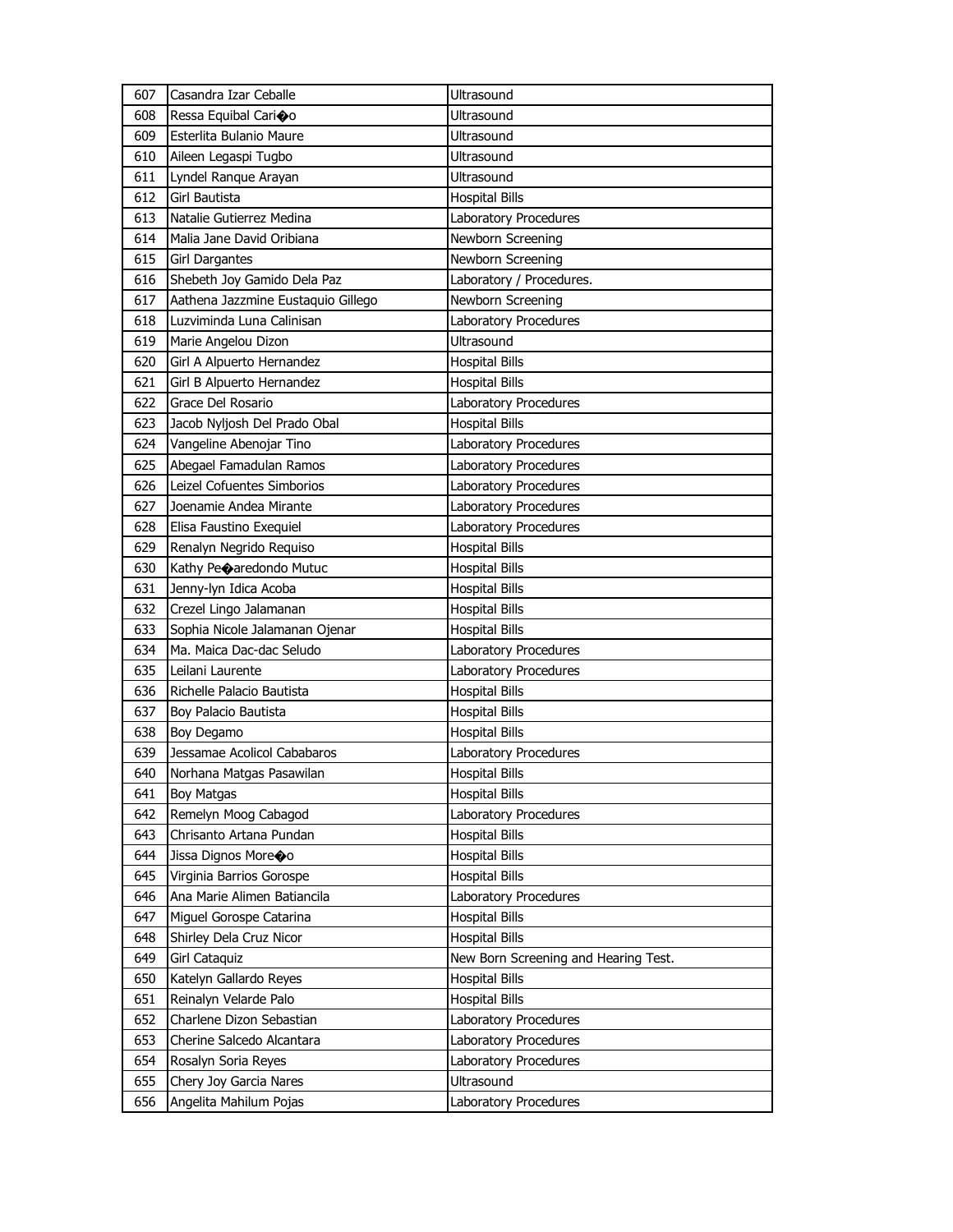| 657 | Jane Dianne Barnachea Ortega    | Laboratory Procedures                |
|-----|---------------------------------|--------------------------------------|
| 658 | Virginia Ana Calapuz Dumanlang  | Laboratory Procedures.               |
| 659 | Rosemarie Dumalagan Aro         | Laboratory Procedures                |
| 660 | Daisyrie Arcilla Belila         | Laboratory Procedures                |
| 661 | Jemma Piamonte Dequito          | Ultrasound                           |
| 662 | Marry Jane Pantorilla Cahipre   | Ultrasound                           |
| 663 | Gloria Ramboyong Mapa           | Laboratory Procedures                |
| 664 | Zoey Yael Nicor Reteo           | <b>Hospital Bills</b>                |
| 665 | Zia Yvonne Nicor Reteo          | <b>Hospital Bills</b>                |
| 666 | Marissa Remperas Carullo        | Laboratory Procedures                |
| 667 | Ma. Annalyn Mejares Banting     | Ultrasound                           |
| 668 | Wenlen Abad Catorce             | Laboratory Procedures                |
|     |                                 | Ultrasound                           |
| 669 | Rosalie Rocaberte Tolentino     | Laboratory Procedures                |
|     |                                 | Ultrasound                           |
| 670 | Maria Syrah Pasagui Villablanca | Laboratory Procedures                |
| 671 | Helene Arnie Caingcoy Caranto   | Laboratory Procedures                |
| 672 | Girl Abrea                      | <b>Hospital Bills</b>                |
| 673 | Remedios Dequi�a Benoman        | Laboratory Procedures                |
| 674 | Girl Raguit Romasanta           | <b>Hospital Bills</b>                |
| 675 | Vergie Bardon Ecleo             | <b>Hospital Bills</b>                |
| 676 | Jocelyn Buenaventura Manzon     | <b>Hospital Bills</b>                |
| 677 | Rina Joven Carasco              | Laboratory Procedures                |
| 678 | Ni�a Favorito Depa              | Laboratory Procedures                |
| 679 | Shebeth Joy Gamido Dela Paz     | Laboratory Procedures                |
| 680 | Trixia Medrano Viray            | Laboratory Procedures                |
| 681 | Girl Raguit Romasanta           | New Born Screening and Hearing Test. |
| 682 | Maricel Gutierrez Medina        | New Born Screening and Hearing Test. |
| 683 | Nathalie Gutierrez Medina       | New Born Screening and Hearing Test. |
| 684 | Ma. Bernadette Quitoles Morales | Ultrasound                           |
| 685 | Billy Jane Garcia Edrad         | Ultrasound                           |
| 686 | Jerlyn Kyla Tolentino           | Laboratory Procedures                |
| 687 | Mercy Esparagosa Tianzon        | Laboratory Procedures                |
| 688 | Rica Capangpangan Delos Reyes   | Laboratory Procedures                |
|     |                                 | X-Ray                                |
| 689 | Sonia Broce Robis               | ECG                                  |
|     |                                 | Laboratory Procedures                |
| 690 | Rosabella Balisti Taga-an       | Laboratory Procedures                |
| 691 | Maria Eloisa Galdones Mendoza   | Laboratory Procedures                |
| 692 | Charlene Ann Reyes Yabut        | Laboratory Procedures                |
| 693 | Hazel Ann Panganiban Cruz       | Laboratory Procedures                |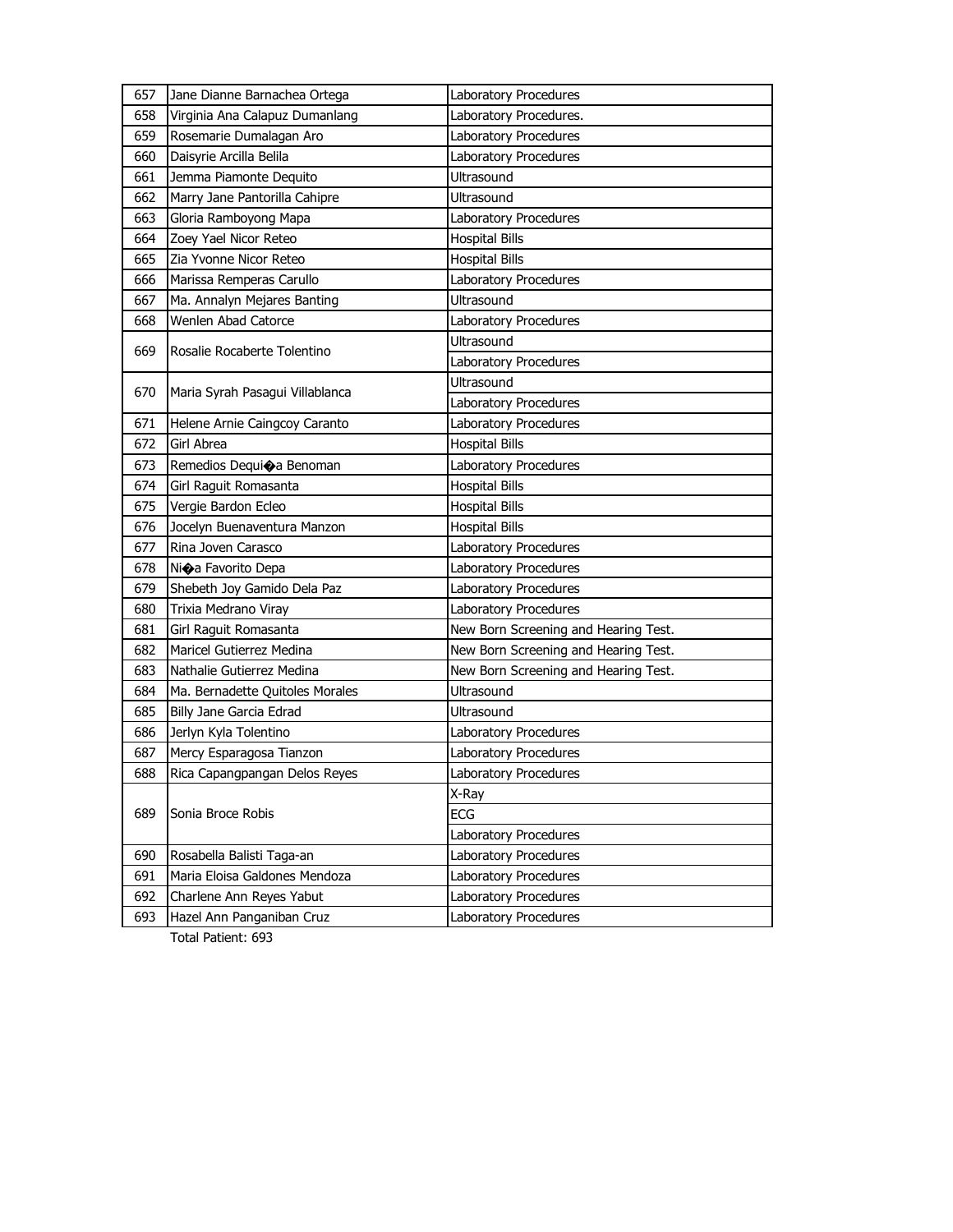

# DR. JOSE FABELLA MEMORIAL HOSPITAL

For the month of October year 2020

| No#            | <b>Name of Patient</b>           | <b>Assistance</b>                    |
|----------------|----------------------------------|--------------------------------------|
| 1              | Shanel Saliot Caoas              | Laboratory Procedures                |
| $\overline{2}$ | Girl Malong                      | New Born Screening and Hearing Test. |
| 3              | Girl Guevarra                    | New Born Screening and Hearing Test. |
| 4              | Donna Liza Ciego Salamillas      | Laboratory Procedures                |
|                |                                  | Laboratory Procedures                |
| 5              | Corazon Reyes Herrera            | X-RAY.                               |
|                |                                  | <b>Ultrasound</b>                    |
| 6              | Raven Mapaye                     | Laboratory Procedures                |
| 7              | Severina Escaoo Cruz             | Laboratory Procedures                |
| 8              | Jona Pedrajita Cruz              | <b>Ultrasound</b>                    |
| 9              | Alicia Escandor Altesin          | Laboratory Procedures                |
| 10             | Gretchen Gabotero Montecino      | Laboratory Procedures                |
|                |                                  | Laboratory Procedures                |
| 11             | Nicole Banaag Jusayan            | Ultrasound                           |
| 12             | Milfe Palmes Menesis             | Laboratory Procedures                |
|                | Sarah Jane Geneblazo Gonzales    | Ultrasound                           |
| 13             |                                  | Laboratory Procedures                |
| 14             | Casandra Izar Ceballe            | <b>Ultrasound</b>                    |
| 15             | Gliceria Banquil Enriquez        | Laboratory Procedures                |
| 16             | Ma. Beverliza Cabral Molina      | Laboratory Procedures                |
| 17             | Boy Manlapaz                     | New born screening kit               |
| 18             | Maie Ann Javier Corona           | Laboratory Procedures                |
| 19             | Dianna Quintua Villamor          | Laboratory Procedures                |
| 20             | Jenny Ruth Quintana Japson       | Laboratory Procedures                |
| 21             | Melda Ferrer Gundayao            | Laboratory Procedures                |
| 22             | <b>Arturo Martinez Gonzales</b>  | Laboratory Procedures                |
| 23             | Ann Mary Torado Marquez          | <b>Hospital Bills</b>                |
| 24             | Merry Shane Sumaban Samaniego    | Laboratory Procedures                |
| 25             | Julie Ann Galsim Niverba         | Laboratory Procedures                |
| 26             | Marry Grace Gonzales Bactong     | Laboratory Procedures                |
| 27             | Merlyn Beloy Cunanan             | Laboratory Procedures                |
| 28             | Gwendy-lyn Junas Sinahon         | Laboratory Procedures                |
|                |                                  | Ultrasound                           |
| 29             | Elena De Guzman Bebis            | Laboratory Procedures                |
| 30             | Diana Rhone De Veyra Santos      | <b>Hospital Bills</b>                |
| 31             | Edelyn Sarmiento De Veyra        | <b>Hospital Bills</b>                |
| 32             | Beatrice Rose Zaragosa Patalagsa | Laboratory Procedures                |
|                |                                  | Ultrasound                           |
| 33             | Jacqueline Rayana Lugtu          | Ultrasound                           |
|                |                                  | Laboratory Procedures                |
| 34             | Jenny Rara Dumpa                 | Laboratory Procedures                |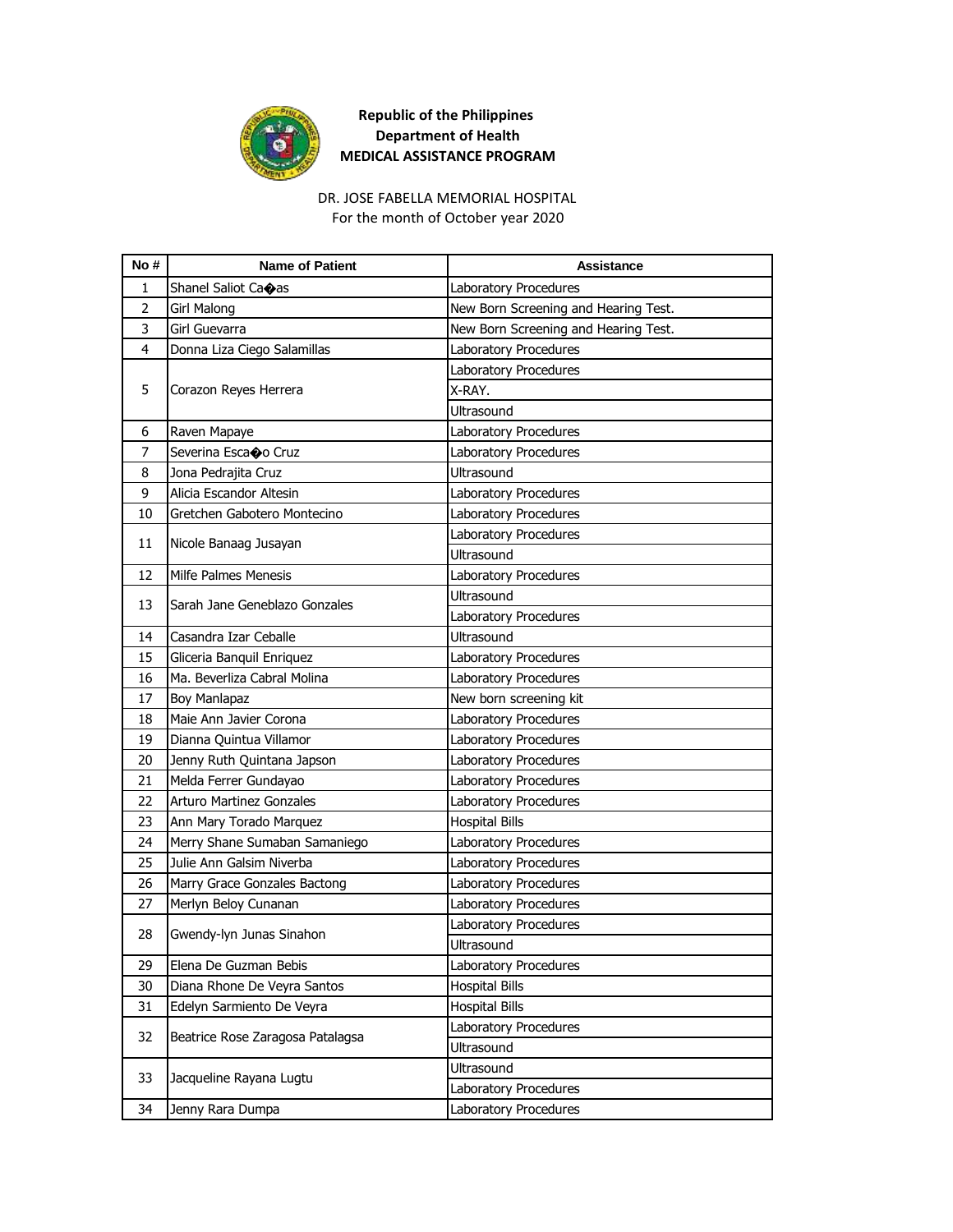| 35 | Marissa Pucio Santos             | Laboratory Procedures |
|----|----------------------------------|-----------------------|
| 36 | Donna Alba Trinidad              | Ultrasound            |
|    |                                  | Laboratory Procedures |
| 37 | Shaira Michelle Tugadi           | <b>Ultrasound</b>     |
| 38 | Jennifer Narsolis Lapuz          | Laboratory Procedures |
| 39 | Shanel Saliot Caoas              | Laboratory Procedures |
|    |                                  | Ultrasound            |
| 40 | Lolita Caparas Gutierrez         | Laboratory Procedures |
| 41 | Rosemarie Andrade Usay           | Laboratory Procedures |
|    |                                  | <b>Ultrasound</b>     |
| 42 | Beatrice Rose Zaragosa Patalagsa | Laboratory Procedures |
| 43 | Beatrice Rose Zaragosa Patalagsa | Laboratory Procedures |
| 44 | Maricar Ripe Asuncion            | Ultrasound            |
| 45 | Mary Magdalene Dimaapi           | Laboratory Procedures |
| 46 | Andrea Nicole De Leon Alano      | Laboratory Procedures |
| 47 | Beatrice Rose Zaragosa Patalagsa | <b>Ultrasound</b>     |
|    |                                  | Ultrasound            |
| 48 | May Danaw Gonzaga                | Laboratory Procedures |
| 49 | Camille Pagsisihan Balmedina     | Laboratory Procedures |
|    |                                  | X-Ray                 |
| 50 | Analyn Landa Talens              | Laboratory Procedures |
|    |                                  | Laboratory Procedures |
| 51 | Rosemari Olayao                  | Ultrasound            |
| 52 | Pany Frias Renegado              | Laboratory Procedures |
|    |                                  | X-Ray                 |
| 53 | Jennifer Calma Bonifacio         | Laboratory Procedures |
|    |                                  | Ultrasound            |
| 54 | Emma Sinangote Casinas           | Laboratory Procedures |
| 55 | Michelle Genova Amor             | Laboratory Procedures |
| 56 | Khiarra Dahlia Teves Acabo       | <b>Hospital Bills</b> |
| 57 | Angelita Pujeda Florentino       | <b>Hospital Bills</b> |
| 58 | <b>Boy Florentino</b>            | <b>Hospital Bills</b> |
| 59 | Michelle Michaela Perez Mallorca | <b>Hospital Bills</b> |
| 60 | Jovilyn Dioquino Cadavid         | <b>Hospital Bills</b> |
| 61 | <b>Boy Madis</b>                 | <b>Hospital Bills</b> |
| 62 | Boy Estueta                      | <b>Hospital Bills</b> |
| 63 | Boy Ariola                       | <b>Hospital Bills</b> |
| 64 | Sophia Faith Domogo Gohil        | <b>Hospital Bills</b> |
| 65 | Sophia Joy Domogo Gohil          | <b>Hospital Bills</b> |
| 66 | Jaynila Mae Domogo               | <b>Hospital Bills</b> |
| 67 | Marivic Madis                    | <b>Hospital Bills</b> |
| 68 | Amelia Esquivel                  | Laboratory Procedures |
| 69 | Criselda Ornido Sabalza          | Laboratory Procedures |
| 70 | Melanie Baluis Cadiz             | MRI.                  |
| 71 | Kiesha Parro Pacinos             | Laboratory Procedures |
| 72 | Johan Aki Inigo Gile Habitan     | Laboratory Procedures |
| 73 | Zach Taroy David                 | <b>Hospital Bills</b> |
| 74 | Leah Ortiz Rotap                 | Laboratory Procedures |
| 75 | Zoey Taroy David                 | <b>Hospital Bills</b> |
| 76 | Girl Loria                       | Laboratory Procedures |
|    |                                  |                       |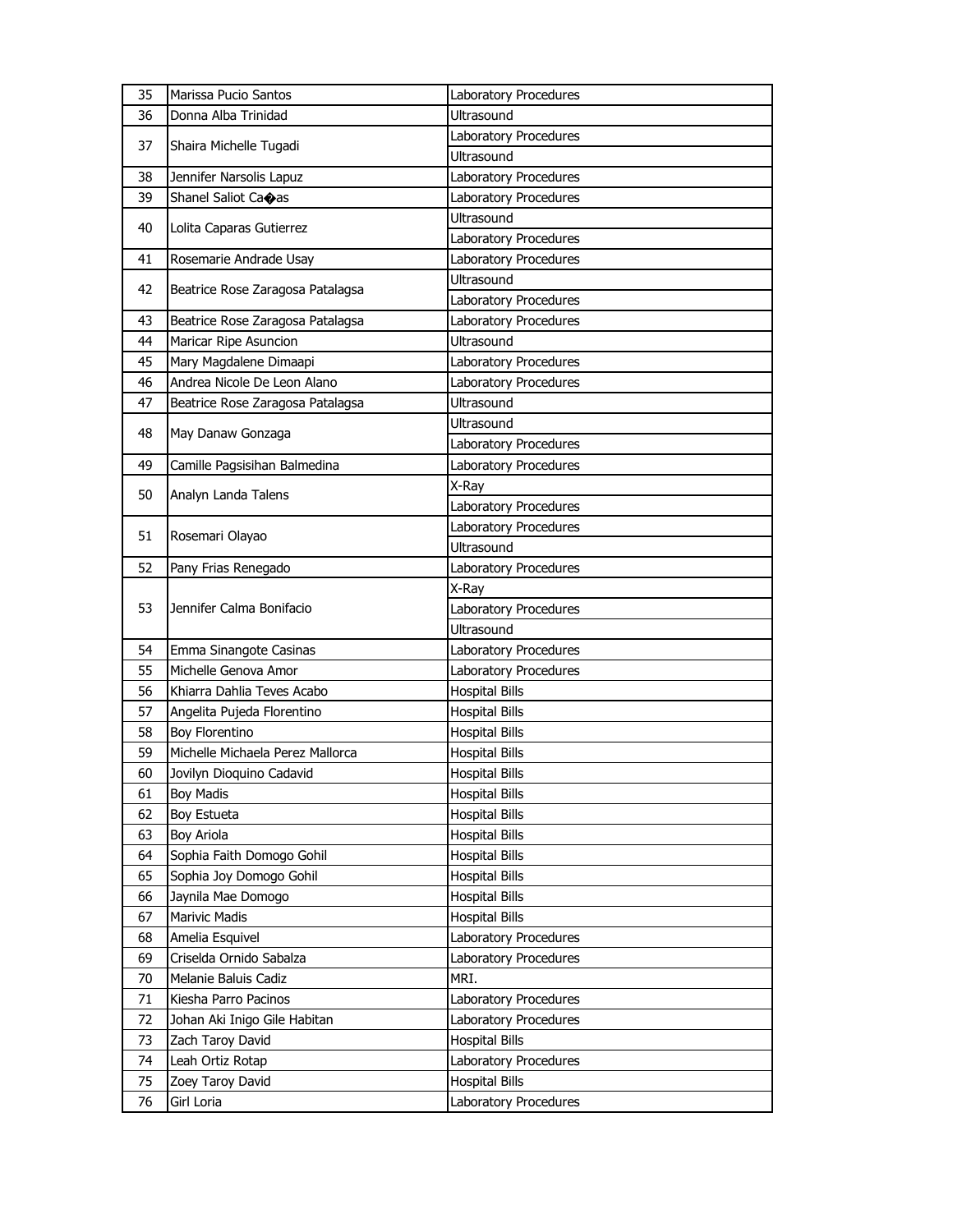| 77  | Girl Mintu Tahimic               | Laboratory Procedures |
|-----|----------------------------------|-----------------------|
| 78  | <b>Boy Mendez</b>                | Laboratory Procedures |
| 79  | Shamira Julia Villegas Cabio     | Laboratory Procedures |
| 80  | Swenee Garing Lastimosa          | Laboratory Procedures |
| 81  | Doanne De La Vega Mendez         | Laboratory Procedures |
| 82  | Jerlyn Craste Camonias           | Laboratory Procedures |
| 83  | Nesrin Ungay Bercasio            | <b>Ultrasound</b>     |
|     |                                  | Laboratory Procedures |
| 84  | Sheila Marie Anderson Antonio    | <b>ECG</b>            |
|     |                                  | X-Ray                 |
| 85  | Shiela Duco Aragon               | Laboratory Procedures |
| 86  | Rem Rem Cadizal Fontelar         | Laboratory Procedures |
| 87  | Misma Agaban Del Rosario         | Laboratory Procedures |
| 88  | Rechelle Ferrer Pedeglorio       | 2D ECHO.              |
| 89  | Angelita Guarin Sapanta          | Laboratory Procedures |
| 90  | Divina Cuales Sta. Ana           | Laboratory Procedures |
|     |                                  | <b>Ultrasound</b>     |
|     |                                  | <b>Ultrasound</b>     |
| 91  | Joana Marie Mcbroom Cuyson       | Laboratory Procedures |
| 92  | Andrea Jen Payo Bermeo           | Newborn Screening     |
| 93  | Sherwin Solis Ymana              | Laboratory Procedures |
| 94  | Jinelle Adrianne Tanay Avelino   | <b>Hospital Bills</b> |
| 95  | Boy Manlapaz                     | <b>Hospital Bills</b> |
| 96  | Rosedit Oliva Celestial          | <b>Hospital Bills</b> |
| 97  | Lizalyn Aquino Taroy             | <b>Hospital Bills</b> |
| 98  | Emely Moreno Lledo               | Laboratory Procedures |
| 99  | Glaisa Itable Inson              | Laboratory Procedures |
| 100 | Girl Baldoza                     | <b>Hospital Bills</b> |
| 101 | Jennifer Cornejo Angeles         | <b>Hospital Bills</b> |
| 102 | Mary Ann Legarda Alegre          | <b>Hospital Bills</b> |
| 103 | Joan Glimane Ontong              | <b>Hospital Bills</b> |
| 104 | Liezel Anzano Arce               | Laboratory Procedures |
| 105 | Girl Isla Cabugawan              | Laboratory Procedures |
| 106 | Boy Pedeglorio                   | Laboratory Procedures |
| 107 | Emelita Francisco Sanchez        | Laboratory Procedures |
| 108 | Cresencia Reynosa Obogne         | Laboratory Procedures |
| 109 | Boy Mag-ampo                     | Laboratory Procedures |
| 110 | Boy Caharian                     | Laboratory Procedures |
| 111 | Melinda Timbreza Palines         | <b>Ultrasound</b>     |
| 112 | Judie Urdaneta Yba $\bigcirc$ ez | Laboratory Procedures |
| 113 | Maricon Abunda Cabahit           | <b>Ultrasound</b>     |
| 114 | Rogelyn Camasora Alcoriza        | Laboratory Procedures |
| 115 | Rochel Marcos Capili             | Laboratory Procedures |
| 116 | Rianyna Solmiano Silang          | Newborn Screening     |
| 117 | Rey Rebosquillo Begota           | Newborn Screening     |
| 118 | Taniah Alisson Gacilos Huna      | Newborn Screening     |
| 119 | Ma. Angela Marzon Cosicol        | Laboratory Procedures |
| 120 | Boy Astalul Ajud                 | Newborn Screening     |
| 121 | Freyance Banihit Lunjas          | <b>Hospital Bills</b> |
| 122 | Luzelle Ramirez Delos Santos     | Laboratory Procedures |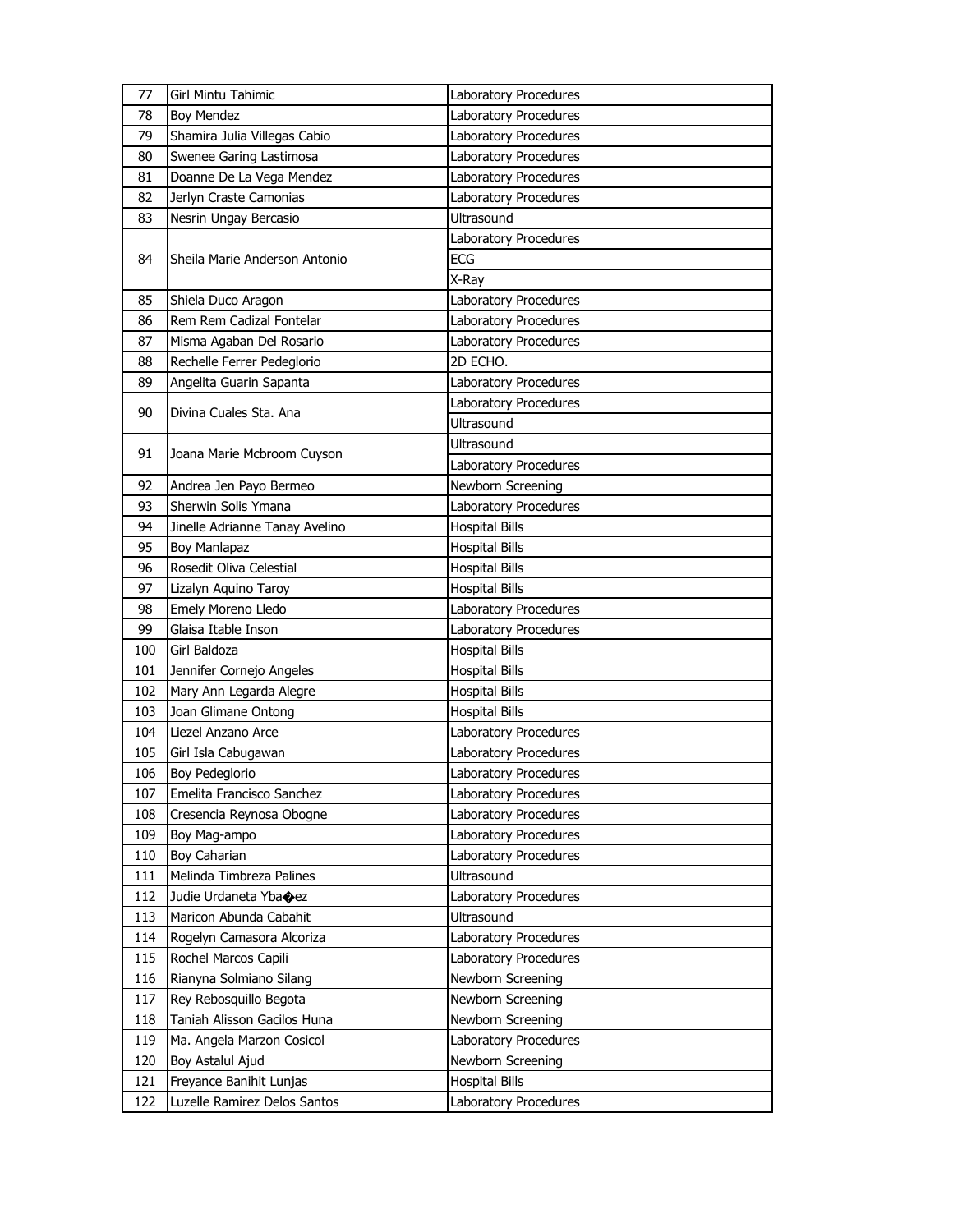| 123 | Chirra Gregorio Andres           | Ultrasound             |
|-----|----------------------------------|------------------------|
|     |                                  | Laboratory Procedures  |
| 124 | Boy A Marsala                    | <b>Hospital Bills</b>  |
| 125 | Cazandra Gallardo David          | <b>Ultrasound</b>      |
| 126 | Steffany Changco Zaldua          | Ultrasound             |
| 127 | Princess Janice Lascano De Leon  | Laboratory Procedures  |
| 128 | Geraldine Valiente Quejano       | Laboratory Procedures  |
| 129 | Maylen Galvan Gayacan            | Laboratory Procedures  |
| 130 | Sittie Ainah Batugan Macod       | Laboratory Procedures  |
|     |                                  | Ultrasound             |
| 131 | Mary Rose Vitto Macalintal       | <b>Hospital Bills</b>  |
| 132 | Christine Honorata Gajudo        | Laboratory Procedures  |
| 133 | Azisa Alibasher Miconog          | Laboratory Procedures  |
| 134 | Liezel Laton Magyaya             | <b>Hospital Bills</b>  |
| 135 | Rinalyn Villanueva Maralang      | <b>ECG</b>             |
| 136 | Vam Dendy Delos Reyes Varona     | Laboratory Procedures  |
| 137 | Paolo Magyaya Alcantara Jr.      | <b>Hospital Bills</b>  |
| 138 | Boy Tampepe                      | Laboratory Procedures  |
| 139 | Michelle Angela Belila Castillo  | Laboratory Procedures  |
| 140 | Girl A Dela Cerna                | Laboratory Procedures  |
| 141 | King Eduard Aimuz Mendoza Condez | Laboratory Procedures  |
| 142 | Mary Grace Remasog Gonzales      | Laboratory Procedures  |
| 143 | <b>Boy Balce</b>                 | Laboratory Procedures  |
| 144 | Charlen Lacia Marsala            | Hospital bills.        |
| 145 | Boy Abarte                       | Laboratory Procedures  |
|     | Boy Allego                       | Laboratory Procedures  |
| 146 |                                  |                        |
| 147 | Aloyan Lahoy-lahoy Layahin       | Laboratory Procedures  |
| 148 | Azzaleah Pearl Ellema Calagos    | Laboratory Procedures  |
| 149 | Boy B Marsala                    | <b>Hospital Bills</b>  |
| 150 | Jessica Fernando Densa           | <b>Hospital Bills</b>  |
| 151 | Sheila Alioo Larion              | Laboratory Procedures  |
| 152 | Flordeliza Labra Gaspang         | Laboratory Procedures  |
| 153 | Janice Miot Puliran              | Ultrasound             |
| 154 | Rhea Gile Habitan                | <b>Hospital Bills</b>  |
| 155 | Mary Joy Raponte Perolino        | Laboratory Procedures  |
| 156 | April Joy Noblesala Saron        | Laboratory Procedures  |
| 157 | Johan Aki Inigo Gile Habitan     | <b>Hospital Bills</b>  |
|     |                                  | Laboratory Procedures  |
| 158 | Jean Dominguiano Bartolay        | Ultrasound             |
| 159 | Angeline Kabigting Ramirez       | Laboratory Procedures  |
| 160 | Melanie Sorvilla Ruiz            | Laboratory Procedures  |
| 161 | Lorna Lyn Ramos Fortades         | Laboratory Procedures  |
|     |                                  | X-Ray                  |
| 162 | Iragine Caballero Balansag       | Laboratory Procedures. |
| 163 | Rowena Cusay Celestino           | Laboratory Procedures  |
|     |                                  | Ultrasound             |
| 164 | Catherine Palacio Garcia         | Laboratory Procedures  |
| 165 | Eliza Bondoc Jaravata            | <b>Hospital Bills</b>  |
| 166 | Jemalyn Marcileno Balbino        | Ultrasound             |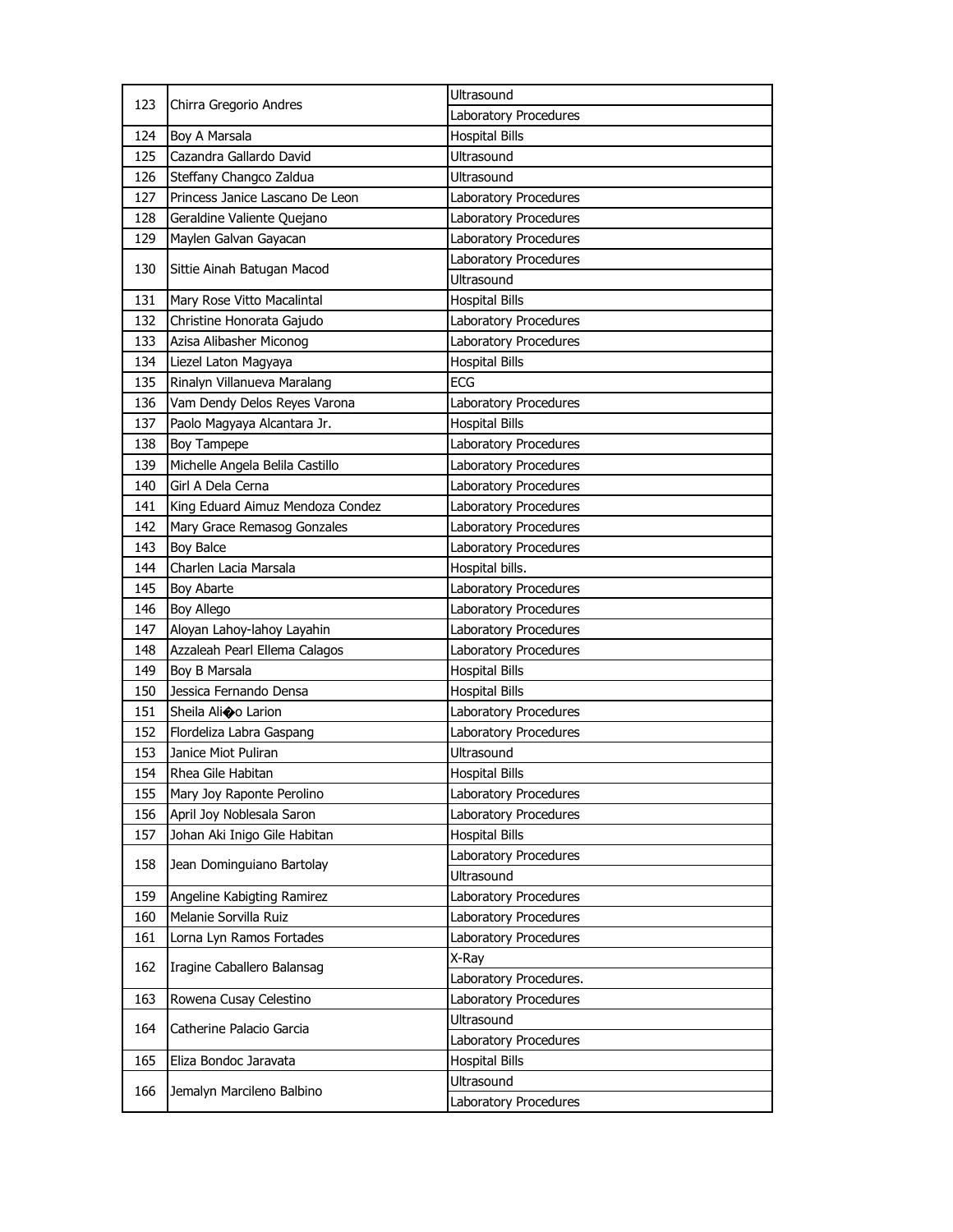| 167 | Mary Joy Tubang Lumio              | Laboratory Procedures                |
|-----|------------------------------------|--------------------------------------|
|     |                                    | Ultrasound                           |
| 168 | Scarlet Louvelle Esquilona Deniega | <b>Hospital Bills</b>                |
| 169 | Judy Ann Rondina Garcia            | Laboratory Procedures                |
| 170 | Joe-ann Gaitara Terano             | Laboratory Procedures                |
|     |                                    | Ultrasound                           |
| 171 | Marilou Pelias Vitangcor           | <b>Hospital Bills</b>                |
| 172 | Gloria Ramboyong Mapa              | Laboratory Procedures                |
| 173 | Mae Ann Jontilano Salido           | Ultrasound                           |
| 174 | Mary Joy Piday Sardani             | Laboratory Procedures                |
| 175 | Rhee Jean Magpantay Galay          | Laboratory Procedures                |
| 176 | Maribel Regulacion Labina          | <b>Hospital Bills</b>                |
| 177 | <b>Boy Avestruz</b>                | <b>Hospital Bills</b>                |
| 178 | Lanie Mortos Talens                | <b>Hospital Bills</b>                |
| 179 | Ann Rachiel Pineda Marquez         | CT-Scan                              |
| 180 | Boy Lacsina                        | Laboratory Procedures                |
| 181 | Christine Anne Peoalosa Acosta     | <b>Hospital Bills</b>                |
| 182 | Annalie Tejones Avestruz           | <b>Hospital Bills</b>                |
| 183 | Girl Gandarosa Abdullah            | New Born Screening and Hearing Test. |
| 184 | Camille Briol Agtarap              | Ultrasound                           |
| 185 | Melanie Tabinas Bautista           | Ultrasound                           |
| 186 | Revilyn Cantal Calica              | Laboratory Procedures                |
| 187 | Boy Jacob                          | Newborn Screening                    |
| 188 | John Peter Permejo Hernandez       | 2D ECHO                              |
| 189 | Lady Ann Lieva Francisco           | Laboratory Procedures                |
|     | Girl B Sisaldo Ca�as               | <b>Hospital Bills</b>                |
| 190 |                                    |                                      |
| 191 | Girl Salas Madrillejos             | <b>Hospital Bills</b>                |
|     |                                    | Ultrasound                           |
| 192 | Loraine Cayetano Reyes             | Laboratory Procedures                |
| 193 | Edlyn Oronan Ahon                  | <b>Hospital Bills</b>                |
|     |                                    | Laboratory Procedures                |
| 194 | Maria Leticia Laguardia Adormeo    | X-Ray                                |
|     |                                    | <b>ECG</b>                           |
|     |                                    | Laboratory Procedures                |
| 195 | Milfe Palmes Menesis               | Ultrasound                           |
| 196 | Charisma Marjorie Sisaldo Ca�as    | <b>Hospital Bills</b>                |
| 197 | Precious Grace Flores Bolonias     | <b>Hospital Bills</b>                |
|     |                                    | Ultrasound                           |
| 198 | Mary Joy Raponte Perolino          | Laboratory Procedures                |
|     |                                    | Laboratory Procedures                |
| 199 | Michelle Pragacha Ormita           | Ultrasound                           |
| 200 | Mylene Ulep Somera                 | <b>Hospital Bills</b>                |
| 201 | Maricar Amon Gemino                | <b>Hospital Bills</b>                |
|     |                                    | Laboratory Procedures                |
| 202 | Queen Brijet Almarez Padua         | Ultrasound                           |
| 203 | King Eduard Aimuz Mendoza Condez   | Hospital Bills                       |
| 204 | Jean Badilles Raluto               | <b>Hospital Bills</b>                |
|     |                                    | Laboratory Procedures                |
| 205 | Jennifer Navarro Lequigan          | Ultrasound                           |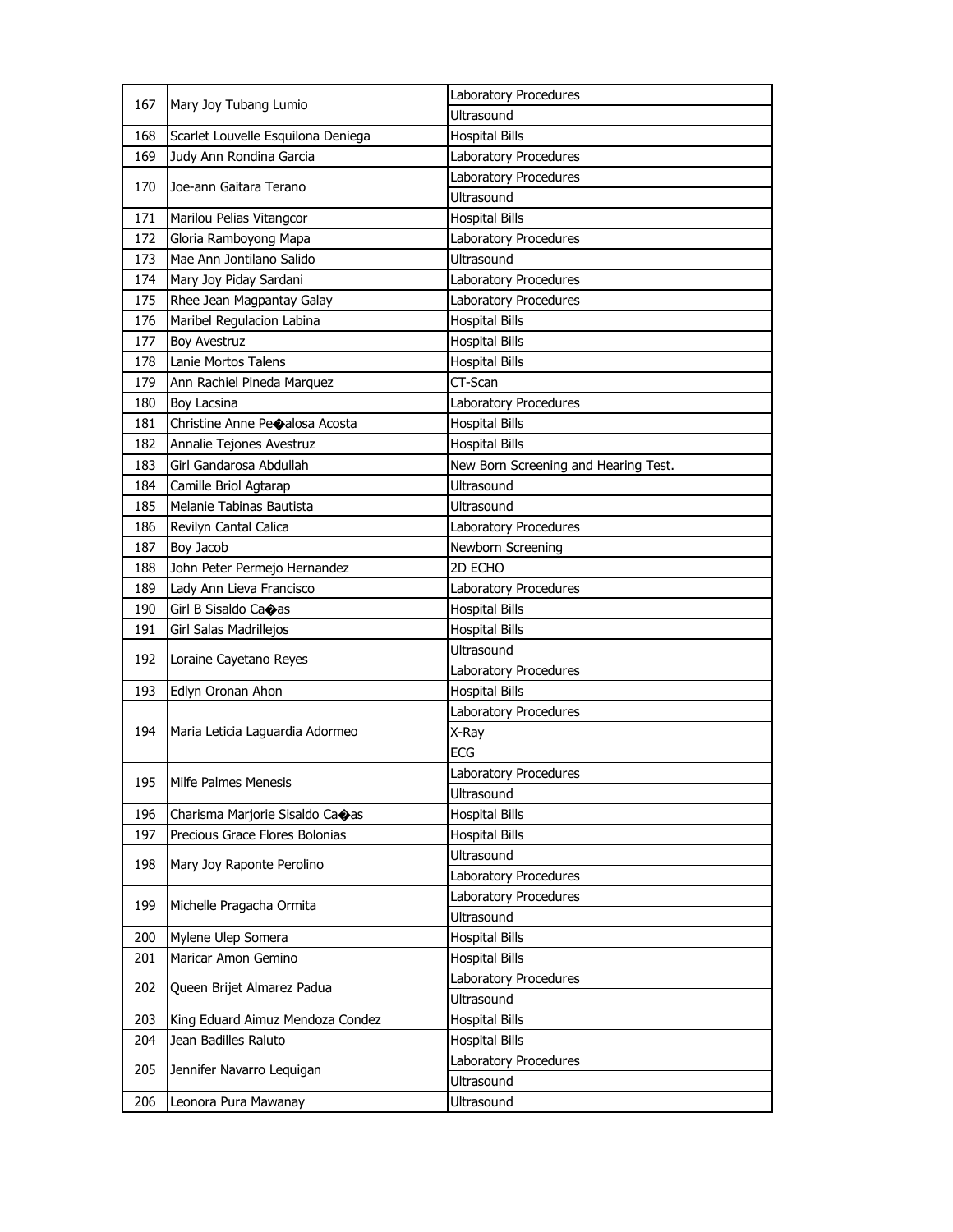| 207        | Diva Villamor Parro                                    | <b>Hospital Bills</b>                          |
|------------|--------------------------------------------------------|------------------------------------------------|
| 208        | Kierra Parro Pacinos                                   | <b>Hospital Bills</b>                          |
| 209        | <b>Shally Salas Madrillejos</b>                        | <b>Hospital Bills</b>                          |
| 210        | Kiesha Parro Pacinos                                   | <b>Hospital Bills</b>                          |
| 211        | Lalibeth Calisaan Canino                               | Laboratory Procedures                          |
| 212        | Elvira Obot Calles                                     | 2 D echo.                                      |
| 213        | Richelle Yongco Bagahansol                             | Laboratory Procedures                          |
|            |                                                        | Laboratory Procedures                          |
| 214        | Christine May Badauguio Nioo                           | Ultrasound                                     |
| 215        | Ryza Zabiaga Lomabao                                   | <b>Hospital Bills</b>                          |
| 216        | Girl A Sisaldo Caoas                                   | <b>Hospital Bills</b>                          |
| 217        | Rosedit Oliva Celestial                                | <b>Hospital Bills</b>                          |
| 218        | Josie Rose Pasiol Ubanan                               | <b>Hospital Bills</b>                          |
| 219        | Divina Gracia Bandal Castillo                          | <b>Hospital Bills</b>                          |
| 220        | Girl Mora                                              | <b>Hospital Bills</b>                          |
| 221        | Janet Misoles Consuelo                                 | <b>Hospital Bills</b>                          |
| 222        | Maybelle Salvane Baranggan                             | Hospital Bills                                 |
| 223        | Marjorie Rebato Mora                                   | <b>Hospital Bills</b>                          |
| 224        | Michelle Cruz Santiano                                 | <b>Hospital Bills</b>                          |
| 225        | Boy Geronimo                                           | Laboratory Procedures                          |
| 226        | Ria Morabe Esteybar                                    | <b>Hospital Bills</b>                          |
| 227        | Girl Dellera                                           | Hospital Bills                                 |
| 228        | Jaysalyn Meman Goyon                                   | <b>Hospital Bills</b>                          |
| 229        | Julie Ann Monsanto Lato                                | <b>Hospital Bills</b>                          |
| 230        | Boy Goyon                                              | <b>Hospital Bills</b>                          |
| 231        | Mora Kazumi                                            | <b>Hospital Bills</b>                          |
| 232        | Baby Girl Layugan                                      | Hospital Bills                                 |
| 233        | Taniah Alisson Gacilos Huna                            | <b>Hospital Bills</b>                          |
| 234        | Veronica Baisac Rognao                                 | <b>Hospital Bills</b>                          |
| 235        | Jonalyn Magalona Figueroa                              | <b>Hospital Bills</b>                          |
| 236        | Erica Joy Sanamen Sauza                                | <b>Hospital Bills</b>                          |
| 237        | Hope Serenity Sauza Orlain                             | Hospital Bills                                 |
| 238        | Lara Argeline Santos Villa Abrille                     | <b>Hospital Bills</b>                          |
| 239        | Josielyn Guieb Alto                                    | <b>Hospital Bills</b>                          |
| 240        | Boy Catembung                                          | <b>Hospital Bills</b>                          |
| 241        | Julie Fe Alcantara Abonales                            | Laboratory Procedures                          |
| 242        | Boy Escatron                                           | <b>Hearing Test</b>                            |
| 243        | Emma Palacio Enano                                     | Laboratory Procedures                          |
|            |                                                        | Ultrasound                                     |
| 244        | Jacqueline Macapobre Ignacio                           | <b>Hospital Bills</b>                          |
| 245        | Arlene Verano Escultura                                | <b>Hospital Bills</b>                          |
| 246        | Ciara Mae Torino Gascon                                | Laboratory Procedures                          |
| 247        | Rita Cortez Cruz                                       | Hospital bills.                                |
|            |                                                        |                                                |
|            |                                                        | Medicines                                      |
| 248        | Nelson Delos Reyes Gascon                              | Laboratory Procedures                          |
| 249        | Jemma Piamonte Dequito                                 | <b>Hospital Bills</b>                          |
| 250        | Girl Tariman Redondo                                   | <b>Hospital Bills</b>                          |
| 251        | Kimberly Joy Crisostomo Andro                          | <b>Hospital Bills</b>                          |
| 252<br>253 | Angelyn Laureles Torres<br>Mary Charms Sidayon Saguing | <b>Hospital Bills</b><br>Laboratory Procedures |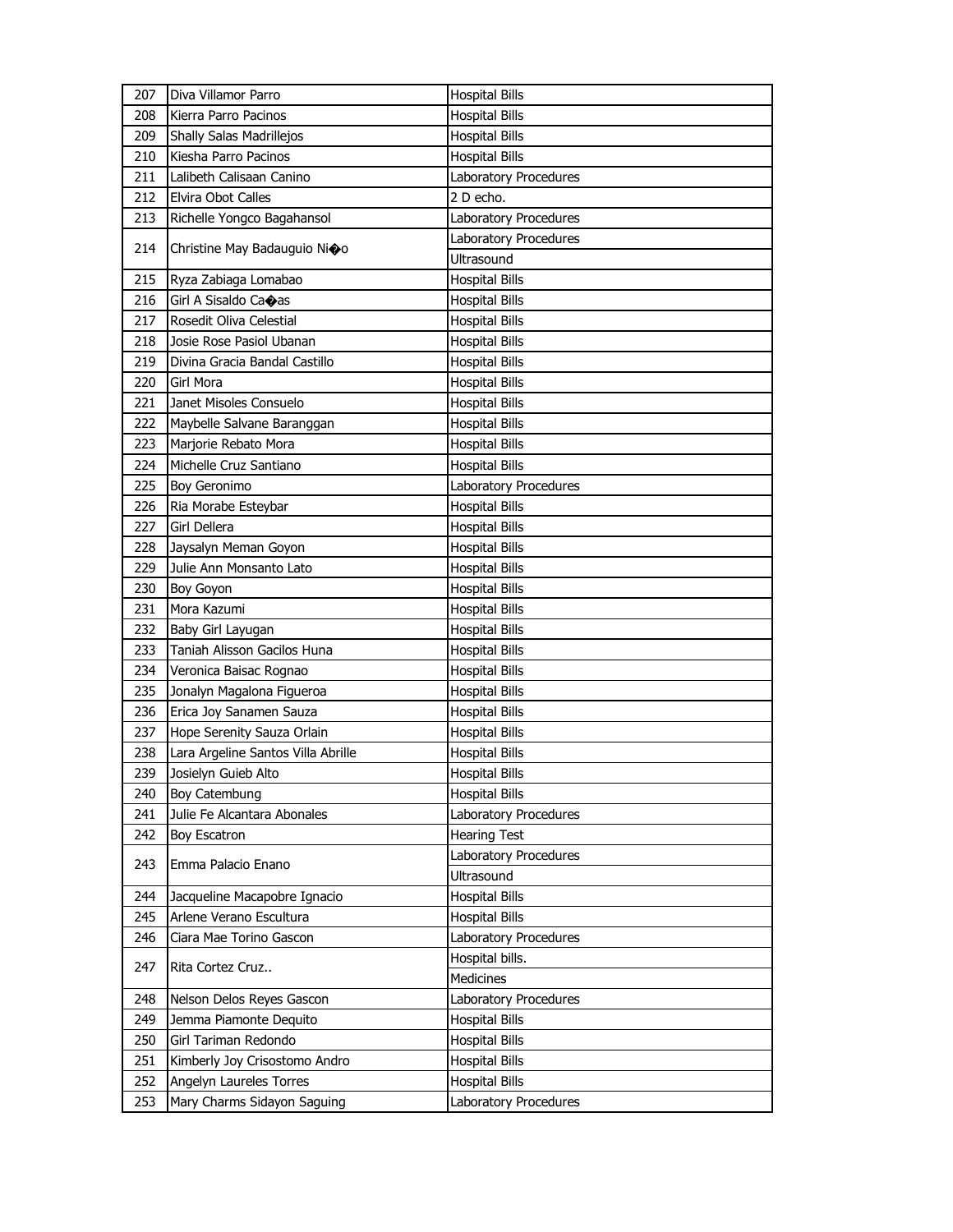| 254 | Robella Llena Villarojo           | <b>Hospital Bills</b> |
|-----|-----------------------------------|-----------------------|
| 255 | Princess Jasmine Bithao Mendoza   | Ultrasound            |
|     |                                   | Laboratory Procedures |
| 256 | Maria Angelica Absarana Lagundino | Laboratory Procedures |
| 257 | Edna Torino Gascon                | Laboratory Procedures |
| 258 |                                   | Laboratory Procedures |
|     | Fredalyn Suico De Vera            | Ultrasound            |
| 259 | Vhalerie Gandola Gapang           | Laboratory Procedures |
|     |                                   | <b>Ultrasound</b>     |
| 260 | Fatima Urbano Gaquit              | Ultrasound            |
| 261 | Maxinne Domique Manalo Mirandilla | Laboratory Procedures |
|     |                                   | Ultrasound            |
| 262 | Liceria Mendoza Enriquez          | Laboratory Procedures |
| 263 | Nita Sabol Sudaw                  | Laboratory Procedures |
| 264 | Boy Aradanas                      | Laboratory Procedures |
| 265 | Evangeline Penullar Lumasang      | <b>Ultrasound</b>     |
|     |                                   | Laboratory Procedures |
| 266 | <b>Boy Sabio</b>                  | Laboratory Procedures |
| 267 | Sofia Jen Catipon Parale          | Laboratory Procedures |
| 268 | Roger Remegio Crael               | 2D ECHO.              |
| 269 | Ma. Angelica Solamillo Leyco      | <b>Ultrasound</b>     |
|     |                                   | Laboratory Procedures |
| 270 | Rosalyn Berango Demaano           | Laboratory Procedures |
| 271 | Mary Jane Fang Longero            | <b>Ultrasound</b>     |
| 272 | Boy Durango                       | Newborn Screening     |
| 273 | Joeciline Claro                   | Laboratory Procedures |
| 274 | Christina Morata Llanas           | Laboratory Procedures |
| 275 | Maria Angelica Absarana Lagundino | Ultrasound            |
| 276 | Ma. Lehita Ballucanag Piquis      | Laboratory Procedures |
|     | Corazon Punzalan Milanez          | <b>ECG</b>            |
| 277 |                                   | Laboratory Procedures |
|     |                                   | X-Ray                 |
| 278 | Marilou Waga Anoba                | Laboratory Procedures |
|     |                                   | Endometial Biopsy.    |
| 279 | Renalyn Gerona                    | Ultrasound            |
|     |                                   | Laboratory Procedures |
| 280 | Lorena Villanueva Cabusog         | Laboratory Procedures |
|     |                                   | Ultrasound            |
| 281 | Julie Clopinos Mayuga             | Laboratory Procedures |
| 282 | Alvin Olona Abinoja               | Laboratory Procedures |
| 283 | Myla Francisco Desades            | Ultrasound            |
| 284 | Raihanna Panganiban Jawali        | <b>Hearing Test</b>   |
| 285 | Edith Casido Lagarto              | <b>Hospital Bills</b> |
| 286 | Boy Lagarto                       | <b>Hospital Bills</b> |
| 287 | Charie Catapang Florendo          | Ultrasound            |
|     |                                   | Laboratory Procedures |
| 288 | Yolanda Gatchalian Alba           | Ultrasound            |
|     |                                   | Laboratory Procedures |
| 289 | Riza Olid Flores                  | Laboratory Procedures |
| 290 | Joshua Mag-ampo Ramos             | <b>Hospital Bills</b> |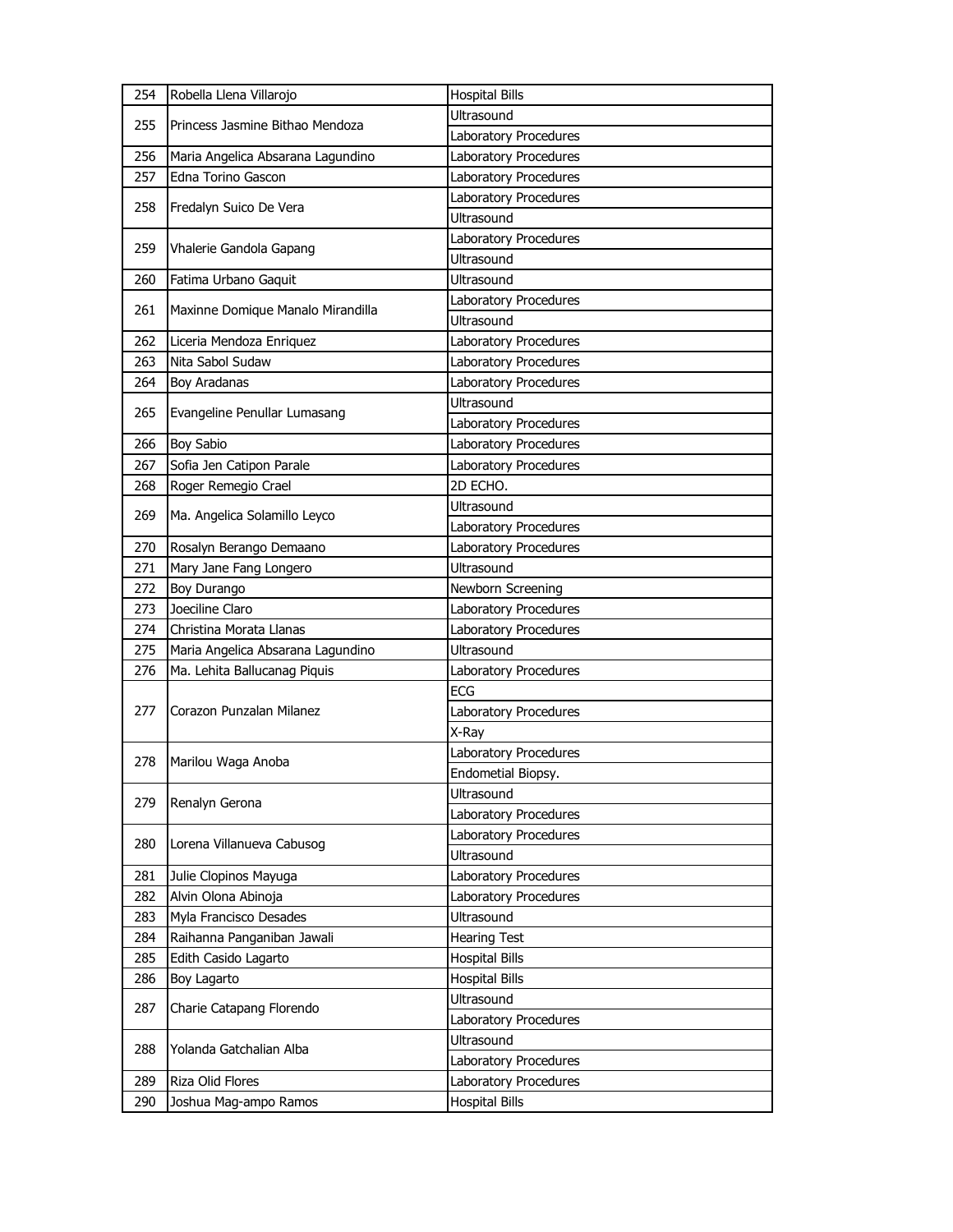| 291 | <b>Boy Robis</b>                                  | Laboratory Procedures |
|-----|---------------------------------------------------|-----------------------|
| 292 | Jenny Rose Duano Mag-ampo                         | <b>Hospital Bills</b> |
| 293 | Jenny Eduria Sabile                               | <b>Ultrasound</b>     |
|     |                                                   | Laboratory Procedures |
| 294 | Raquel Cleto Conogana                             | Ultrasound            |
| 295 | Marites Maquilan Magno                            | <b>Hospital Bills</b> |
| 296 | Saguira Sapi Sali                                 | Laboratory Procedures |
| 297 | Mary Aiza Licup Compuesto                         | Laboratory Procedures |
|     |                                                   | Ultrasound            |
| 298 | Melojen Bato Libres                               | Laboratory Procedures |
| 299 | Jessica Irene Dela Cruz Alulod                    | Laboratory Procedures |
| 300 | Boy Magno                                         | <b>Hospital Bills</b> |
| 301 | Melinda Rubenecia Turla                           | Endometial Biopsy.    |
|     |                                                   | Laboratory Procedures |
| 302 | Mildred Lacostales Retome                         | Laboratory Procedures |
| 303 | <b>Boy Coronel</b>                                | <b>Hospital Bills</b> |
| 304 | Rechelle Ferrer Pedeglorio                        | <b>Hospital Bills</b> |
| 305 | Analyn Adolfo Juanillo                            | <b>Hospital Bills</b> |
| 306 | Ethan Ray Pedeglorio Inocencio                    | <b>Hospital Bills</b> |
| 307 | Angelica Chan Florendo                            | <b>Hospital Bills</b> |
| 308 | Mary-ann Alarcio Fronda                           | Ultrasound            |
| 309 | Aira Espinosa Maurillo                            | Laboratory Procedures |
| 310 | Icee Akiza Belarmino Bansagan                     | Laboratory Procedures |
| 311 | Milfe Palmes Menesis                              | <b>Ultrasound</b>     |
| 312 | Maria Aiza Juaquis Buenvenida                     | Laboratory Procedures |
| 313 | Michelle Angela Belila Castillo                   | Laboratory Procedures |
|     |                                                   | Ultrasound            |
| 314 |                                                   | Laboratory Procedures |
|     | Maribeth Villegas Ganzan                          | Ultrasound            |
|     |                                                   | X-Ray                 |
| 315 | La-arni Penales Vicentino                         | Laboratory Procedures |
|     |                                                   | <b>ECG</b>            |
| 316 | Julie Ann Gamisera Tayag                          | Laboratory Procedures |
|     |                                                   | X-Ray                 |
| 317 | Lorelyn Tan Gozon                                 | ECG                   |
|     |                                                   | Laboratory Procedures |
| 318 | Bianca Dulay Sibayan                              | Laboratory Procedures |
| 319 | Girl B Andico                                     | Laboratory Procedures |
| 320 | Girl Seda                                         | <b>Hospital Bills</b> |
|     |                                                   | ECG                   |
| 321 | Myrna Bodonal Esguerra                            | X-Ray                 |
|     |                                                   | Laboratory Procedures |
| 322 | Girl Bauno                                        | Laboratory Procedures |
| 323 | Roselie Bellen Bartolay                           | Laboratory Procedures |
|     |                                                   | Ultrasound            |
| 324 | Jennifer Lara Abamo                               | Laboratory Procedures |
|     |                                                   | Laboratory Procedures |
| 325 | Ma. Ni $\diamondsuit$ a Fhie Pangilinan Ortiguero | Ultrasound            |
| 326 | Yumina Sheena Capiz Peji                          | <b>Hospital Bills</b> |
| 327 | Shine Peji Alivio                                 | <b>Hospital Bills</b> |
|     |                                                   |                       |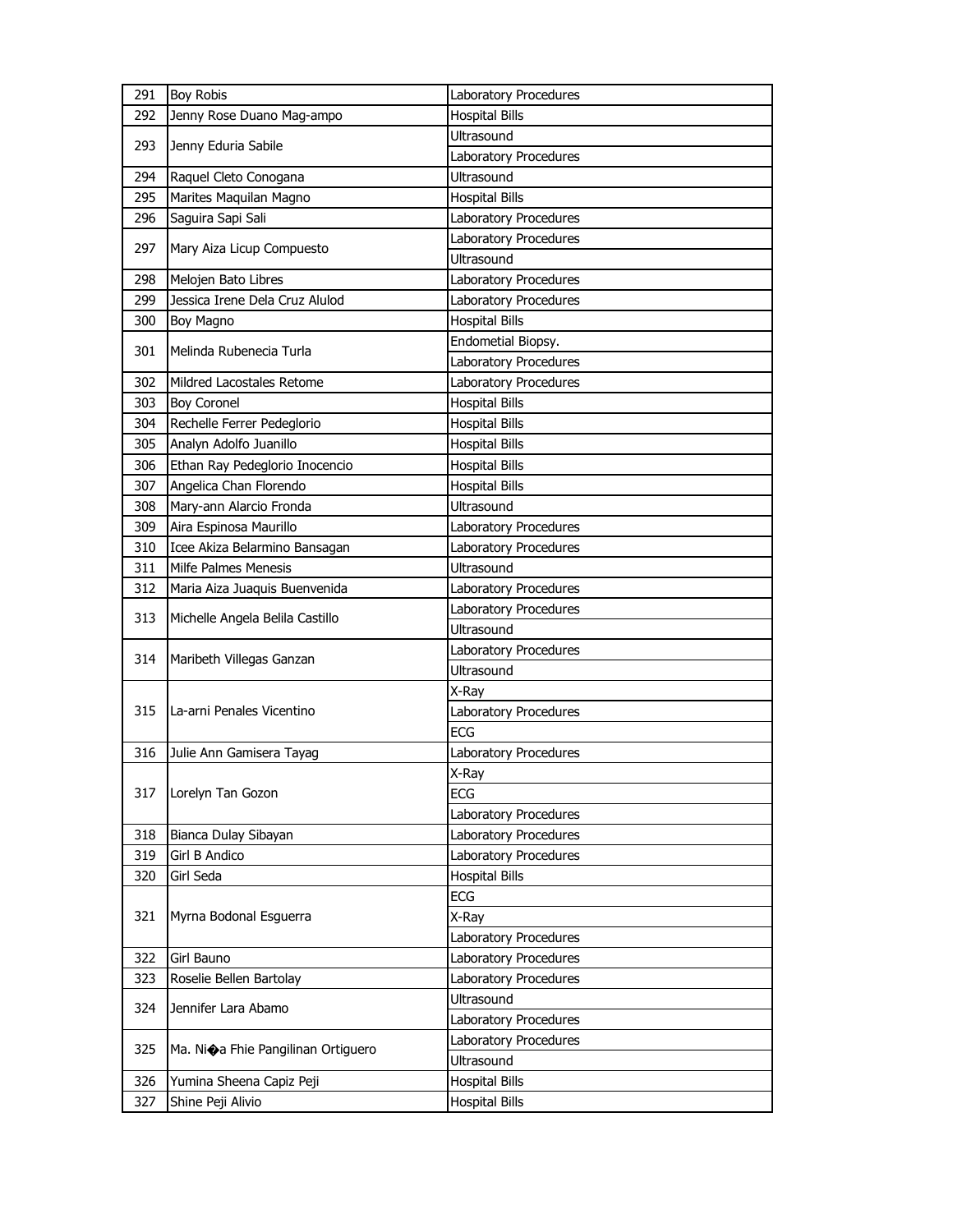|            | Sheryll Pines Celemen                       | Laboratory Procedures                          |
|------------|---------------------------------------------|------------------------------------------------|
| 328<br>329 | April Vanessa Pon Magsalay                  | Laboratory Procedures                          |
| 330        | Nicole Pabro Sajulan                        | Laboratory Procedures                          |
| 331        | Maria Karla Mateo                           | Laboratory Procedures                          |
| 332        | Maribeth Villegas Ganzan                    | Laboratory Procedures                          |
| 333        | Cherry Anne Antimano Almario                | <b>Hospital Bills</b>                          |
| 334        |                                             |                                                |
| 335        | Althea Torress Besacez<br>Jennifer Garcia   | Laboratory Procedures<br>Laboratory Procedures |
| 336        |                                             | <b>Hospital Bills</b>                          |
|            | Elby Aguhayon Dela Zerna                    |                                                |
| 337        | Girl Mateo                                  | New Born Screening and Hearing Test.           |
| 338        | Patricia Joy Espaoola Saraza                | Laboratory Procedures                          |
| 339        | Rhonalyn Cairo Maoosa                       | Laboratory Procedures                          |
| 340        | Melissa Antoniette Labrada Olchondra        | Laboratory Procedures                          |
|            |                                             | <b>Ultrasound</b>                              |
| 341        | Vergelita Duran Tanjoco                     | Laboratory Procedures                          |
|            |                                             | Ultrasound                                     |
| 342        | Dhenize Mandreza Rafael                     | Laboratory Procedures                          |
| 343        | Myra Pineda Escarmosa                       | Laboratory Procedures                          |
|            |                                             | X-Ray                                          |
| 344        | Jerica Cardao Bulagner                      | Laboratory Procedures                          |
| 345        | Sofia Jen Catipon Parale                    | Laboratory Procedures                          |
| 346        | Katrina Vanessa Abutin Argete               | Laboratory Procedures                          |
| 347        | Billy Jane Garcia Edrad                     | <b>Ultrasound</b>                              |
| 348        | Donna Alba Trinidad                         | Ultrasound                                     |
| 349        | Aileen Legaspi Tugbo                        | Ultrasound                                     |
| 350        | Bernadeth Galang Galpo                      | Laboratory Procedures                          |
|            |                                             |                                                |
| 351        | Virginia Calingo Santiago                   | Laboratory Procedures                          |
| 352        | Boy Villasan                                | New Born Screening and Hearing Test.           |
| 353        | Seandra Drilon Gevero                       | <b>Hospital Bills</b>                          |
| 354        | Summer Khate Baybayon Binondo               | <b>Hospital Bills</b>                          |
| 355        | Marieflor Basas Boco                        | <b>Hospital Bills</b>                          |
| 356        | R-j Patioo Mortel                           | New Born Screening and Hearing Test.           |
| 357        | Jibby Besquera Maglupay                     | Laboratory Procedures                          |
| 358        | Angelika Ortega Cordero                     | <b>Hospital Bills</b>                          |
| 359        | Ariel Caranto Villaluna                     | <b>Hospital Bills</b>                          |
| 360        | Helene Arnie Caranto Villaluna              | <b>Hospital Bills</b>                          |
| 361        | Daphnie Louise Reyn Hinal Avalon            | <b>Hospital Bills</b>                          |
| 362        | Raihanna Sarigan Alioden                    | <b>Hospital Bills</b>                          |
| 363        | Boy Allego                                  | <b>Hospital Bills</b>                          |
| 364        | Aira Claire Tating Allego                   | <b>Hospital Bills</b>                          |
|            |                                             | Laboratory Procedures                          |
| 365        | Maricel Rocolito Pagasian                   | Ultrasound                                     |
| 366        | Aiko De Paz Macaraeg                        | Laboratory Procedures                          |
| 367        | Lyrna Pertimos Regacion                     | Ultrasound                                     |
| 368        | Judie Urdaneta Yba $\bigcirc$ ez            | Ultrasound                                     |
| 369        | Mairish Labiano Navarro                     | Laboratory Procedures                          |
| 370        | Boy B Quitoles Morales                      | <b>Hospital Bills</b>                          |
| 371        |                                             |                                                |
|            | Boy A Quitoles Morales                      | <b>Hospital Bills</b>                          |
| 372<br>373 | Girl Isla Cabugawan<br>Edel Perales Panlaan | <b>Hospital Bills</b><br>Laboratory Procedures |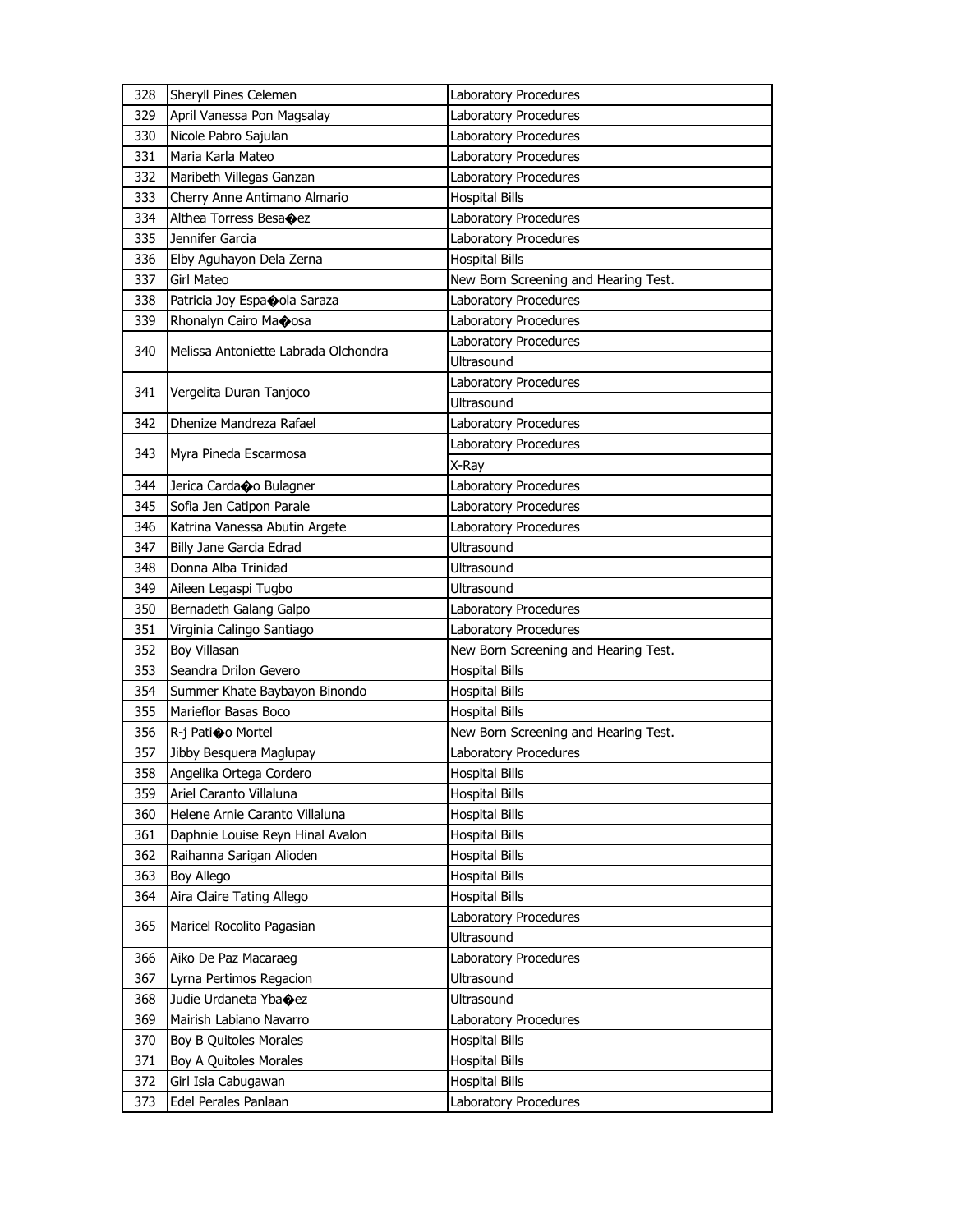| 374 | Ana Margarita Isla Cabugawan    | <b>Hospital Bills</b>                          |
|-----|---------------------------------|------------------------------------------------|
| 375 | Jenecia Tan Garcia              | Laboratory Procedures                          |
| 376 | Arsenia Boloy Pangilinan        | <b>Hospital Bills</b>                          |
| 377 | Anabelle Cerenado Guasa         | Laboratory Procedures                          |
| 378 | Manilenn Gonzales Manalang      | Laboratory Procedures                          |
| 379 | Gesel Laura Gerunda             | Laboratory Procedures                          |
| 380 | Tina Marie Modina Padua         | Laboratory Procedures                          |
| 381 | Girl Salazar                    | New Born Screening and Hearing Test.           |
| 382 | Jasmin Barasan Escleto          | Laboratory Procedures                          |
| 383 | Zyrene Pulga Elcano             | Laboratory Procedures                          |
| 384 | Flordeliza Labra Gaspang        | Ultrasound                                     |
| 385 | Joenamie Andea Mirante          | Laboratory Procedures                          |
| 386 | Angeline Delos Santos De Jesus  | Laboratory Procedures                          |
| 387 | Gerlie Borje Montorio           | <b>Ultrasound</b>                              |
| 388 | Teresa Casili Sacueza           | Laboratory Procedures                          |
| 389 | Mark Wilson Villarico Fernandez | X-Ray                                          |
|     |                                 | Laboratory Procedures                          |
| 390 | Charles Gregory Rollan          | New Born Screening and Hearing Test.           |
|     |                                 | Ultrasound                                     |
| 391 | Carmie Algodon Capili           | Laboratory Procedures                          |
| 392 | Kristine Peoaflor Aproda        | Ultrasound                                     |
| 393 | Rosalyn Sequioa Enaje           | Ultrasound                                     |
| 394 | Merci Joy Garin Tolentino       | 2D ECHO                                        |
| 395 | Shiela Duco Aragon              | Ultrasound                                     |
| 396 | Riza Olid Flores                | Laboratory Procedures                          |
| 397 | Mary Joy Chavez Laguarto        | Laboratory Procedures.                         |
| 398 | Anna Lou Batucan Tayong         | Ultrasound                                     |
| 399 | Ann Elizabeth Abonalla Ungkong  | Laboratory Procedures                          |
| 400 | Cristy Delos Santos Bautista    | Laboratory Procedures                          |
| 401 | Arnelyn Abello Tandez           | Laboratory Procedures                          |
| 402 | Ma. Maicaella Kuswangco Marquez | Laboratory Procedures                          |
| 403 | Ma. Luisa Santos Lucas          | Laboratory Procedures                          |
|     |                                 | <b>Ultrasound</b>                              |
| 404 | Maricon Abunda Cabahit          | Ultrasound                                     |
| 405 | Jocelyn Malilay Daniel          | Laboratory Procedures                          |
| 406 | Mary Rose Bagay Angeles         | Laboratory Procedures                          |
| 407 | Kimberly Natalio Cabungcal      | Laboratory Procedures                          |
| 408 | Xyera Jheen Sarmiento Cabrito   | Laboratory Procedures                          |
|     |                                 | Ultrasound                                     |
| 409 | Joeciline Claro                 | Ultrasound                                     |
|     |                                 | Laboratory Procedures                          |
| 410 | Candice Jewel Pelayo Cerdan     | New Born Screening and Hearing Test.           |
| 411 | Rowena Martinez Bello           | Laboratory Procedures                          |
| 412 | Glenafer Oliva Bacez            | <b>Hospital Bills</b>                          |
| 413 | Daisy Camus Quinatac-an         | <b>Hospital Bills</b>                          |
| 414 | Joedilyn Navarette Mondiego     | <b>Hospital Bills</b>                          |
| 415 | Reziel Gutierrez Leynes         | <b>Hospital Bills</b>                          |
|     |                                 |                                                |
| 416 | Girl Jarina                     | <b>Hospital Bills</b>                          |
| 417 | Yheziel Faith Leynes Manijares  | <b>Hospital Bills</b><br><b>Hospital Bills</b> |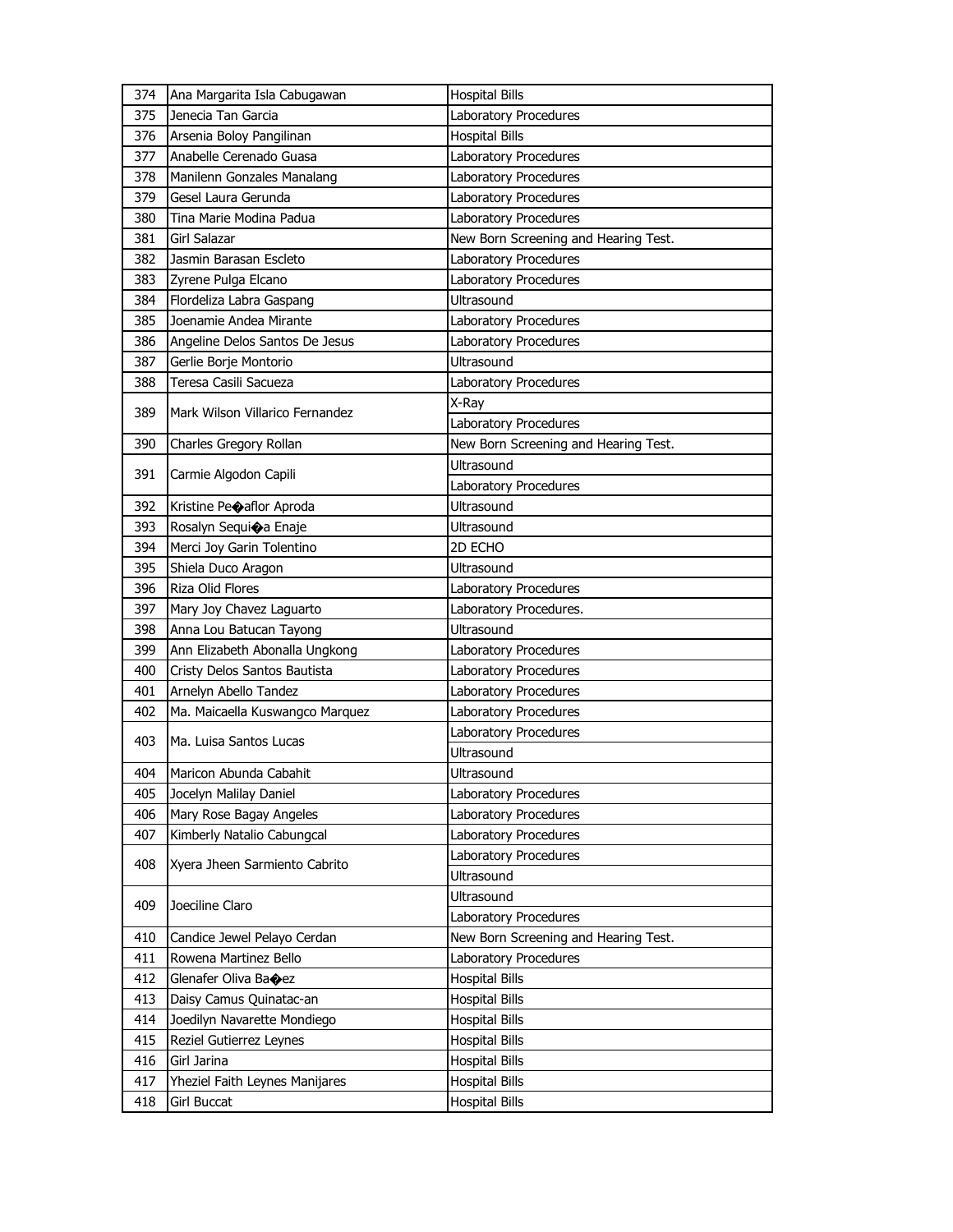| 419 | Lourdes Fabro Pagala                  | <b>Hospital Bills</b> |
|-----|---------------------------------------|-----------------------|
| 420 | Ave Maria Regala Gayas                | Laboratory Procedures |
| 421 | Princess Hope Oxcillo Manalo          | 2 D echo.             |
| 422 | Aein Baule Vasquez                    | Laboratory Procedures |
| 423 | Jamie Rose Anico Sacdalan             | Laboratory Procedures |
| 424 | Maria Princess Fermarie Apawan Mesias | <b>Ultrasound</b>     |
| 425 | Esterlita Bulanio Maure               | Ultrasound            |
| 426 | Trixia Medrano Viray                  | <b>Hospital Bills</b> |
| 427 | Aileen Legaspi Tugbo                  | Ultrasound            |
| 428 | Gabrielle Timothy Viray               | <b>Hospital Bills</b> |
| 429 | Karen Mascarioas Salvatierra          | Laboratory Procedures |
| 430 | Krono Erro Tallafer                   | 2 D echo.             |
|     |                                       | Laboratory Procedures |
| 431 | Geornalyn Salonoy Canceran            | Ultrasound            |
| 432 | Rachel Ann Dopayal Morata             | Laboratory Procedures |
| 433 | Ronalyn Gomez Aggabao                 | Laboratory Procedures |
| 434 | Marjorie Balute Lo                    | Laboratory Procedures |
|     |                                       | Ultrasound            |
| 435 | Noraina Paino Ampaso                  | Laboratory Procedures |
| 436 | Hazel Coraces Gaces                   | Laboratory Procedures |
| 437 | Zyrene Pulga Elcano                   | <b>Ultrasound</b>     |
| 438 | Jennifer Dorupan Meneses              | Ultrasound            |
| 439 | Richel Bulacan Ejercito               | <b>Hospital Bills</b> |
| 440 | Manelyn Bongalon Dubluis              | <b>Hospital Bills</b> |
| 441 | Saguira Sapi Sali                     | <b>Hospital Bills</b> |
| 442 | Leminer Mediario Arcos                | Laboratory Procedures |
|     |                                       | ECG                   |
| 443 | Jama Cabildo Gonzales                 | X-Ray                 |
|     |                                       | Laboratory Procedures |
| 444 | Daisy Jane Morillo Asuncion           | <b>Ultrasound</b>     |
|     |                                       | Laboratory Procedures |
| 445 | Kristel Quirong Salantes              | Ultrasound            |
| 446 | Kimberly Joy Manaog Tiu               | Laboratory Procedures |
|     |                                       | Endometrial Biopsy.   |
| 447 | Joerey Dela Rosa Laput                | Laboratory Procedures |
| 448 | Virginia Belmonte Praxides            | <b>Hospital Bills</b> |
| 449 | Hosanna Dania Ebojo Sotto             | Laboratory Procedures |
| 450 | Cristy Bermudez Ingel                 | <b>Hospital Bills</b> |
| 451 | Mildred Lacostales Retome             | Laboratory Procedures |
| 452 | Marjorie Balute Lo                    | Ultrasound            |
| 453 | Ann Rachiel Pineda Marquez            | Laboratory Procedures |
| 454 | Dylan Ingel                           | <b>Hospital Bills</b> |
| 455 | Boy Laganhon                          | Newborn Screening     |
|     |                                       | X-Ray                 |
| 456 | Emerlita Romares Vequiso              | Laboratory Procedures |
| 457 | Bianca Mae De Guzman Dela Cruz        | Laboratory Procedures |
| 458 | Amalia Camang Macarilay               | Laboratory Procedures |
| 459 | Evalin Alata Conge                    | Laboratory Procedures |
| 460 | Kristel Ann Dizon Covacha             | Laboratory Procedures |
| 461 | Ailaan Martnaz Dahino                 | Laboratory Procedures |
|     |                                       |                       |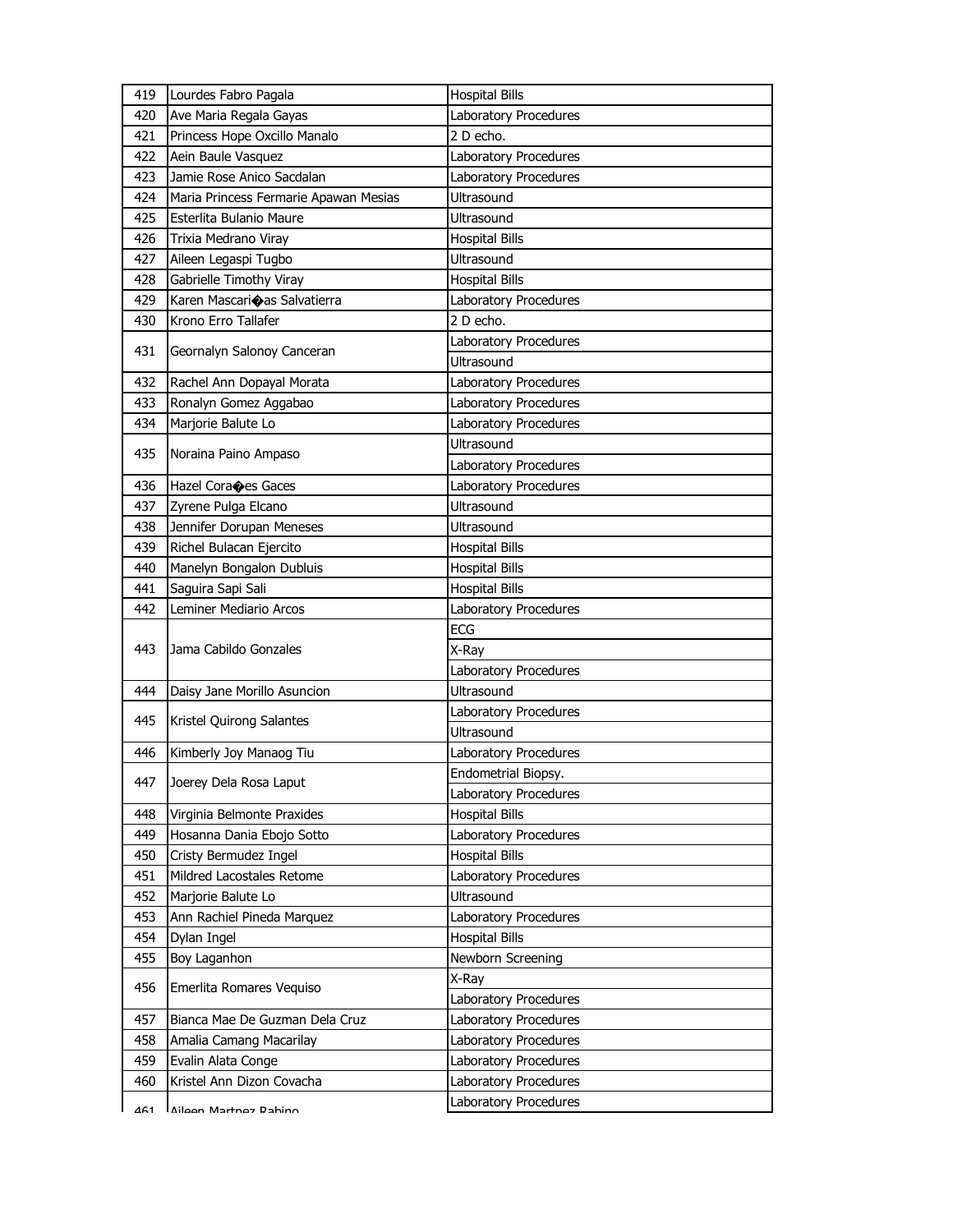| ⊥∪⊤ | <b>MICCIT MOLUTCA NOVITIO</b>   | <b>Ultrasound</b>     |
|-----|---------------------------------|-----------------------|
| 462 | Norbelinda Tablatin Solayao     | Laboratory Procedures |
| 463 | Bercilla Decano Florie          | Laboratory Procedures |
| 464 | Jasmin Barasan Escleto          | Laboratory Procedures |
| 465 | Sheila Mae Reboton Gamboa       | Laboratory Procedures |
| 466 | Donita Mae Masbang Guangco      | Laboratory Procedures |
| 467 | Erma Busar Sta. Ana             | <b>Hospital Bills</b> |
| 468 | Rathalia Mae Ceralvo            | Laboratory Procedures |
| 469 | Kea Marck Kim Sta. Ana Vosotros | <b>Hospital Bills</b> |
| 470 | Annelyn Bayle Dudas             | Ultrasound            |
| 471 | Sonia Gonzales Garcia           | <b>Ultrasound</b>     |
| 472 | Herzenne Mendoza Timtiman       | Laboratory Procedures |
|     |                                 | <b>Ultrasound</b>     |
|     |                                 | X-Ray                 |
| 473 | Leoncia Javate Eustaquio        | Laboratory Procedures |
|     |                                 | <b>ECG</b>            |
| 474 | Janice Miot Puliran             | Ultrasound            |
| 475 | Kimberly Serrano Ligon          | <b>Hospital Bills</b> |
| 476 | Michelle Dolormeti Paman        | X-Rav                 |
|     |                                 | Laboratory Procedures |
| 477 | Angelica Alivoso Loria          | <b>Hospital Bills</b> |
| 478 | Eirene Sky Loria Fontanilla     | <b>Hospital Bills</b> |
| 479 | Abdullatip Lanpak Saguira       | <b>Hospital Bills</b> |
| 480 | Janina Brin Sing                | <b>Hospital Bills</b> |
| 481 | Rica Jean Dionson Cadampog      | <b>Hospital Bills</b> |
| 482 | <b>Girl Quines</b>              | <b>Hospital Bills</b> |
| 483 | Ann Libosana Pialante           | <b>Hospital Bills</b> |
| 484 | Meriane Mansanadez Curiba       | Laboratory Procedures |
| 485 | Chona Calda Ordo $\bigcirc$ ez  | Laboratory Procedures |
| 486 | Emily Plaquia Marteja           | Laboratory Procedures |
| 487 | Jane Dalanon Buhat              | <b>Hospital Bills</b> |
| 488 | Renalyn Angeles Camu            | <b>Hospital Bills</b> |
| 489 | Boy Buhat                       | <b>Hospital Bills</b> |
| 490 | Boy Magsakay                    | <b>Hospital Bills</b> |
| 491 | Jean Abo Ulama                  | Laboratory Procedures |
| 492 | Lourdes Paguel Boltron          | <b>Hospital Bills</b> |
| 493 | Sonia Villegas Sebastian        | Laboratory Procedures |
| 494 | Lilet Concepcion Sobrevega      | Ultrasound            |
| 495 | Luzviminda Balao Vivas          | Ultrasound            |
| 496 | Sandra Vega Cadiz               | <b>Hospital Bills</b> |
| 497 | Marjorie Osma Barrios           | Laboratory Procedures |
| 498 | Criselda Pascual Teotico        | Ultrasound            |
| 499 | Romnick Shane Cadiz Catalan     | <b>Hospital Bills</b> |
| 500 | Rachel Lyn Tonido               | Ultrasound            |
| 501 | Iragine Caballero Balansag      | <b>Hospital Bills</b> |
| 502 | Elena Ebal                      | Laboratory Procedures |
| 503 | Karen Mae Payto Albofera        | <b>Hospital Bills</b> |
| 504 | Boy Deloy Setenta               | <b>Hospital Bills</b> |
| 505 | Jerica Cardao Bulagner          | Laboratory Procedures |
| 506 | Justin Rain Cadampog Javier     | <b>Hospital Bills</b> |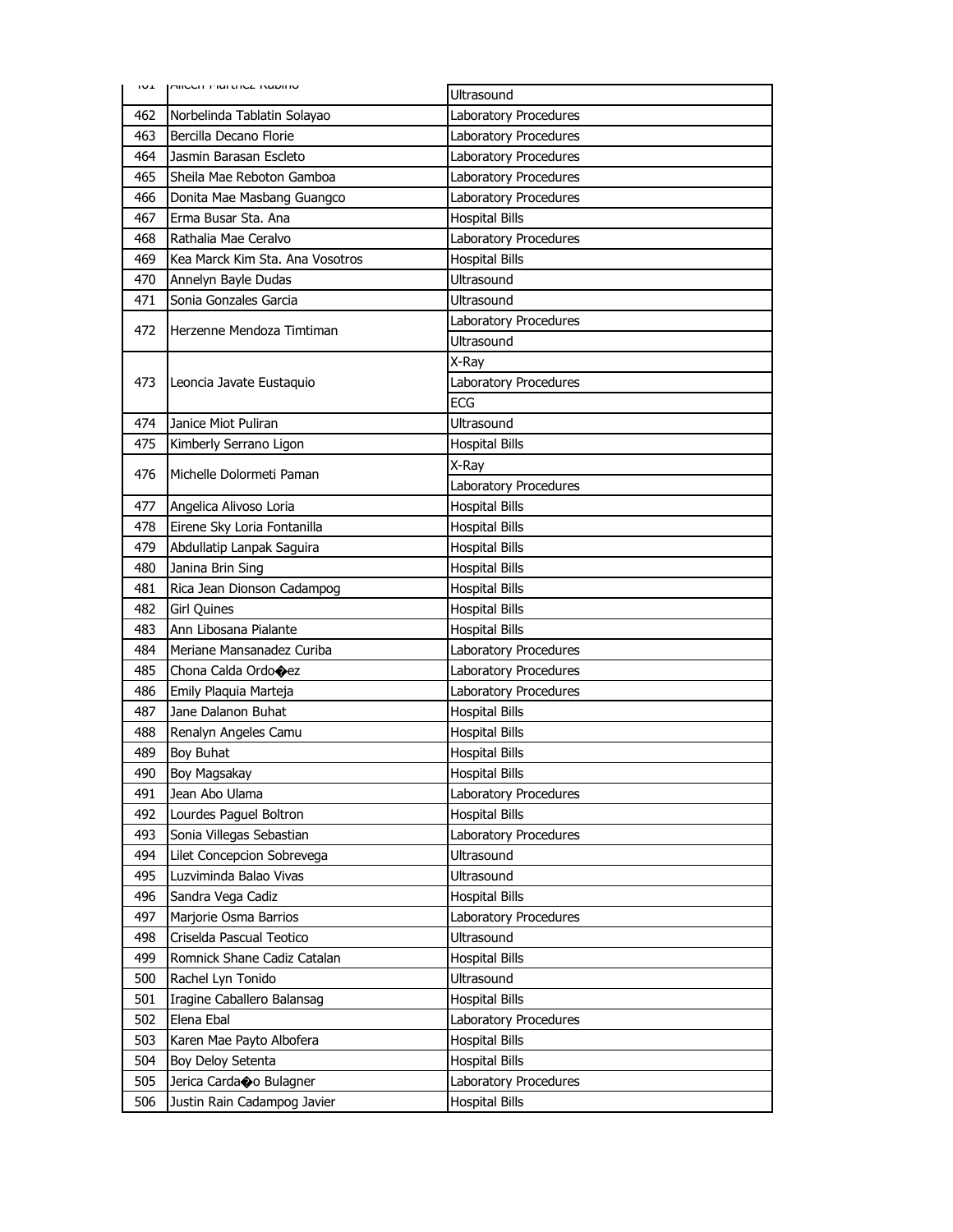| 507 | Elijah Josh Dumpa Cauilan       | <b>Hospital Bills</b> |
|-----|---------------------------------|-----------------------|
| 508 | Rose A. Buison                  | <b>Hospital Bills</b> |
| 509 | Meldred Dela Masa Aurestila     | <b>Hospital Bills</b> |
| 510 | Margie Gabato Apiag             | Laboratory Procedures |
| 511 | Ysabella Maze De Leon Saquitan  | <b>Hospital Bills</b> |
| 512 | <b>Boy Ferrer</b>               | <b>Hospital Bills</b> |
| 513 | Ysabelle Mazy De Leon Saquitan  | <b>Hospital Bills</b> |
| 514 | Boy Rulloda                     | <b>Hospital Bills</b> |
| 515 | Juzayra Arufie Mandan           | <b>Hospital Bills</b> |
| 516 | Kaycee Jaylo Roxas              | <b>Hospital Bills</b> |
| 517 | Luciel Aidan Monieva Solidum    | <b>Hospital Bills</b> |
| 518 | Kate Monieva Solidum            | <b>Hospital Bills</b> |
| 519 | Levi Gutierrez Nazareth         | <b>Hospital Bills</b> |
| 520 | Sarah Jane Manalo Gutierrez     | <b>Hospital Bills</b> |
| 521 | Girl Bagos                      | <b>Hospital Bills</b> |
| 522 | Gina Contalba Tubeo             | Hospital Bills        |
| 523 | Sharline Santome Quinones       | <b>Hospital Bills</b> |
| 524 | Jennie Mae Ibacez Litorco       | <b>Hospital Bills</b> |
| 525 | <b>Boy Quinones</b>             | <b>Hospital Bills</b> |
| 526 | Leowin Rivera Baldismo Iii      | <b>Hospital Bills</b> |
| 527 | Melanie Rivera Baldismo         | <b>Hospital Bills</b> |
| 528 | Raguel Salazar Centeno          | <b>Hospital Bills</b> |
| 529 | Boy Bagallon                    | <b>Hospital Bills</b> |
| 530 | Boy Carolino                    | <b>Hospital Bills</b> |
| 531 | Girl Dellomos Aguilar           | <b>Hospital Bills</b> |
| 532 | <b>Girl Natabio</b>             | <b>Hospital Bills</b> |
| 533 | Jhia Elyz Haniel Del Laza       | Newborn Screening     |
| 534 | Christop Rain Capito Fernandez  | Newborn Screening     |
| 535 | <b>Boy Grogorio</b>             | Newborn Screening     |
| 536 | Boy Banatas Aldaya              | <b>Hospital Bills</b> |
| 537 | Matt Gravin Robis Murchante     | <b>Hospital Bills</b> |
| 538 | Lyca Sarceda                    | Newborn Screening     |
| 539 | Valee Reign Mamolo Quitoy       | <b>Hospital Bills</b> |
| 540 | <b>Boy Santos</b>               | <b>Hospital Bills</b> |
| 541 | Percival Villeno Artuz          | Medicines             |
| 542 | Maria Lorna Tumadlas Caliwan    | Ultrasound            |
| 543 | Boy Tamang Mendoza              | <b>Hospital Bills</b> |
| 544 | Boy Seguerra                    | <b>Hospital Bills</b> |
| 545 | Joahnna Tenorio Bedol           | <b>Hospital Bills</b> |
| 546 | Cassandralyn Magbantay Argame   | <b>Hospital Bills</b> |
| 547 | Cheryl Etabag Castillo          | <b>Hospital Bills</b> |
| 548 | <b>Boy Aradanas</b>             | Laboratory Procedures |
| 549 | Boy A Garcia Edrad              | <b>Hospital Bills</b> |
| 550 | Olive Punzalan Marquez          | <b>Hospital Bills</b> |
| 551 | <b>Boy Aradanas</b>             | Laboratory Procedures |
| 552 | Boy Aga Pacturanan              | Laboratory Procedures |
| 553 | Boy. Tupaz Castro               | <b>Hospital Bills</b> |
| 554 | <b>Boy Agustin</b>              | Laboratory Procedures |
| 555 | Princess Shanaya Morales Rendon | <b>Hospital Bills</b> |
| 556 | Jemmuel Gonzales Tagon          | <b>Hospital Bills</b> |